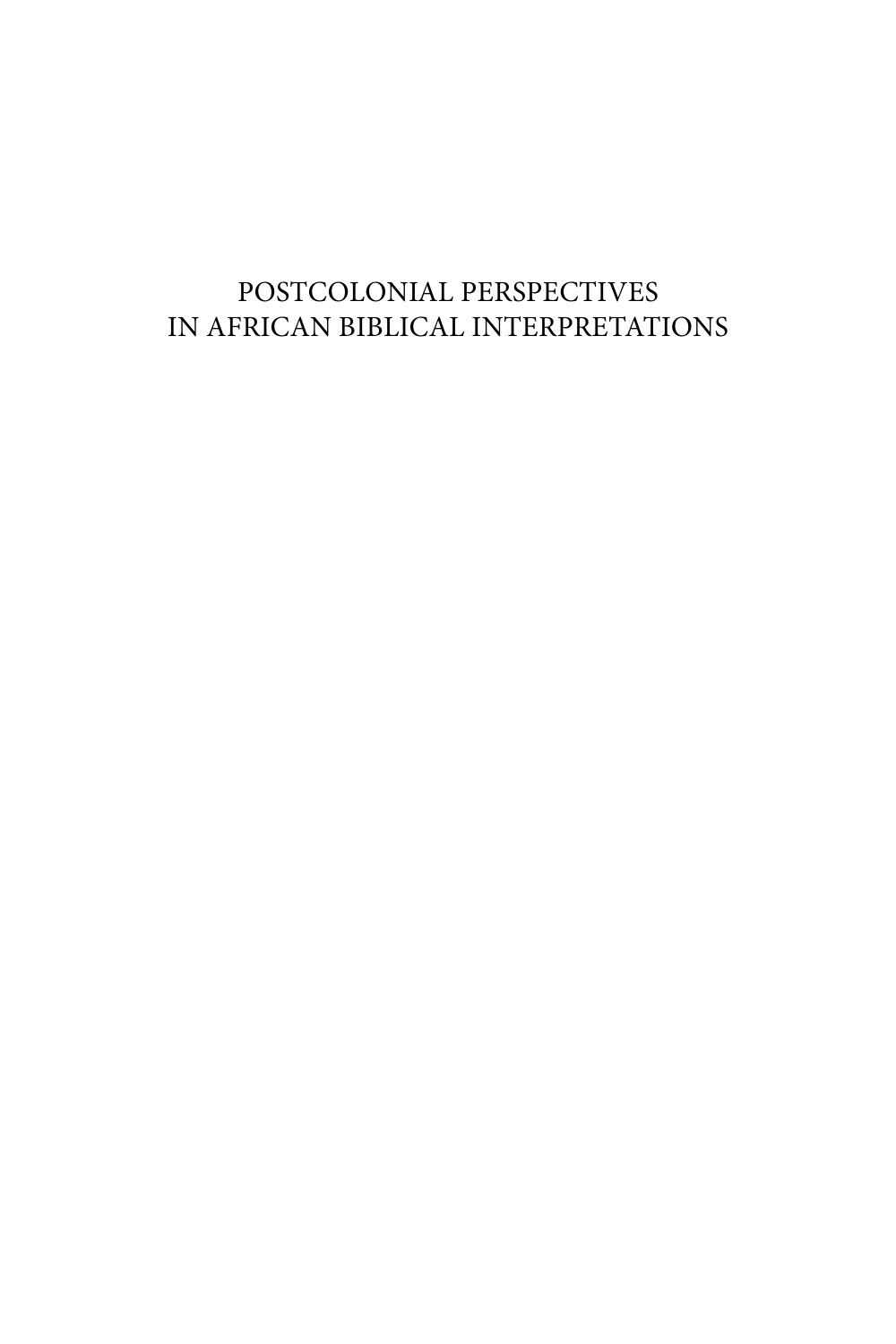JBL

Society of Biblical Literature



Global Perspectives on Biblical Scholarship

Number 13

POSTCOLONIAL PERSPECTIVES IN AFRICAN BIBLICAL INTERPRETATIONS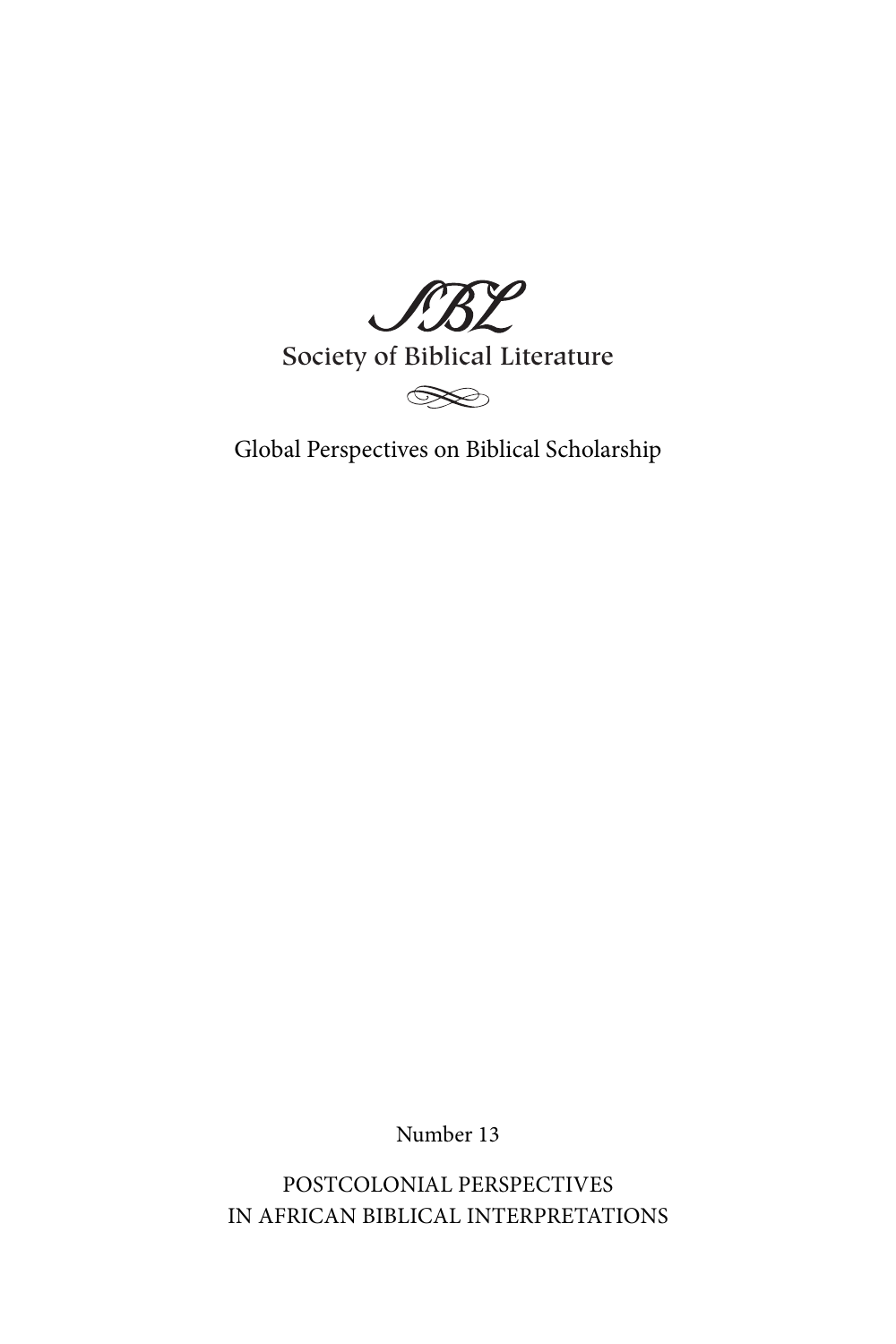# POSTCOLONIAL PERSPECTIVES IN AFRICAN BIBLICAL INTERPRETATIONS

*Edited by*

Musa W. Dube, Andrew M. Mbuvi, and Dora Mbuwayesango

Society of Biblical Literature Atlanta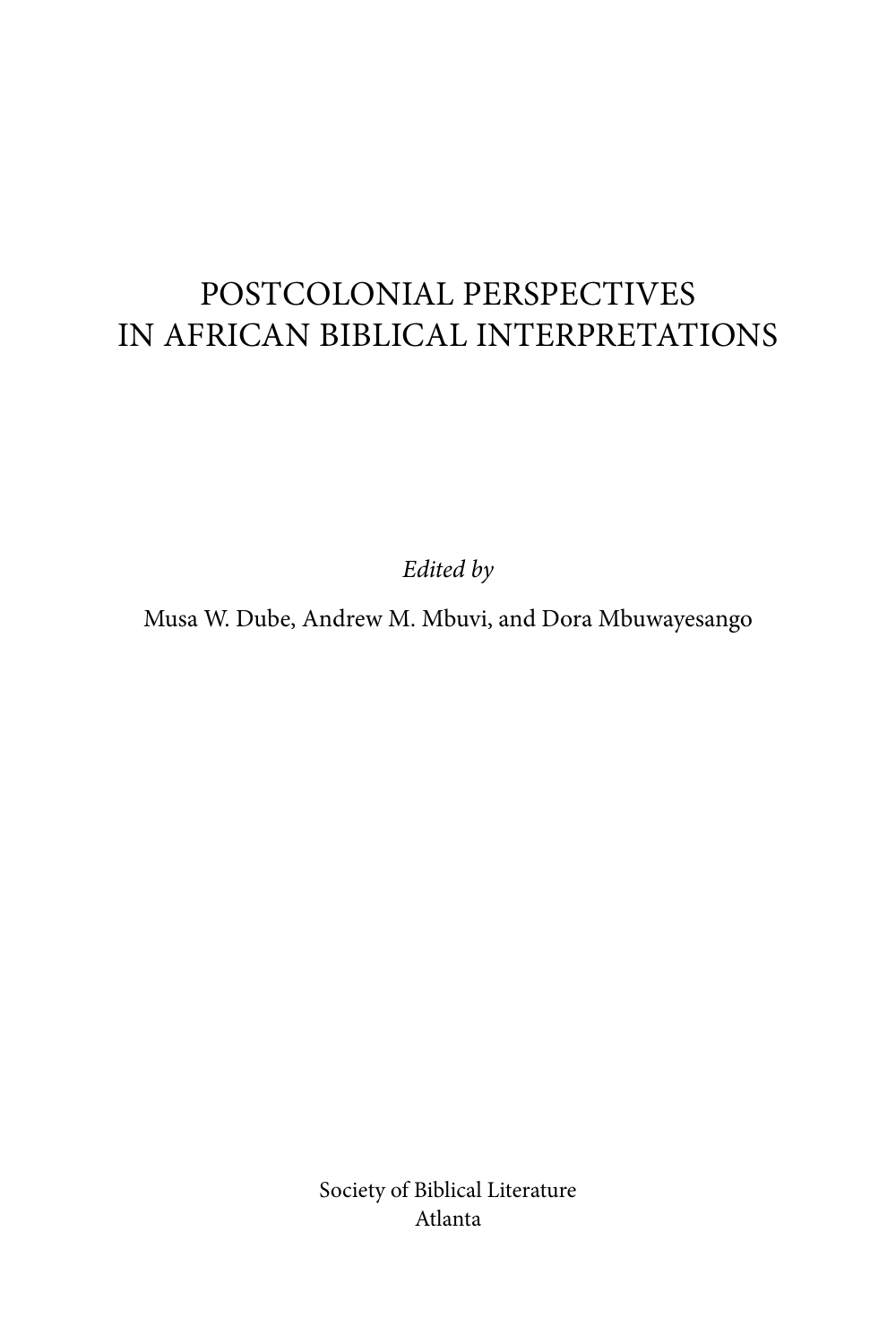### POSTCOLONIAL PERSPECTIVES IN AFRICAN BIBLICAL INTERPRETATIONS

### Copyright © 2012 by the Society of Biblical Literature

All rights reserved. No part of this work may be reproduced or transmitted in any form or by any means, electronic or mechanical, including photocopying and recording, or by means of any information storage or retrieval system, except as may be expressly permitted by the 1976 Copyright Act or in writing from the publisher. Requests for permission should be addressed in writing to the Rights and Permissions Office, Society of Biblical Literature, 825 Houston Mill Road, Atlanta, GA 30333-0399, USA.

"Race, Scripture, and Colonialism: Olaudah Equiano's Narrative of Biblical Origins" appeared originally as "Colonialism, Biblical World-Making, and Temporalities in Olaudah Equiano's Interesting Narrative," by Sylvester A. Johnson. *Church History*, Volume 77, Issue 04 (2008), pp. 1003–1024. Copyright © 2008 American Society of Church History. Reprinted with the permission of Cambridge University Press.

#### **Library of Congress Cataloging-in-Publication Data**

 Postcolonial perspectives in African biblical interpretations / edited by Musa W. Dube, Andrew M. Mbuvi, and Dora R. Mbuwayesango.

 p. cm. — (Society of Biblical Literature global perspectives on biblical scholarship ; no. 13)

Includes bibliographical references and indexes.

ISBN 978-1-58983-636-5 (paper binding : alk. paper) — ISBN 978-1-58983-637-2 (electronic format)

 1. Bible—Postcolonial criticism—Africa. 2. Postcolonial theology—Africa. 3. Theology—Africa. I. Dube Shomanah, Musa W., 1964- II. Mbuvi, Andrew Mutua. III. Mbuwayesango, Dora R. BS511.3.P68 2012 220.6096—dc23 2012006437

Printed on acid-free, recycled paper

conforming to ANSI/NISO Z39.48-1992 (R1997) and ISO 9706:1994

standards for paper permanence.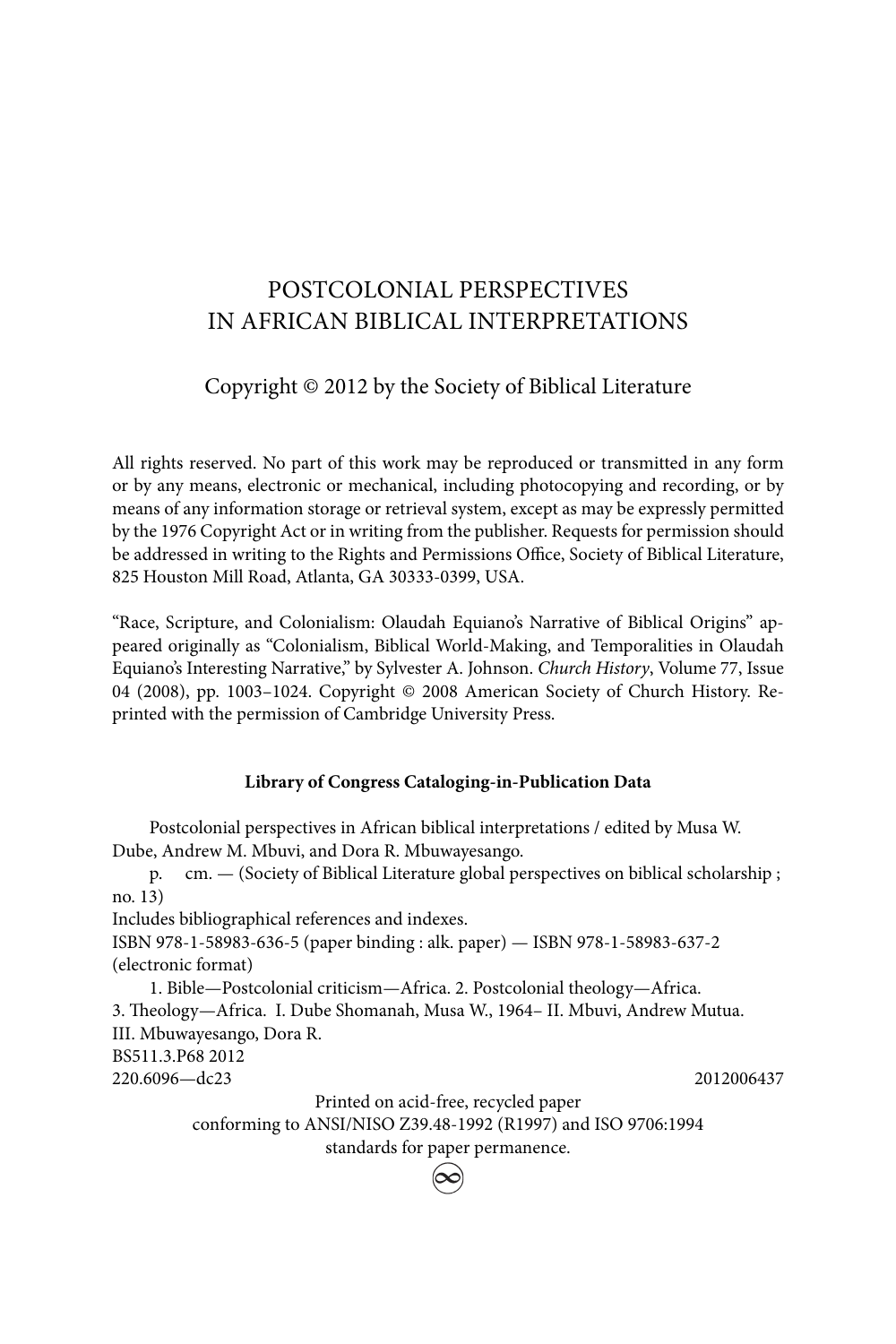This volume is dedicated to the memory of Rev. Dr. Justin Ukpong, *(b. Dec. 26, 1940–d. Dec. 16, 2011). Eminent New Testament scholar, fi rst Vice Chancellor of Veritas University, Nigeria, and a pioneering member of the African Biblical Hermeneutics Section in SBL.*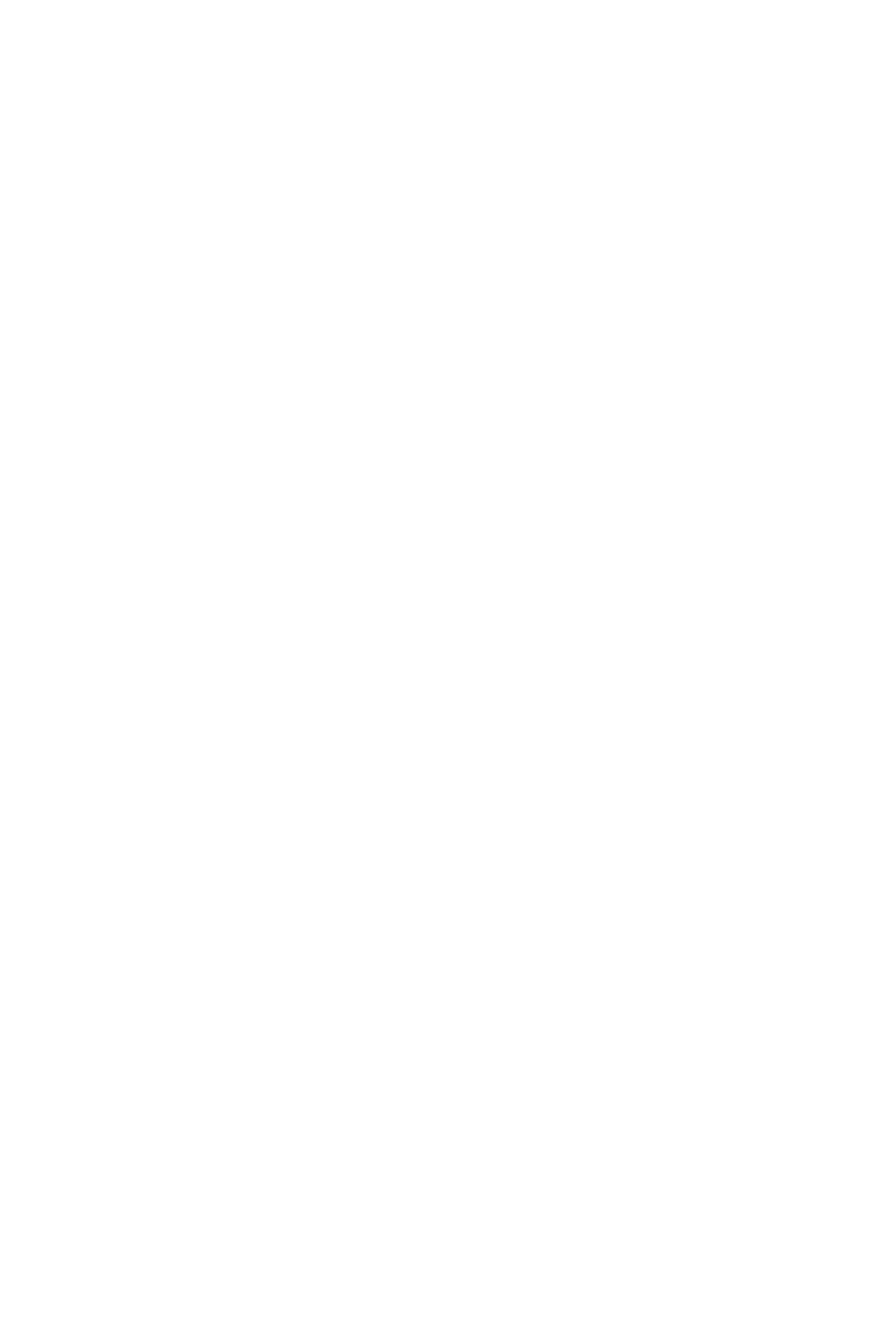### CONTENTS

| List of Abbreviations                                                                                                                | xi           |
|--------------------------------------------------------------------------------------------------------------------------------------|--------------|
| Acknowledgments                                                                                                                      | XV           |
| Introduction<br>The Scramble for Africa as the Biblical Scramble for Africa: Postcolonial<br>Perspectives<br>Musa W. Dube            | $\mathbf{1}$ |
| PART 1                                                                                                                               |              |
| EVALUATIONS: AFRICAN FEMINIST/GENDER-BASED BIBLICAL INTERPRETATIONS                                                                  |              |
| Talitha Cum Hermeneutics of Liberation: Some African Women's Ways of<br>Reading the Bible<br>Musa W. Dube                            | 29           |
|                                                                                                                                      |              |
| Bosadi: Madipoane (Ngwana' Mphahlele) Masenya's Contribution to African<br>Women's Biblical Hermeneutics<br>Elivered Nasambu-Mulongo | 43           |
| Hanging Out with Rahab: An Examination of Musa Dube's Hermeneutical<br>Approach with a Postcolonial Touch<br>Lynne Darden            | 63           |
| PART <sub>2</sub>                                                                                                                    |              |
| BIBLICAL INTERPRETATION IN AND THROUGH CREATIVE WRITING                                                                              |              |
| Race, Scripture, and Colonialism: Olaudah Equiano's Narrative of Biblical<br>Origins                                                 |              |
| Sylvester A. Johnson                                                                                                                 | 75           |
| Indigenous Biblical Hermeneutics: Voicing Continuity and Distinctiveness<br>Gerald West                                              | 85           |
| Uncelebrated Readers of the Bible: The Illustrative Case of Early Basotho<br>Christians                                              |              |
| Sam Tshehla                                                                                                                          | 97           |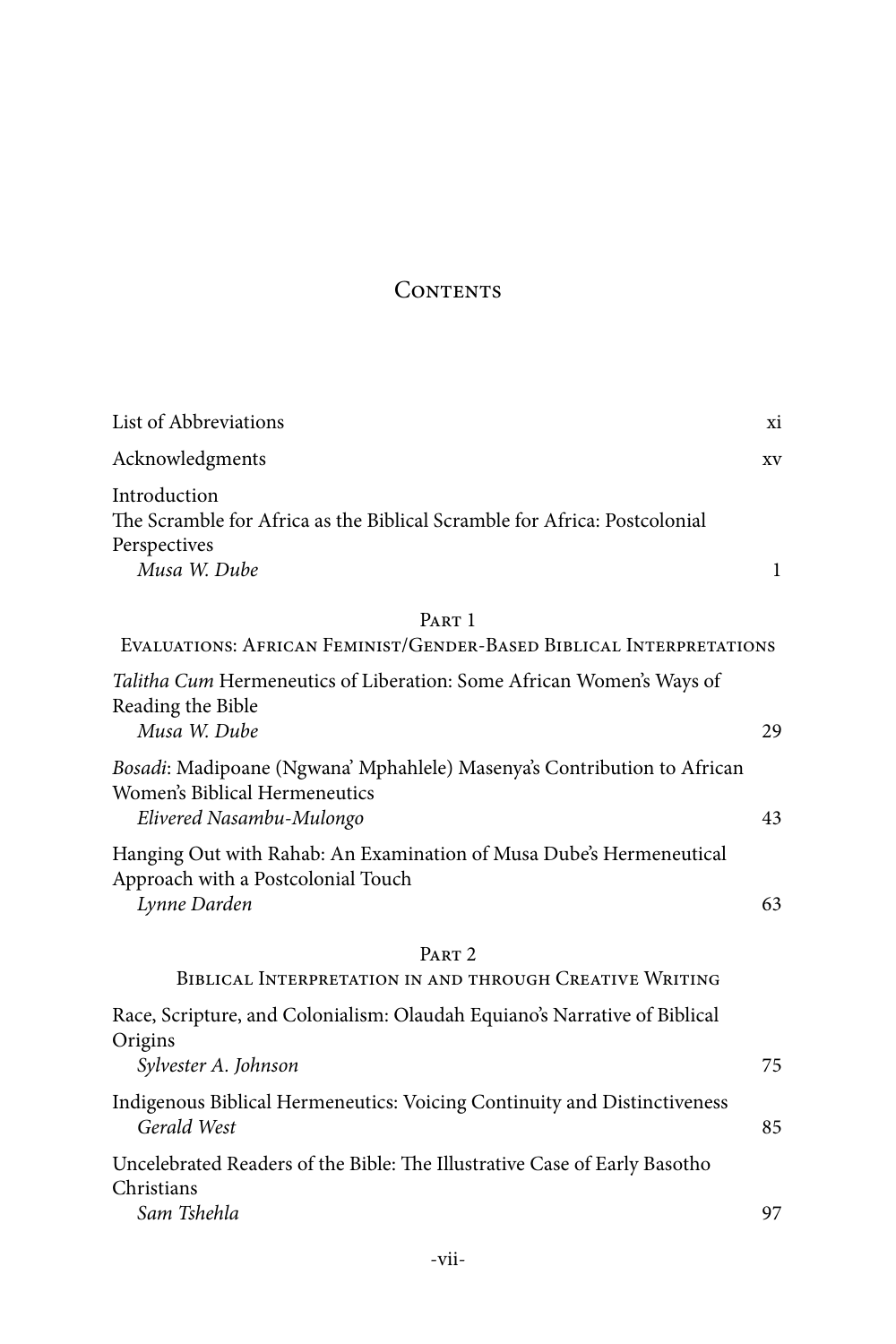#### viii CONTENTS

| Beyond Ecclesial Confines: The Bible in the African Novels of Ngũgĩ wa Thiong'o<br>(Kenya) and Bessie Head (Bostwana/SA)                          |     |
|---------------------------------------------------------------------------------------------------------------------------------------------------|-----|
| Andrew M. Mbuvi                                                                                                                                   | 113 |
| God in Africa, Lost and Found, Lost Again, and Found Anew: The Bible in<br>André Brink's Praying Mantis<br>H. J. M. (Hans) van Deventer           | 133 |
| PART <sub>3</sub>                                                                                                                                 |     |
| COLONIZED BIBLES: RE-READING THE COLONIAL TRANSLATED BIBLES                                                                                       |     |
| Bible Translation in Africa: An Afrocentric Interrogation of the Task<br>Gosnell L. Yorke                                                         | 157 |
| The Politics of Bible Translation in Africa: The Case of the Igbo Catholic Bible<br>Ernest M. Ezeogu                                              | 171 |
| The Shona Bible and the Politics of Bible Translation<br>Lovemore Togarasei                                                                       | 185 |
| Ideology, History, and Translation Theories: A Critical Analysis of the Tshivenda<br>Bible Translation of 1 Kings 21:1-16                         |     |
| Elelwani B. Farisani                                                                                                                              | 199 |
| PART <sub>4</sub>                                                                                                                                 |     |
| SCRAMBLING FOR THE LAND: READING THE BIBLE AND LAND                                                                                               |     |
| "The Land Is Mine!" Biblical and Postcolonial Reflections on Land with<br>Particular Reference to the Land Issue in Zimbabwe<br>Robert Wafawanaka | 221 |
|                                                                                                                                                   |     |
| Land Concept and Tenure in Israel and African Tradition<br>Temba L. J. Mafico                                                                     | 235 |
| "I Am What You Are Not!" A Critical Postcolonial Reading of the Africa Bible<br>Commentary's Abraham-Lot Stories                                  |     |
| Robert Wafula                                                                                                                                     | 245 |
| PART <sub>5</sub>                                                                                                                                 |     |
| AFROCENTRIC BIBLICAL INTERPRETATIONS: UNTHINKING EUROCENTRISM                                                                                     |     |
| The African Origin of Jesus: An Afrocentric Reading of Matthew's Infancy<br>Narrative (Matthew 1-2)                                               |     |
| Ernest M. Ezeogu                                                                                                                                  | 259 |
| Her Appropriation of Job's Lament? Her-Lament of Job 3, from an African Story-<br><b>Telling Perspective</b>                                      |     |
| Madipoane Masenya (ngwan'a Mphahlele)                                                                                                             | 283 |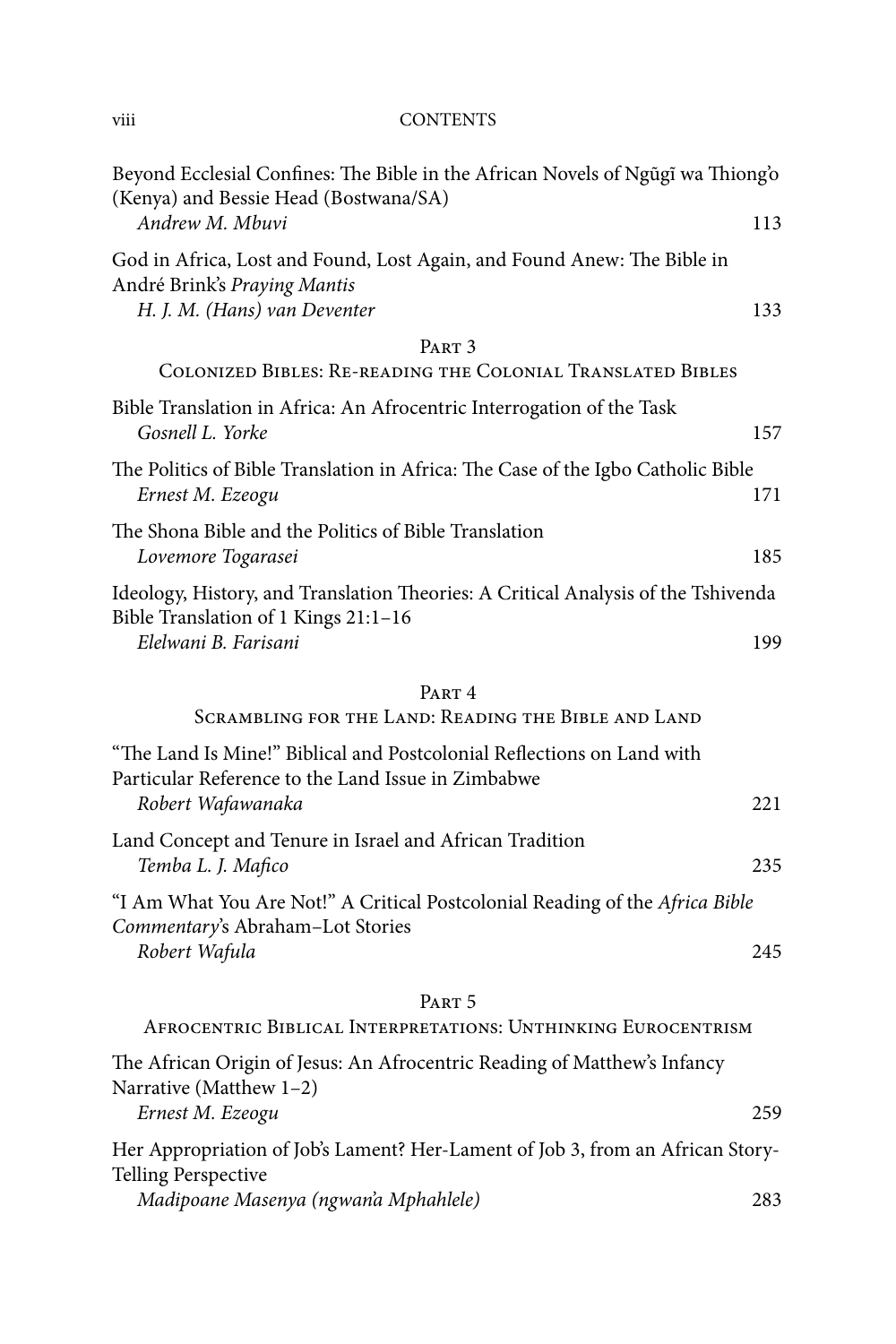#### CONTENTS ix

| Decolonizing the Psalter in Africa<br>David Tuesday Adamo                                                                                                       | 299 |  |
|-----------------------------------------------------------------------------------------------------------------------------------------------------------------|-----|--|
| Interpreting τον ἄρτον ἡμῶν τον ἐπιούσιον in the Context of Ghanaian Mother-<br>Tongue Hermeneutics                                                             |     |  |
| John D. K. Ekem                                                                                                                                                 | 317 |  |
| PART <sub>6</sub><br><b>BIBLICAL INTERPRETATIONS FOR RECONSTRUCTION</b>                                                                                         |     |  |
| The Ideologically Biased Use of Ezra-Nehemiah in a Quest for an African<br>Theology of Reconstruction<br>Elelwani B. Farisani                                   | 331 |  |
| In Quest of Survival: The Implications of the Reconstruction Theology of<br>Ezra-Nehemiah                                                                       |     |  |
| Robert Wafawanaka                                                                                                                                               | 349 |  |
| Collective Memory and Coloniality of Being, and Power as a Hermeneutical<br>Framework: A Partialized Reading of Ezra-Nehemiah                                   |     |  |
| Gerrie Snyman                                                                                                                                                   | 359 |  |
| PART <sub>7</sub><br>SOCIAL ENGAGEMENT AND BIBLICAL INTERPRETATIONS                                                                                             |     |  |
| "Hermeneutics of Transformation?" A Critical Exploration of the Model of Social<br>Engagement between Biblical Scholars and Faith Communities<br>Sarojini Nadar | 389 |  |
| Embodied and Embodying Hermeneutics of Life in the Academy: Musa W.                                                                                             |     |  |
| Dube's HIV/AIDS Work<br>Emmanuel Katongole                                                                                                                      | 407 |  |
| The Liberative Power of Silent Agency: A Postcolonial Afro-Feminist-Womanist                                                                                    |     |  |
| Reading of Luke 10:38-42<br>Alice Y. Yafeh-Deigh                                                                                                                | 417 |  |
| PART <sub>8</sub>                                                                                                                                               |     |  |
| EMBODIMENT AND BIBLICAL INTERPRETATION IN THE HIV/AIDS CONTEXT                                                                                                  |     |  |
| A Postcolonial Feminist Reading of Mark 14-16<br>Malebogo Kgalemang                                                                                             | 441 |  |
| Pauline Bodies and South African Bodies: Body, Power, and Biblical<br>Hermeneutics                                                                              |     |  |
| Jeremy Punt                                                                                                                                                     | 465 |  |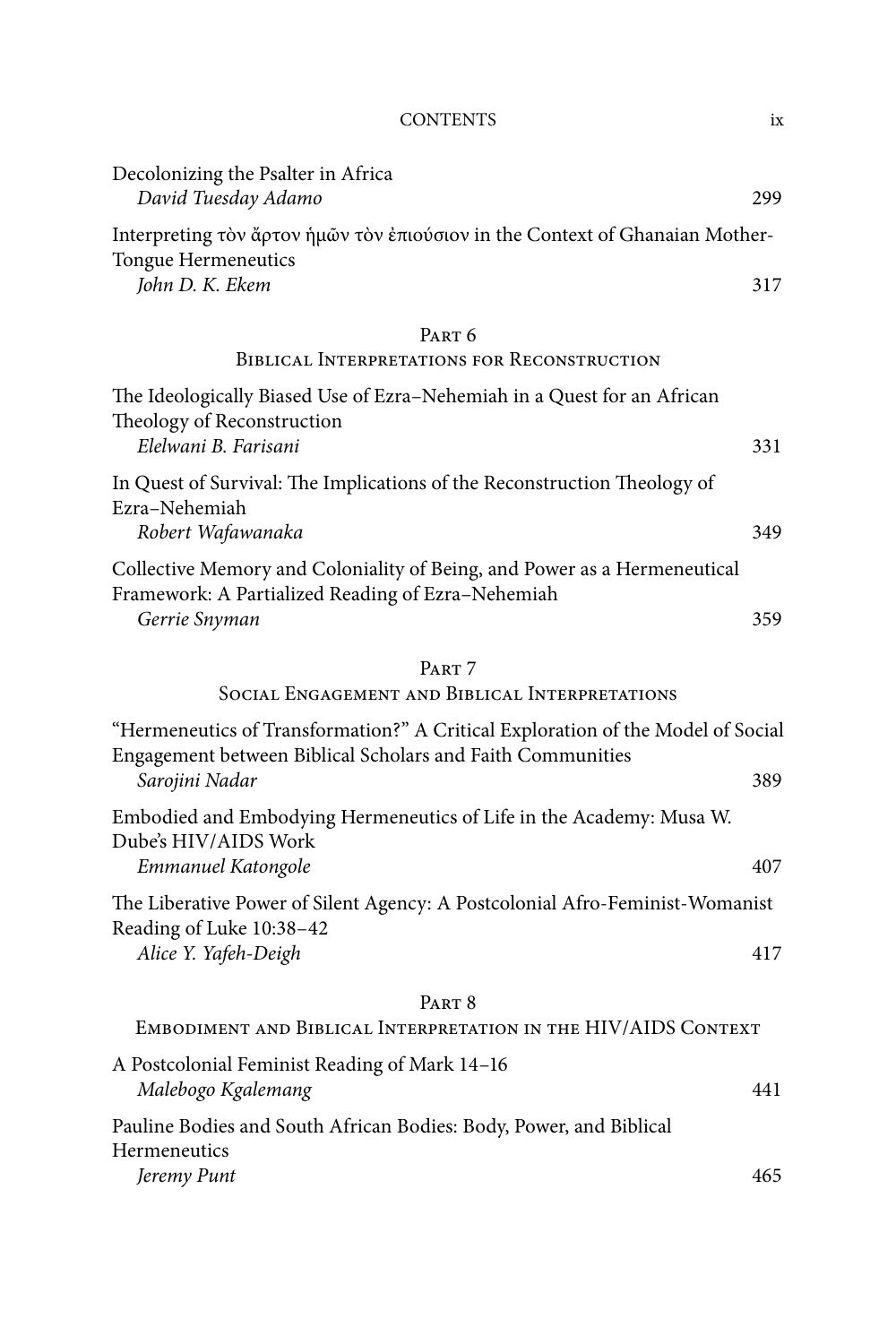#### x CONTENTS

| Go Tla Siama, O Tla Fola: Doing Biblical Studies in an HIV and AIDS Context |     |
|-----------------------------------------------------------------------------|-----|
| Musa W. Dube                                                                | 483 |
| List of Contributors                                                        | 509 |
| Index of Ancient Sources                                                    | 515 |
| Index of Modern Authors                                                     | 523 |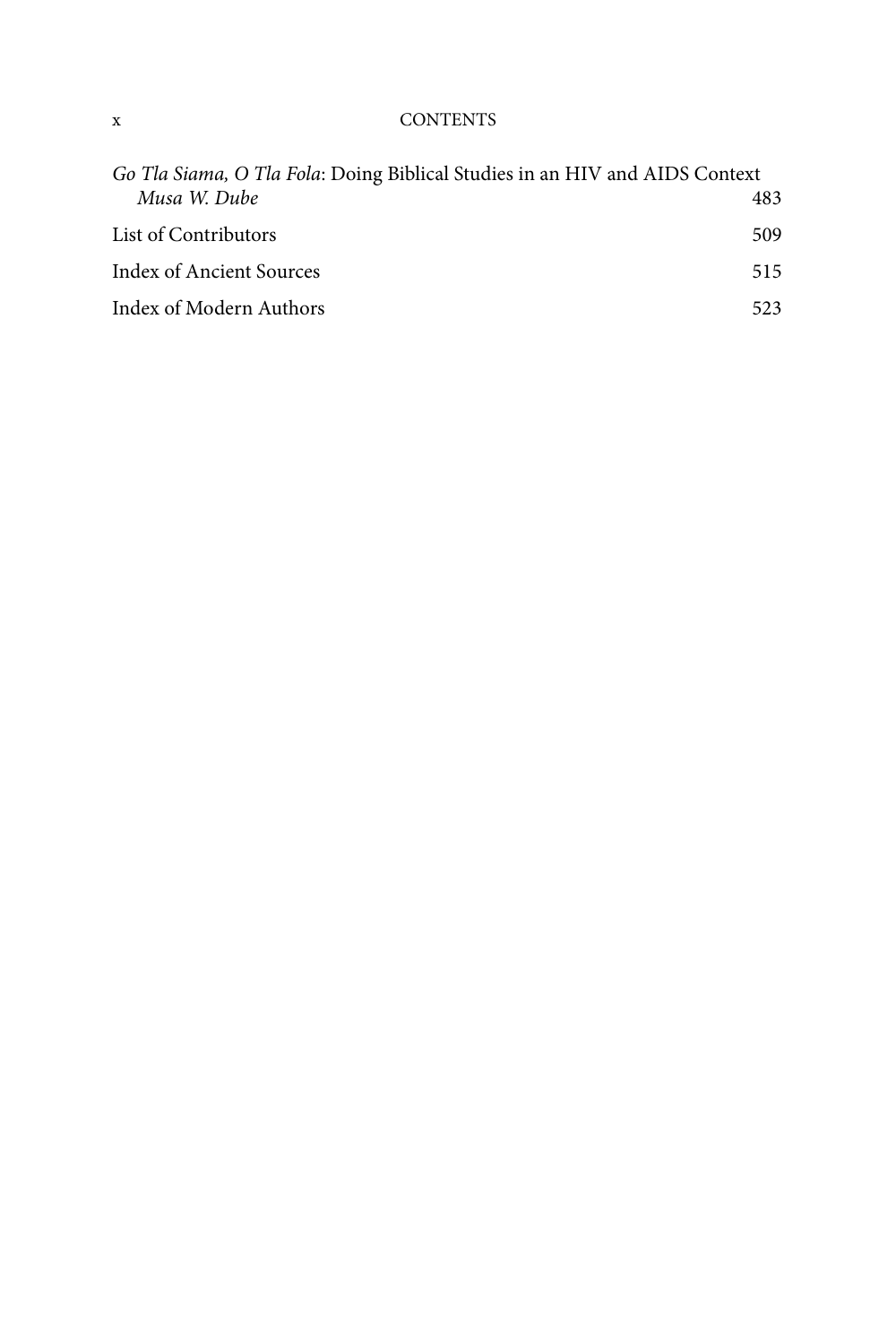### **ABBREVIATIONS**

| AACC          | All Africa Conference of Churches                                  |
|---------------|--------------------------------------------------------------------|
| AJB           | American Journal of Bioethics                                      |
| <b>AJBS</b>   | African Journal of Biblical Studies                                |
| <b>ANTC</b>   | Abingdon New Testament Commentary                                  |
| AS            | African Studies                                                    |
| ATJ           | African Theological Journal                                        |
| <b>ATS</b>    | Acta Theologica Supplementum                                       |
| <b>BAS</b>    | <b>Biblical Archaeology Society</b>                                |
| BCTSAA        | Bulletin for Contextual Theology in Southern Africa and Africa     |
| Bib           | <b>Biblica</b>                                                     |
| <b>BibInt</b> | <b>Biblical Interpretation</b>                                     |
| <b>BIS</b>    | <b>Biblical Interpretation Series</b>                              |
| <b>BNHS</b>   | Bulletin: News for the Human Sciences                              |
| <b>BOTSA</b>  | Bulletin for Old Testament Studies in Africa                       |
| <b>BR</b>     | <b>Biblical Research</b>                                           |
| <b>BSASAW</b> | Bible Studies for African-South African Women                      |
| ΒT            | The Bible Translator                                               |
| BTh           | <b>Black Theology</b>                                              |
| <b>BTB</b>    | <b>Biblical Theology Bulletin</b>                                  |
| CASAS         | Centre for Advanced Studies of African Society                     |
| CBQ           | Catholic Biblical Quarterly                                        |
| CC            | <b>Cross Currents</b>                                              |
| ChCr          | Christianity and Crisis                                            |
| <b>CHSHMC</b> | Center for Hermeneutical Studies in Hellenistic and Modern Culture |
| CН            | Church History                                                     |
| CI            | Critical Inquiry                                                   |
| CL            | Christianity and Literature                                        |
| CM            | Challenge Magazine                                                 |
| CSJLCS        | Critical Studies in Jewish Literature, Culture, and Society        |
| EAEP          | <b>East African Education Publishers</b>                           |
| ECS           | Eighteenth-Century Studies                                         |
| ExpTim        | <b>Expository Times</b>                                            |
| <b>FFNT</b>   | Foundations and Facets: New Testament                              |
| <b>FT</b>     | Feminist Theology                                                  |
|               |                                                                    |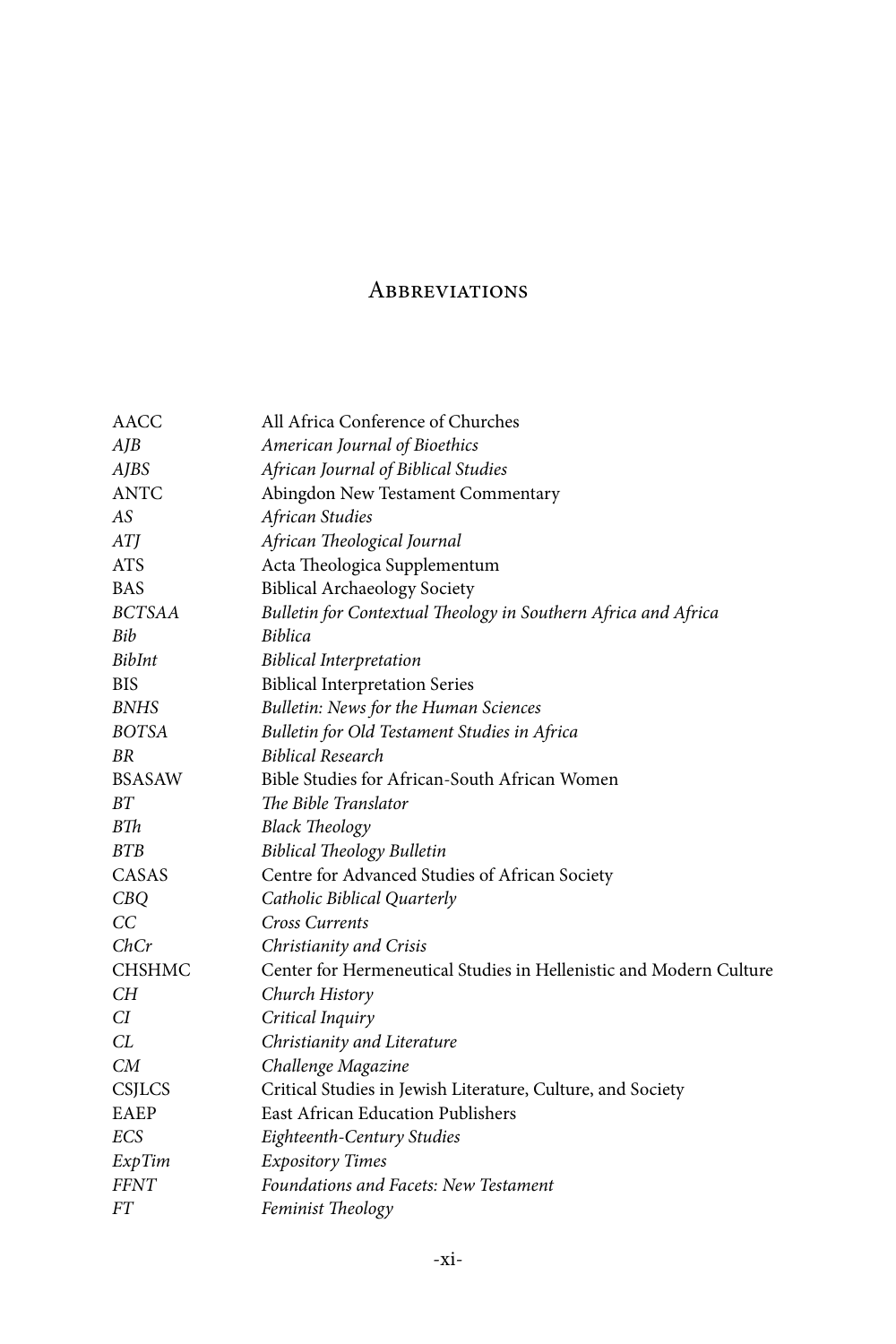#### xii ABBREVIATIONS

| <b>FTS</b>     | <b>Feminist Theology Series</b>                              |
|----------------|--------------------------------------------------------------|
| GBOT           | Ghana Bulletin of Theology                                   |
| <b>GPBS</b>    | Global Perspectives on Biblical Scholarship                  |
| GT             | Grace and Truth                                              |
| <b>HRRC</b>    | Human Resource Research Centre                               |
| <b>HTR</b>     | Harvard Theological Review                                   |
| IBMR           | The International Bulletin of Missionary Research            |
| ILI            | Indiana Law Journal                                          |
| Int            | Interpretation                                               |
| <b>IRM</b>     | International Review of Mission                              |
| JAAS           | Journal of Asian and African Studies                         |
| <i>JACT</i>    | Journal of African Christian Theology                        |
| JAH            | Journal of African History                                   |
| JAPS           | Journal of African Policy Studies                            |
| JBL            | Journal of Biblical Literature                               |
| <b>JCPS</b>    | Journal of Commonwealth and Postcolonial Studies             |
| JCT            | Journal of Constructive Theology                             |
| <b>JETS</b>    | Journal of the Evangelical Theological Society               |
| JFM            | Journal of Family Ministry                                   |
| <b>JFSR</b>    | Journal of Feminist Studies in Religion                      |
| JRA            | Journal of Religion in Africa                                |
| JRE            | Journal of Religious Ethics                                  |
| JRT            | Journal of Religious Thought                                 |
| <b>JSNT</b>    | Journal for the Study of the New Testament                   |
| <b>JSNTSup</b> | Journal for the Study of the New Testament Supplement Series |
| <b>JSOT</b>    | Journal for the Study of the Old Testament                   |
| <b>JSOTSup</b> | Journal for the Study of the Old Testament Supplement Series |
| <b>JTSA</b>    | Journal of Theology for Southern Africa                      |
| LT             | Living Tradition                                             |
| МF             | Ministerial Formation                                        |
| MFS            | Modern Fiction Studies                                       |
| <b>MIT</b>     | Melanesian Journal of Theology                               |
| <b>NCR</b>     | The New Centennial Review                                    |
| NedGTT         | Ned. Geref. Teologiese Tydskrif                              |
| Neot           | Neotestamentica                                              |
| NICOT          | New International Commentary on the Old Testament            |
| NIGTC          | New International Greek Testament Commentary                 |
| NAOTS          | Newsletter on African Old Testament Scholarship              |
| NovR           | Nova Religio                                                 |
| <b>NRSV</b>    | New Revised Standard Version                                 |
| NΤ             | Notes on Translation                                         |
| NTS            | New Testament Studies                                        |
| <b>OTE</b>     | Old Testament Essays                                         |
| <b>OTL</b>     | Old Testament Library                                        |
| PL J.          | Migne, Patrologia latina                                     |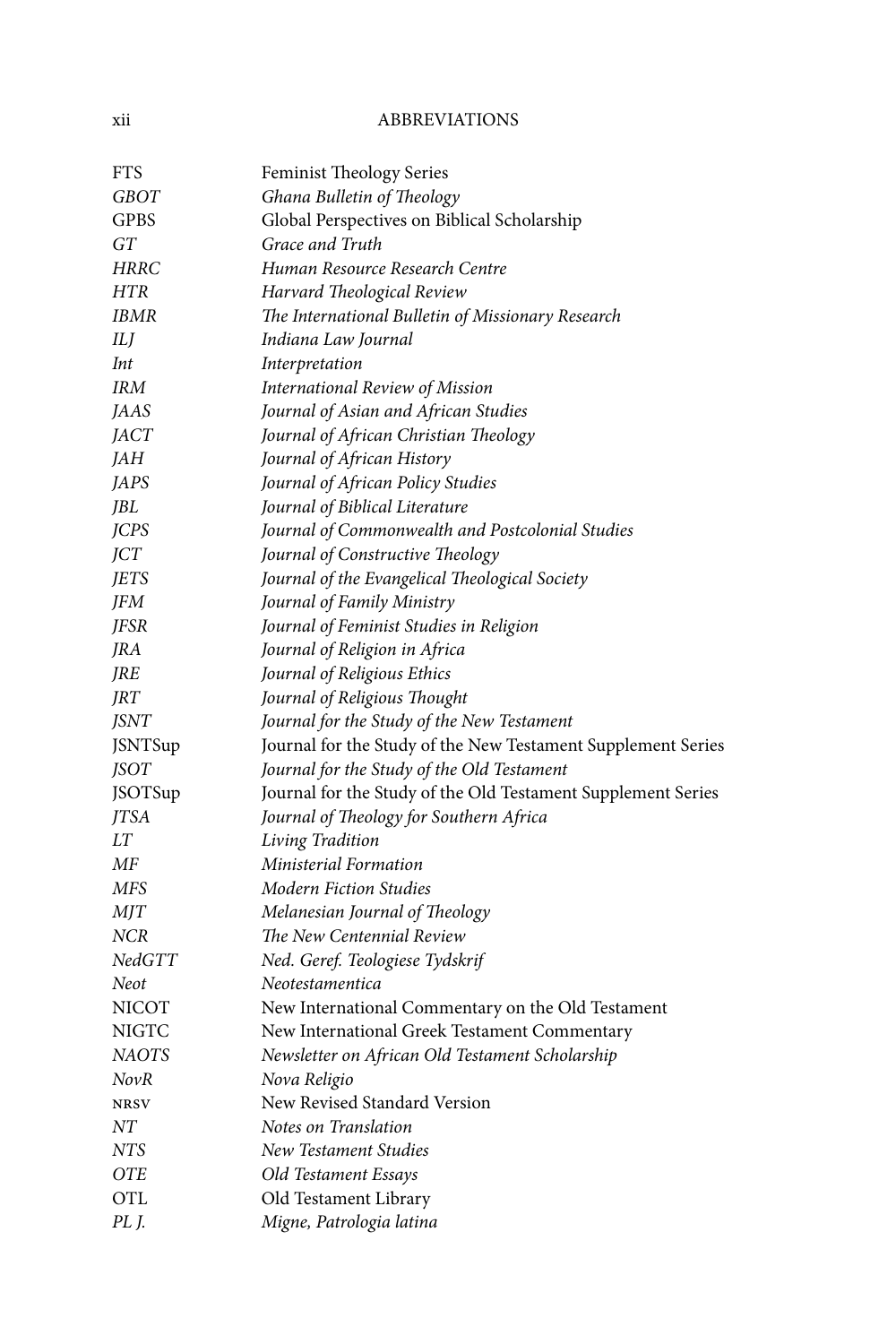#### ABBREVIATIONS xiii

| PMLA             | Proceedings of the Modern Language Association of America   |
|------------------|-------------------------------------------------------------|
| RAL              | Research in African Literatures                             |
| <b>RB</b>        | Revue Biblique                                              |
| ResO             | <b>Restoration Quarterly</b>                                |
| RevExp           | Review and Expositor                                        |
| RII.             | Religion and Intellectual Life                              |
| RL               | Religion and Literature                                     |
| RT               | Religion and Theology                                       |
| SBL              | Society of Biblical Literature                              |
| <b>SBLASP</b>    | Society of Biblical Literature Abstracts and Seminar Papers |
| <b>SBLDS SBL</b> | Society of Biblical Literature Dissertation Series          |
| SС               | Social Compass                                              |
| <b>SCP</b>       | Studies in Classical Philology                              |
| <b>SJOT</b>      | Scandinavian Journal of the Old Testament                   |
| <b>SHE</b>       | Studia Historiae Ecclesiasticae                             |
| <b>SNTSMS</b>    | Society for New Testament Studies Monograph Series          |
| <b>SPS</b>       | Sacra Pagina Series                                         |
| <i>SWC</i>       | Studies in World Christianity                               |
| <b>SZBUI</b>     | Studien Zur Befreiung Und Interkilturalitat                 |
| <b>TCCE</b>      | Theologies and Cultures: Church and Empire                  |
| <b>TCS</b>       | Theory, Culture, and Society                                |
| TPI              | Trinity Press International                                 |
| TTran            | The Translator: Studies in Intercultural Communication      |
| <b>TSe</b>       | Theology and Sexuality                                      |
| <b>ThViat</b>    | Theologia Viatorium                                         |
| <b>USQR</b>      | Union Seminary Quarterly Review                             |
|                  |                                                             |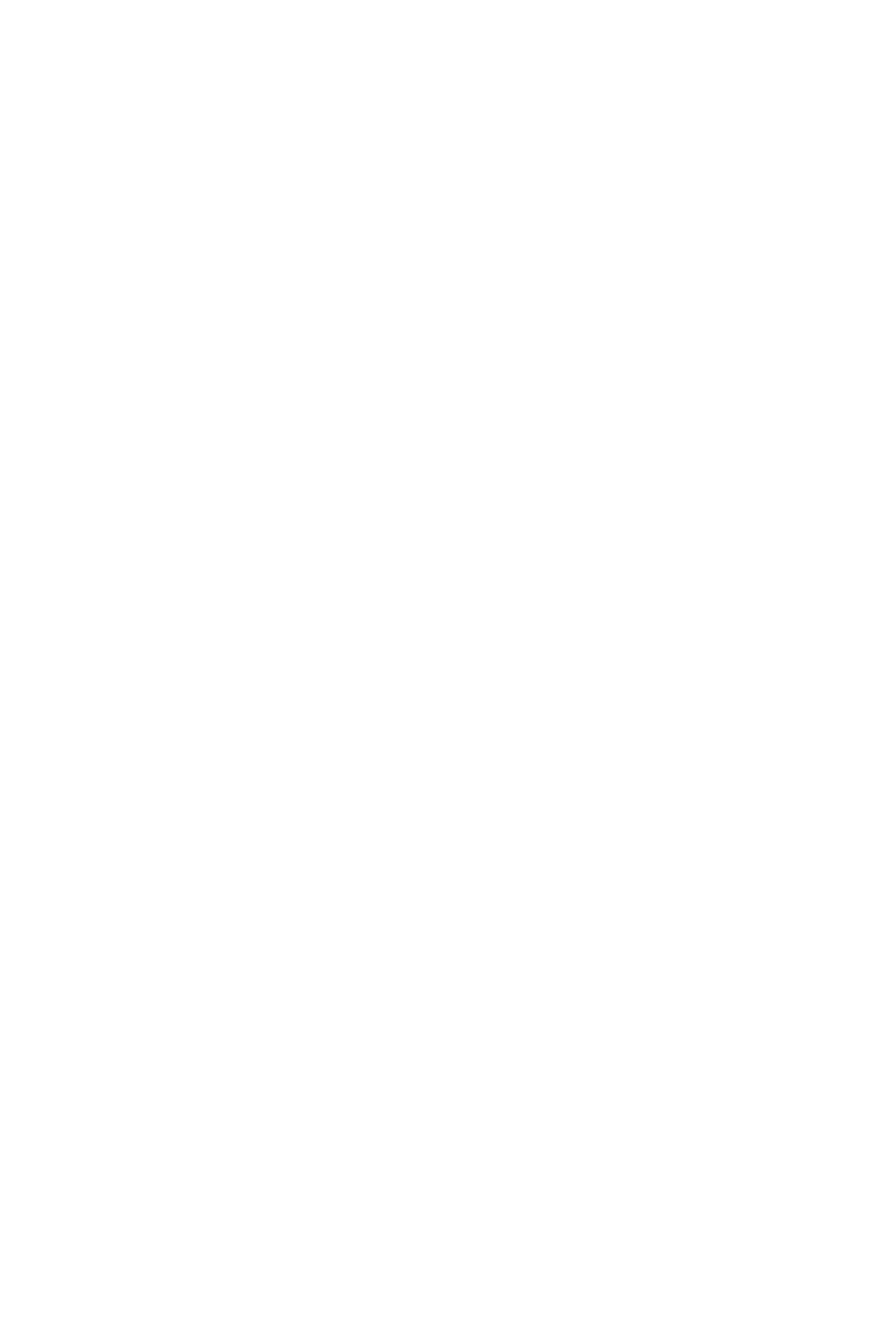#### **ACKNOWLEDGMENTS**

The editors would like to thank a number of people who made this volume possible. First, we want to thank some members of the steering committee of the African Biblical Hermeneutics section at the Society of Biblical Literature, between 2004 and 2010—Justin Upkong and Gerald West—who oversaw the sessions that gave us these papers. Second, we want to recognize all the contributors for their enthusiastic participation in this project and for making every effort to get their essays in on time and in good form. Much of the editorial work was done during the time when Musa W. Dube was on sabbatical. We would like to thank the institutions that hosted Dube, Union Theological Seminary in New York and University of Bamberg in Germany, for providing both the space and resources that contributed to this publication. We would also like to thank Dr. MonaLisa Covington at Shaw University for helping out with the indices. Leigh Andersen and Kathie Klein at SBL have been wonderful to work with throughout the process of getting the manuscript from a collection of working drafts to the completed final product.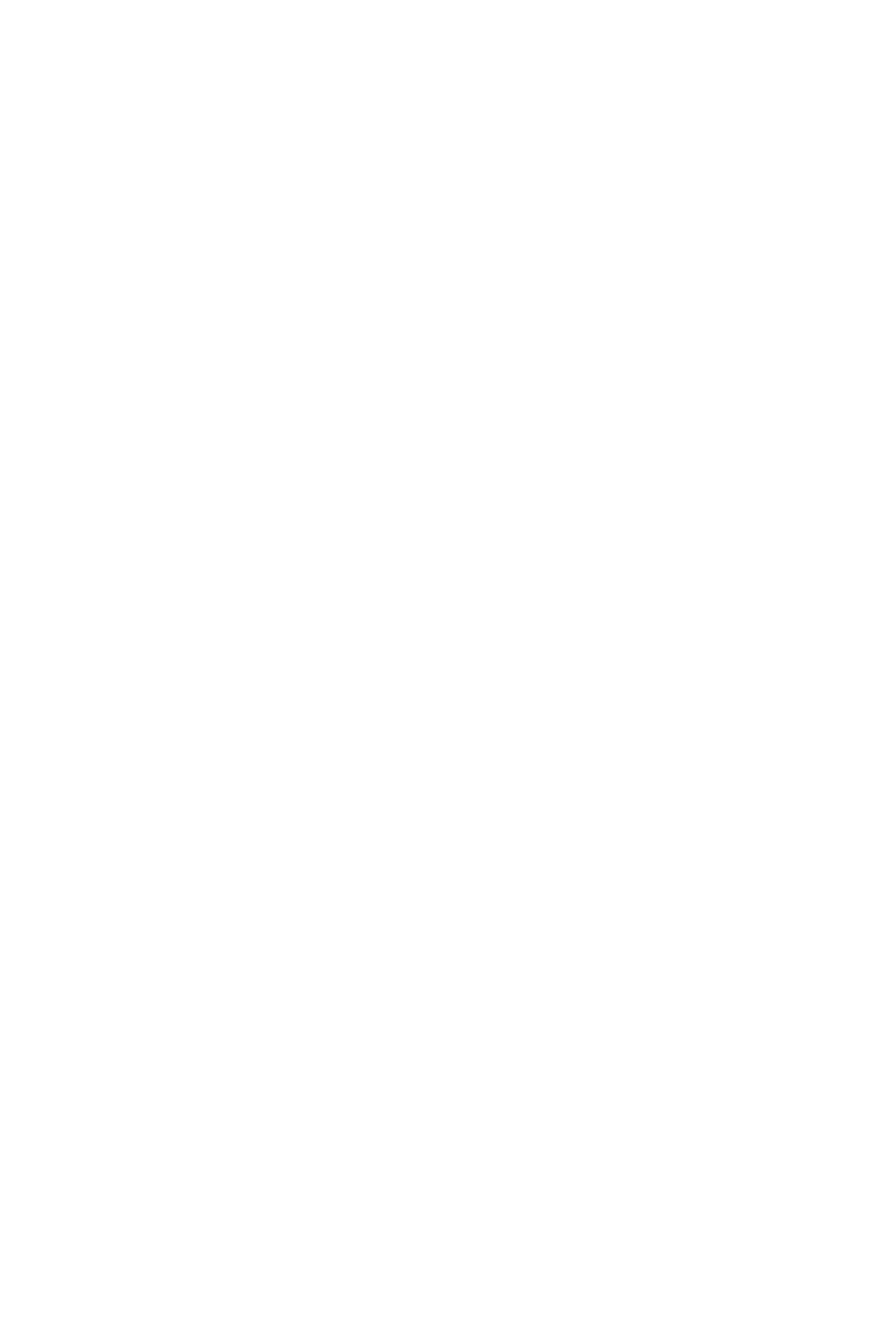#### **INTRODUCTION**

### The Scramble for Africa as the Biblical Scramble for Africa: Postcolonial Perspectives

*Musa W. Dube*

Space, whether one refers to a geographical terrain, a physical abode, a body, or an imagined place or community, is a site for the interrogation of geometries of power, of how these relations of power are secured, and also of how they may be unmasked. How then might biblical scholars take *our spaces* seriously?1

#### Centuries of the Scramble for Africa

Recent research indicates that 470 million Christians live in sub-Saharan Africa and that one in every five Christians in the world lives in Africa.<sup>2</sup> The same research indicates that biblical faith is expressed alongside other faiths—alongside four hundred million Muslims, mostly in upper Africa, though not exclusively so, and the uncounted number of adherents to African Indigenous Religions, who, more often than not, subscribe to both Christian and Islamic faith. North African Christianity can be linked to the biblical myth of Mary and Joseph's sojourn to Egypt, where baby Jesus finds security against Herod's unwelcoming designs (Matt 2). It could also be linked to the Lukan theological history of the early church, which records the story of an Ethiopian who was converted and baptized by Peter (Acts 8:26–40). Historically, Christianity in North Africa is as old as the early church. The latter gave us the prevailing Egyptian Coptic church and the Ethiopian Orthodox church and a whole line of celebrated church fathers such as Origen of Alexandra, Tertullian, and Augustine of Hippo. While North African Christianity was the earliest, sub-Saharan Christianity is now the most thriving. The history of the latter covers five centuries. The Bible has been read within precolonial, colonial, struggle-for-independence, postindependence, neocolonial and

<sup>1.</sup> Abraham Smith, "Taking Spaces Seriously: The Politics of Space and the Future of Western Biblical Studies," in *Transforming Graduate Biblical Studies,* ed. Elisabeth Schüssler Fiorenza and Kent Harold Richards (Atlanta: SBL, 2010), 64.

<sup>2.</sup> See The Pew Forum on Religion and Public Life's Web site report, "Tolerance and Tension: Islam and Christianity in Sub-Saharan Africa," April 15, 2010.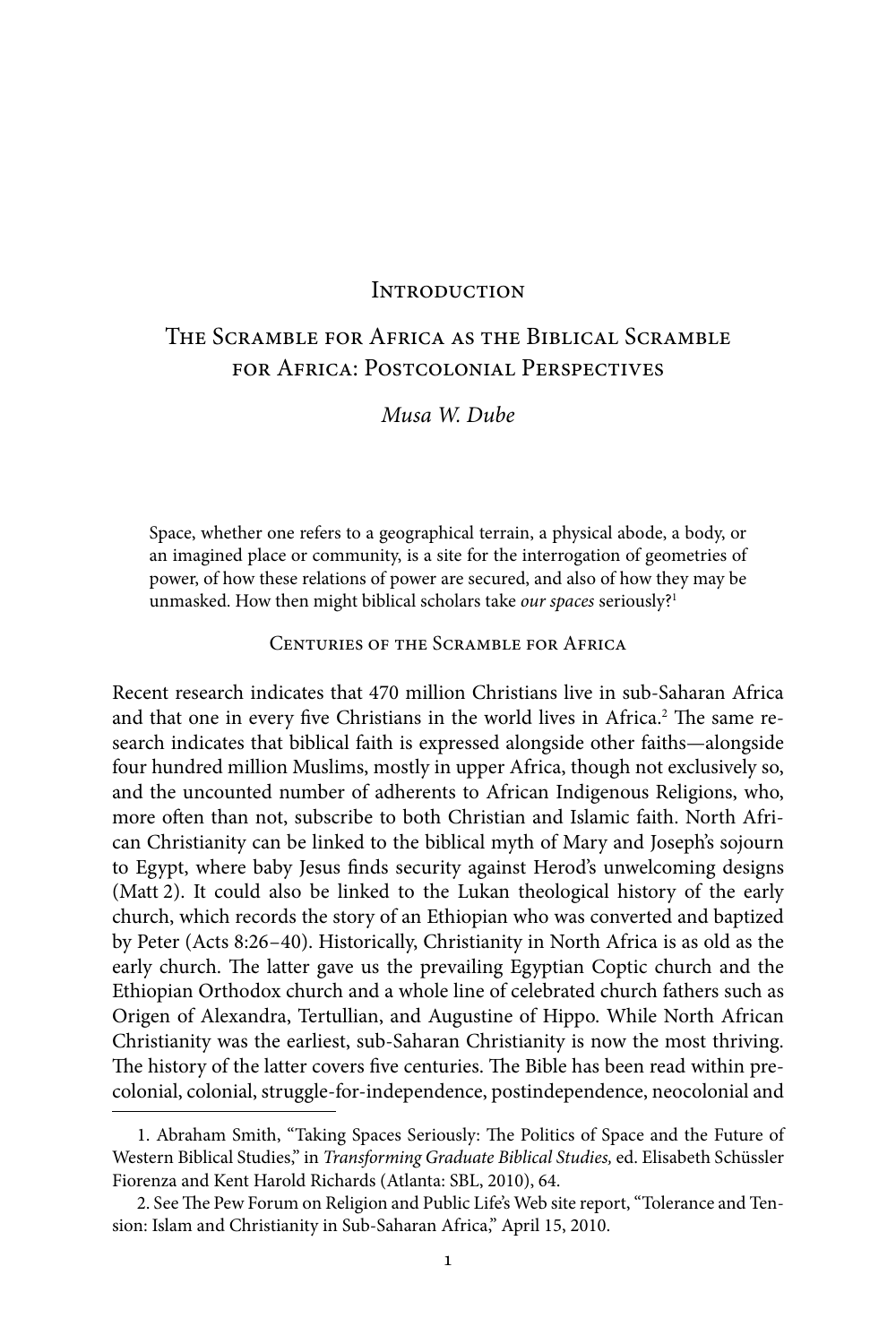globalization contexts. The articles in this volume interpret the Bible through and with this postcolonial history. Through critical evaluations of previously offered theories and themes and through the introduction of new themes, this volume presents African biblical interpretation through a postcolonial lens. As used here, *African Christianity* refers to multiple and various practices, movements, and interpretations of biblical texts across the massive continent and also through various times, denominations, countries, genders, races, classes, ethnic groups, cultural beliefs, and interest groups.

The history of Christianity in sub-Saharan Africa can be traced to the earliest traders with Africa in such areas as the Gold Coast (modern-day Ghana), Central Africa, the Monomotapa Empire, through contacts with Portuguese and Dutch traders in the Cape of Good Hope. This particular stage did not necessarily include colonization of lands but was characterized by its slave trade, which has given us the current African diaspora communities in the Americas, the Caribbean, and Europe. It was not until the modern European imperial movements of the eighteenth to nineteenth century that a more forceful agenda was undertaken to Christianize sub-Saharan Africa. One thinks here of legendary figures such as David Livingstone (1813–73), a missionary who set out to "open" the continent to the three Cs: Christianity, commerce, and civilization.<sup>3</sup> To be specific, "to open up" the continent for Western Christianity, commerce, and civilization.

In this extremely gendered colonial language, the African continent was being penetrated by the West, its male subjugator, and inseminated with Western seed to give birth to the Westernized African. David Livingstone died in the African continent in a relentless pursuit of this agenda. He was buried with the kings of England—in Westminster Abbey—in recognition of his service to the mother of all empires—the British Empire. But African people supposedly insisted that David Livingstone's heart should be buried in the continent. One cannot help but wonder if the heart of Livingstone, buried in the African soil, is the little leaven that leavens the whole flour, or is it an incurable virus that wreaks havoc in our bodies? Was this wrench bloody heart, disembodied and buried in African soil, perhaps, an attempt to arrest Livingstone's reckless agenda of the three Cs?

David Livingstone's dream to open Africa for Western Christianity, commerce, and civilization did not die with him. Henry M. Stanley, a naturalized American, who was commissioned to find David Livingstone and who was inspired by Livingstone, returned to the continent to "explore the rivers and lakes of central Africa." He recorded his exploration in a book, *Through the Dark Continent*, published in 1877. He published another volume in 1890 entitled *In Darkest Africa: Quest, Rescue, and Retreat of Emin Governor of Equitima*. His agenda was a continuation of David Livingstone's. Nonetheless, these two men were but a drop in the ocean compared to the many Western missionaries and traders who worked in various

<sup>3.</sup> See J. H. Worcester Jr., *David Livingstone: First to Cross Africa with the Gospel* (Chicago: Moody, 1990).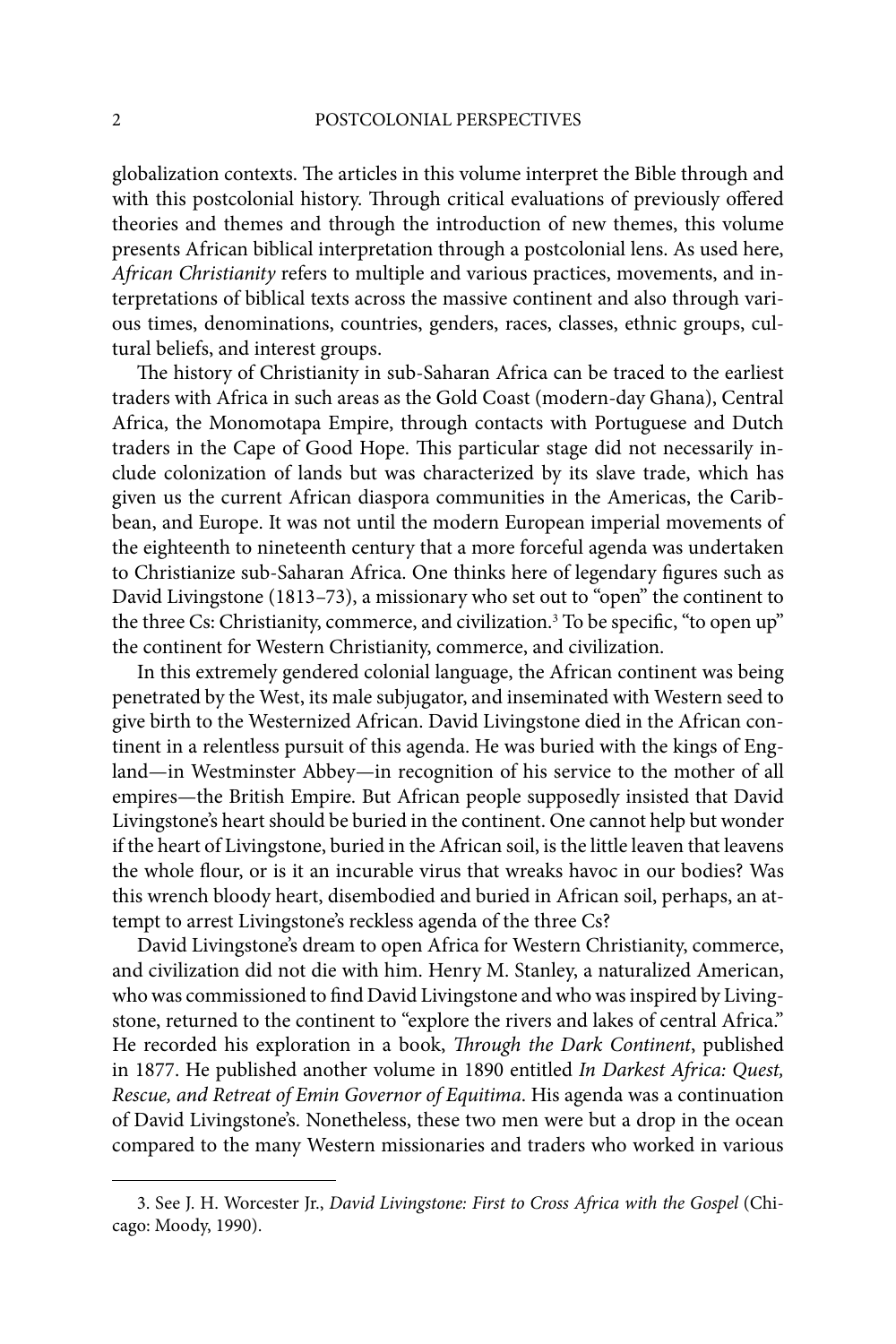African sites, often preceding the colonization of the native people they served or following colonization. It was not unusual, however, for missionaries such as John Mackenzie to call for the colonization of native people.4

While the likes of Livingstone, Stanley, and Mackenzie worked at a period when colonization was random, irregular, and often had disinterested mother countries, the end of the nineteenth century was a colonial "climax.'' Each Western colonial power was poised to grab and own every available piece of Africa. There was such high competition and tension between colonial powers that it necessitated regulation to avoid a war. The situation led to the infamous Berlin Conference of 1884–85, which sought a more agreeable way of partitioning the African continent among Western colonial powers. This was the so-called Scramble for Africa.

African communities and their lands were, of course, neither consulted nor invited to the Berlin Conference. The participants were Western European powers, traders, and their missionaries. Africa, surrounded by numerous suitors, did not have the choice to choose a suitor nor to refuse one. This was not a love story. The history speaks for itself. The modern history of the Western colonization of Africa was a violent process of taking Africa by force. It was indeed a gang rape, so to speak. The essays in this volume amply demonstrate that the trauma of this history is not just an archive of the past, but a continuing story. We bear the wounds of the "Scramble for Africa" upon our bodies and lands.

In just about two centuries, Christianity has assumed a stronghold in the African continent while coexisting with African Indigenous Religions, Islam, and other religions. Has the heart of David Livingstone become a mustard seed? The throbbing and boisterous pulse of contemporary African Christianity/ies is seemingly causing discomfort in the Western world, which finds African Christianity conservative, perhaps mirroring the missionary teachings that sought to uproot African people completely from their religious beliefs by teaching the strictest biblical adherence, or reflecting the contemporary charismatic/Pentecostal movements, or both. Tinyiko Maluleke asks if this was perhaps an experiment that went wrong. Could it be a historical backfire?<sup>5</sup> Perhaps! But the perceived conservative character of African Christianity depends on reducing diversity into sameness, as depicted by Western scholars and researchers, mirroring the colonial habit of refusing Others their own voices as well as the tendency to characterize the Other as an uncivilized savage.<sup>6</sup>

<sup>4.</sup> See Anthony Dachs, *Papers of John Mackenzie* (Johannesburg: Witwatersrand University Press, 1975). John Mackenzie, a missionary who served in southern Africa over a long time, openly advocated the colonization of natives, as his letters amply demonstrate.

<sup>5.</sup> Tinyiko Maluleke, "Of Africanised Bees and Africanised Churches: Ten Theses on African Christianity," *Missionalia* 38, no. 3 (2010): 369–79.

<sup>6.</sup> See Phillip Jenkins, *The New Faces of Christianity: Believing the Bible in the Global South* (Oxford: Oxford University Press, 2006), who sets out to prove the conservativeness of global south Christianities. In the process we are all lumped into one category of sameness, namely that of conservative Bible readers and Christians.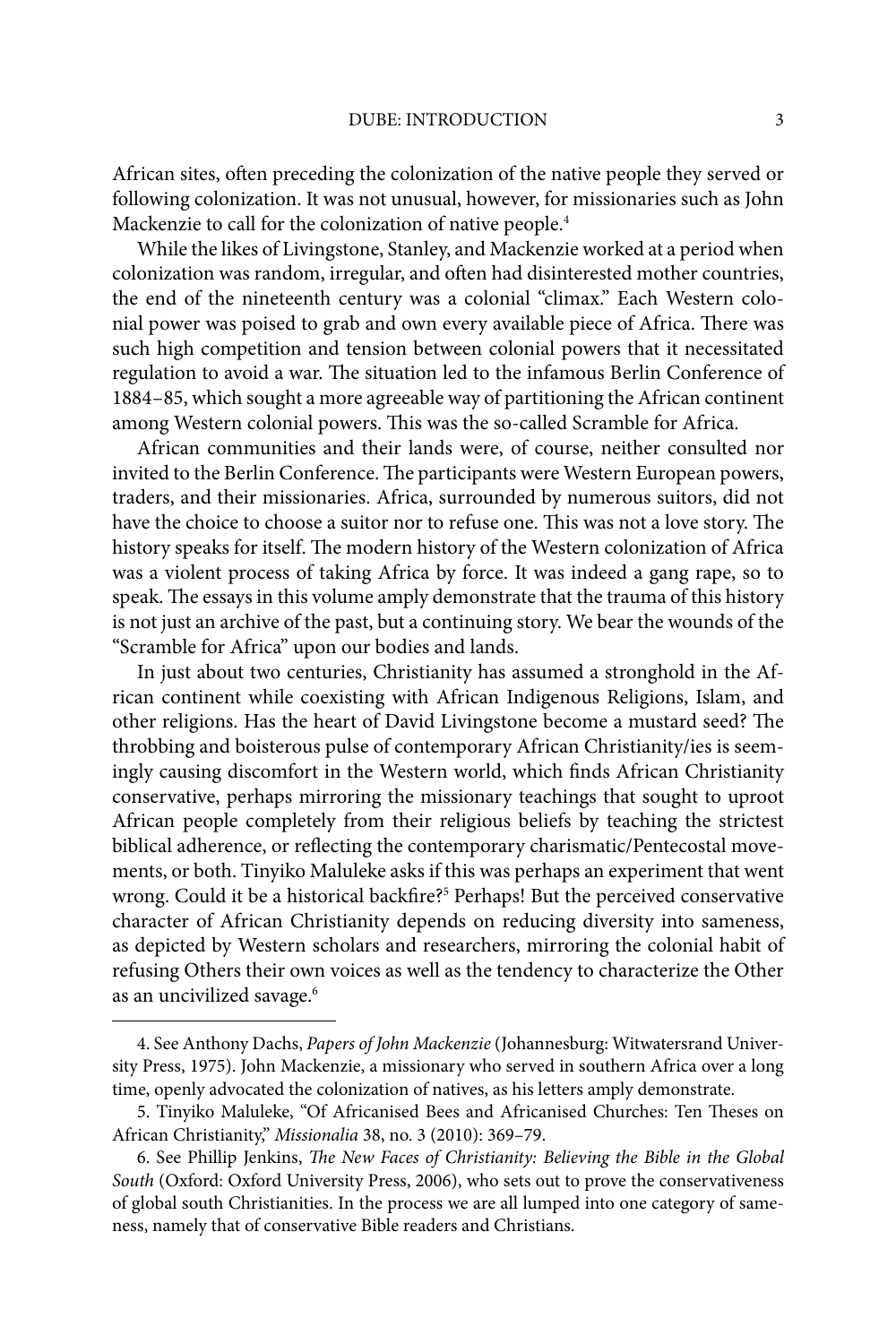The writing is on the wall. In sub-Saharan Africa, biblical interpretation, its institutions, and readers will always be related to modern colonial history, for *the Scramble for Africa was the Scramble for Africa through the Bible.* As we shall observe, the scramble to get Africa back from the colonial clutches was and still is waged through the Bible (yet the Bible is not the only viable weapon).<sup>7</sup> That the Scramble for Africa was a scramble through the Bible is therefore an interpretation crux.

The interpretation of the Bible, as attested by the chapters in this volume, is firmly framed within the African historical context. This scramble did not end with Westerners' sharing of the body of Africa among themselves. It was followed by Africans' scramble to get Africa back from the colonizers in a history that is known as the struggle for independence, which ranged from after World War II to the recent postapartheid era. The Scramble for Africa continues today in the postindependence era. The neoliberal economy known as globalization is the scramble of former colonial powers, in the company of new rising global powers, to have free access to global markets and cheap labor, without necessarily granting the same rights to all countries. In short, biblical interpretation in the sub-Saharan Africa cannot be separated from politics, economics and cultural identity, of the past and present. Biblical interpretation in the African continent is thus intimately locked in the framework of scramble for land, struggle for economic justice and struggle for cultural survival. Biblical interpretation remains wedged between Western and African history of colonialism, struggle for independence, post-independence and the globalization era. Biblical interpretation in Africa is the site of struggle as the essays in this volume amply demonstrate.

While modern Christianity in sub-Saharan Africa can be held to be two to five centuries old academic biblical interpretation does not have a longer history. Ironically, the colonial missionary agenda was thoroughly educational. Schools were introduced to educate and bring up Bible readers—literacy itself was introduced to promote bible translation, interpretation, conversion and training of preachers. One would expect that African biblical scholars in the sub-Saharan region would be numerous, but history is unfortunately not generous. To my knowledge black sub-Saharan biblical scholars constitute a handful of individuals, just slightly above thirty. An earlier generation also constitutes a handful of individuals, who were often oscillated between church leadership, ecumenical movements, and the academy, in the likes of Kwesi Dickson, John Mbiti, John Pobee, and Mercy Oduyoye.

This ironic situation may be attributed to the fact that initial colonial churches anticipated a relationship of dependence or one that was informed by colonial racism, where African believers were not expected to do their own thinking or to

<sup>7.</sup> See Diane M. Stewart, *Three Eyes for the Journey: African Dimensions of the Jamaican Religious Experience* (Oxford: Oxford University Press, 2005), who documents how enslaved Africans in Jamaica used African Indigenous Religions as part of their resistance.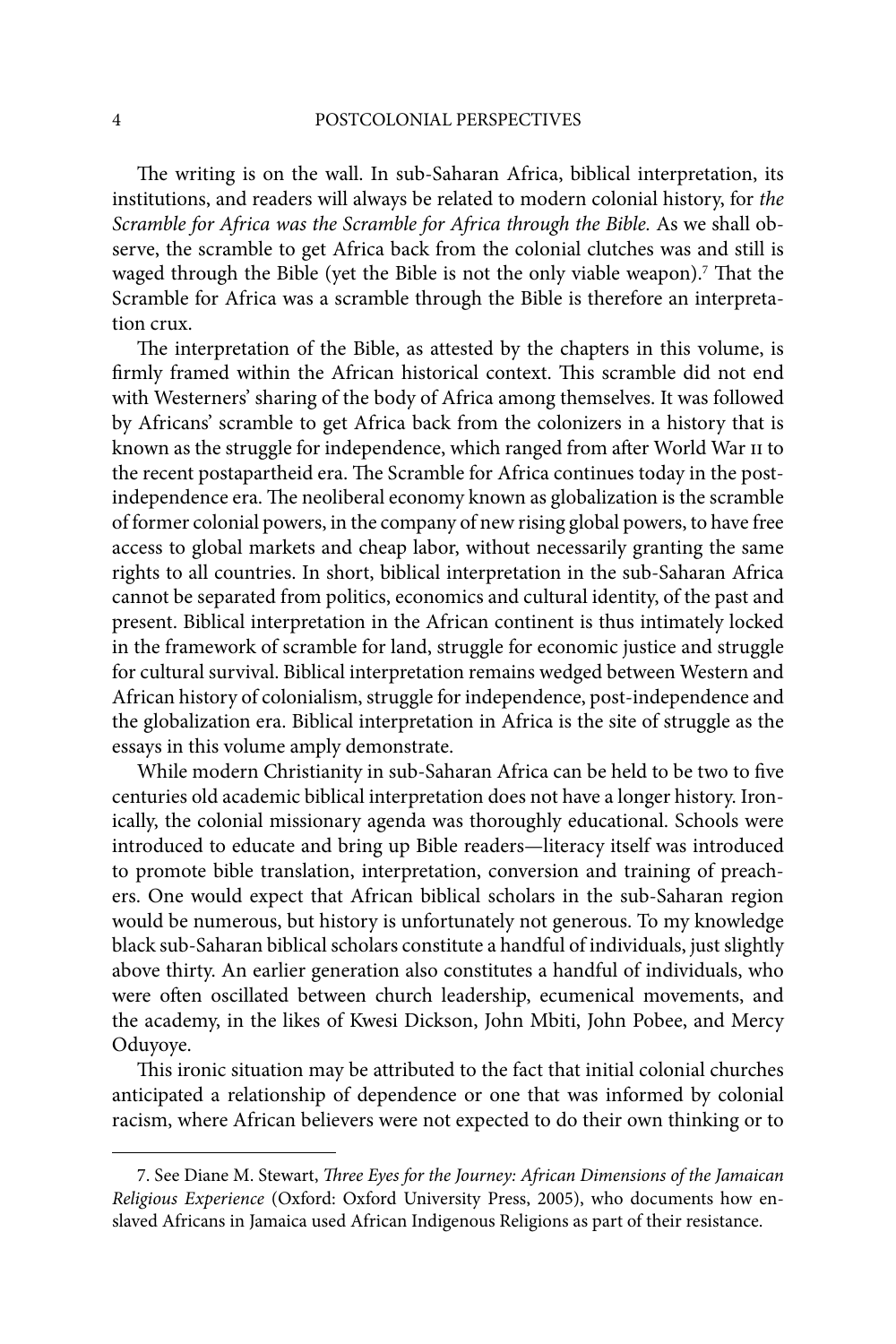provide independent leadership. The immense volume of African Christians (470 million) is thus adversely correlated to its biblical scholars and theologians. This phenomenon in itself risks maintaining colonial relations, where research, thinking and theories of interpretation of the Bible remain generated by the former colonial "mother countries" while formerly colonized Christian countries, like children, continue to eat from their mother's hand. Nowhere is this more evident than in the wholesale transfer of popular American evangelicalism into African via TV programming, whose producers do not even make the effort to erase the locally irrelevant 800 numbers from the screens. Hearing and nurturing the voices of African biblical scholars, both sub-Saharan and North African, is thus imperative.

This volume of academic writers thus follows upon the earlier generation of scholars such as John Mbiti, a New Testament scholar (*New Testament Eschatology in an African Background*), who ended up working primarily in African Indigenous Religions; Kwesi Dickson, whose books include *Biblical Revelation and African Beliefs* (1969); *Uncompleted Mission: Christianity and Exclusivism* (1984) and John Pobee whose books included, *Towards an African Theology* (1979) and Persecution and Martyrdom in the Theology of Paul (1985). These scholars were trained mostly to serve in the church, used their training for academic ends and made it their agenda to bring in African Indigenous Religions, which were (and still are) often excluded from the colonially-founded academic programs. It goes without saying that the church being patriarchal, the voices of trained African women biblical scholars would even be scarcer. It was thus quite ground breaking when Mercy A. Oduyoye published her Hearing and Knowing: Theological Reflec*tions on Christianity in Africa* (1986) and set on the road to find and nurture other African women studying religion, thereby launching the Circle of Concerned African Women Theologians in 1989. Some of biblical interpretation books that came from the Circle include: *Other Ways of Reading; African Women and the Bible* (2001); *Grant Me Justice; HIV/AIDS and Gender Readings of the Bible* (2004). In recent time, a second generation of African Biblical scholars has attempted to register their presence in collective volumes such as *Semeia 73: Reading With: An Exploration of the Interface between Critical and Ordinary Readings of the Bible* (1996); *The Bible in Africa: Transactions, Trajectories and Trends* (2000); *Reading the Bible in the Global Village* (2001); *Bible Translation and African Languages*  (2004). In addition many contributors have individually published a number of books and numerous articles in various journals and books. One consistent factor is that all writers engage with the empire in their own different ways: in specific times, forms and geography, as the eight sections of this book ably demonstrate. This volume builds upon these efforts and takes the African history of colonial contact into consideration, beginning with North-Atlantic slavery to the Post-Apartheid and globalisation era. It embraces the multifaceted contexts of "reading," the prolonged context of struggle for justice and the hybridity of biblical interpretation in Africa, for the Bible coexists with African Indigenous Religions, Islam and other religions.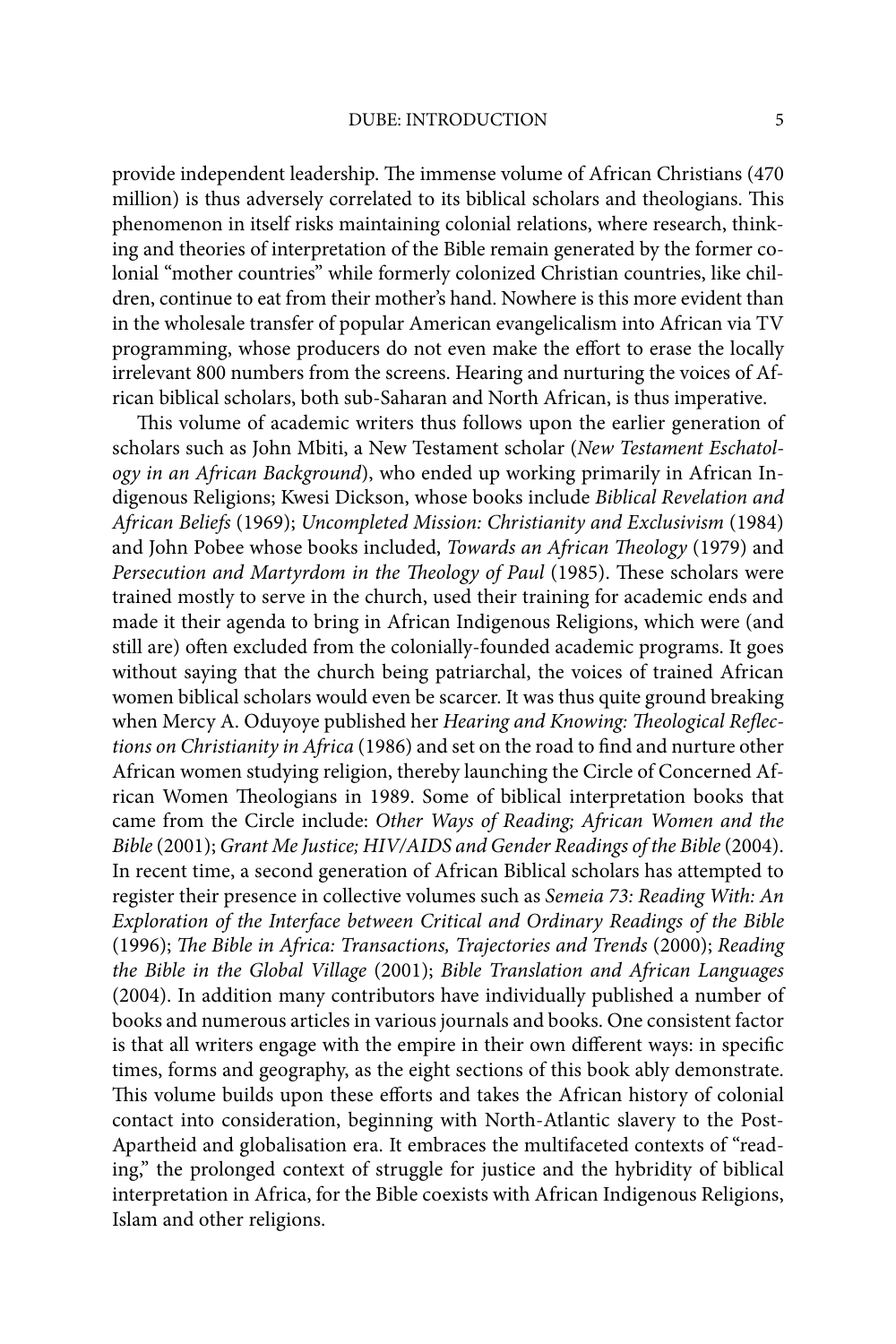#### 6 POSTCOLONIAL PERSPECTIVES

From the recent academic history, this volume comes out of papers that were presented in the "African Biblical Hermeneutics" Sections at the Society of Biblical Literature (SBL) Annual Meetings. The African Biblical Hermeneutics sessions were a product of an earlier bigger group on "The Bible in Africa, Asia, the Caribbean and Latin America," which ran during the 1990s to the early 2000s. Gradually the group had mobilized more scholars from these various regions. It also became clear that the group straddled too many worlds, hence, when its lifespan came to an end, various groups were formed to continue to investigate independently biblical interpretation in Africa, Asia, the Caribbean, and Latin America. Because during this time there was also an organised movement for encouraging minorities in biblical studies, the newly formed groups collaborated with their diaspora communities and investigated biblical interpretations among African Americans, Asian Americans and Hispanics. As Two-Th irds World scholars of the Bible interacted and collaborated in these spaces, the centrality of the modern empire to their work became evident, ushering the postcolonial framework of reading the Bible. The gurus of this movement include, among others, Fernando F. Segovia, R. S. Sugirtharajah, Vincent Wimbush, Gale Yee, Gerald West, Justin Ukpong and Kwok Pui Lan. The founding members of the African Biblical Hermeneutics Section were Dora Mubwayesango, Justin Ukpong, Musa W. Dube and Gerald O. West. This particular volume comes from this history. With few exceptions, it presents papers that were first presented in SBL in the African Biblical Hermeneutics, between 2004 and 2010.

#### Evaluations of African Feminist/Gender-based Biblical Interpretations

To begin with the cover, it features two *adinkra* symbols from Ghana: *sankofa* (meaning "go back and take it") and *Nyamedua* ("the tree of God"). According to Mercy A. Oduyoye *Sankofa* is a symbol that encourages "a critical appropriation of one's heritage," while *Nyamedua* is a symbol that represents the "traditional altar to the Supreme Being, the constant presence of God."<sup>8</sup> The combination of these symbols on the cover communicates the agenda of this volume; namely; to critically examine the interaction of biblical texts with African people and their cultures, within the postcolonial framework. It also highlights that biblical texts are read with and through frameworks of African Indigenous Religions in various countries and contexts. At the same time, as this volume amply demonstrates, the *sankofa* act is a critical appropriation of history and all traditions.

Accordingly, the first section, featuring feminist/gender-based biblical interpretations begins with my article "*Talitha Cum* Hermeneutics of Liberation" which takes us right back to the heritage of Kimpa Vita of 1684–1706. Kimpa Vita, a

<sup>8.</sup> See Elisabeth Amoah, ed., *Poems of Mercy Amba Oduyoye* (Accra: Sam-Woode, 2001) 47, 68.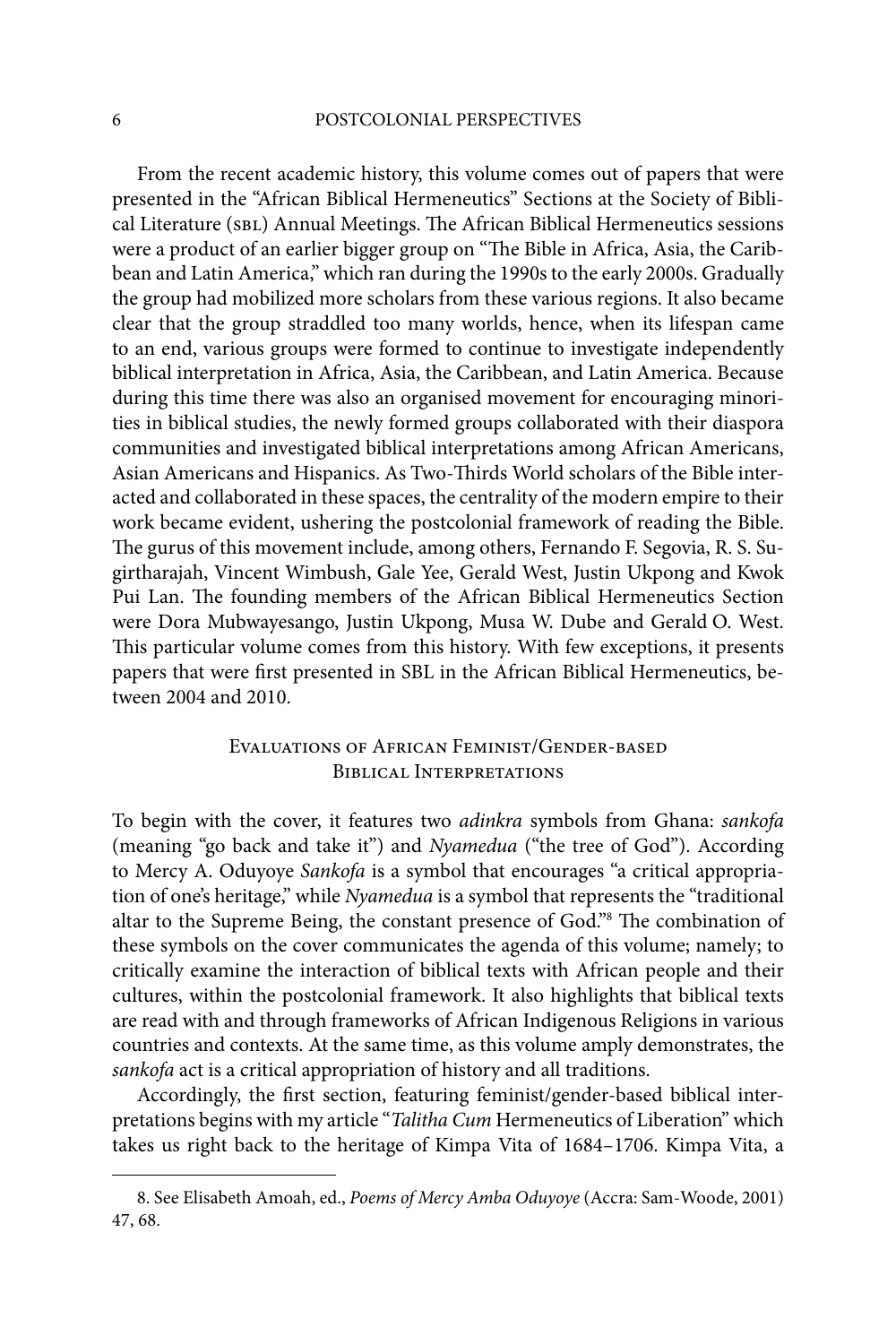former indigenous doctor (*nganga*) converted to Catholic Christianity, later proclaimed that she was a spirit medium, possessed by the spirit of Saint Anthony. On this state, she began to propound a decolonizing perspective about the Bible. She contextualized biblical places to her land (Bethlehem was in Sao Salvador) and biblical characters as black (Jesus, Mary and his disciples were black). In an outright rejection of colonizing Christian symbols she called for the de-installation of white portraits of Jesus, Mary and the disciples, while insisting that God shall restore the colonially disgraced land of Congo. Although just twenty years of age, when she began her proclamation, she received a massive following, for she spoke to the concerns of her people. This caused panic among the powers that be, who decided to silence her by burning her, together with her child, on a stake for allegedly preaching heresy. Hers was a typical example of a discourse of resistance, a decolonizing reading of the Bible, and a scramble to regain her land by re-reading the text for decolonisation. Reviewing the biblical interpretations of contemporary African women readers, M. A. Oduyoye, M. Masenya, M. W. Dube and T. Okure, within the story of Kimpa Vita, the chapter highlights that their reading practices continue her legacy, for *sankofa* acts involved going forth between African Indigenous Religions and Biblical religion to propound an oppositional postcolonial feminist reading of both faith traditions. The struggle continues.

Elivered Nasambu-Mulongo's chapter is a very close analysis of Madipoane (Ngwana' Mphahlele) Masenya's African biblical scholarship. Born and raised in apartheid South Africa, where black people were structurally reduced to nothing, Masenya has distinguished herself as one of the very few African women who have written widely on African woman's interpretation of the Bible. Her published works have appeared in numerous journals, commentaries, books and edited volumes, covering several books of the Hebrew Bible such as Proverbs, Job, Esther, Ruth and the Prophets. Nasambu-Mulongo's evaluation highlights that Masenya has not only contributed to biblical interpretation, she has also significantly contributed by formulating a theory of reading; namely, *Bosadi* (womanhood) hermeneutics, drawn from Northern Sotho and the post-apartheid context. In a world where most methods and theories of reading the Bible are Eurocentric, Masenya's formulation of *Bosadi* hermeneutics are a significant way of decolonizing biblical scholarship. By drawing on her *Bosadi* hermeneutics from Northern Sotho cultures, Masenya performs a critical *sankofa* act; namely, that in the African continent the Bible exists with and through African cultures, a position that is subversive to the colonial Christianity's attempt to annihilate the later.

In her chapter, "Hanging Out With Rahab," Lynne Darden highlights that African postcolonial history and biblical interpretation have diaspora communities. Part of the Scramble for Africa included enslavement that constitutes most of people of African descent outside the continent. Naming Dube's interpretive lens as "Rahab's Hermeneutic," Darden holds that Rahab, the sex worker was virtually located in the borderland of her city, living in the middle; in between continuity and discontinuity, which allowed her to skillfully negotiate with the invaders of her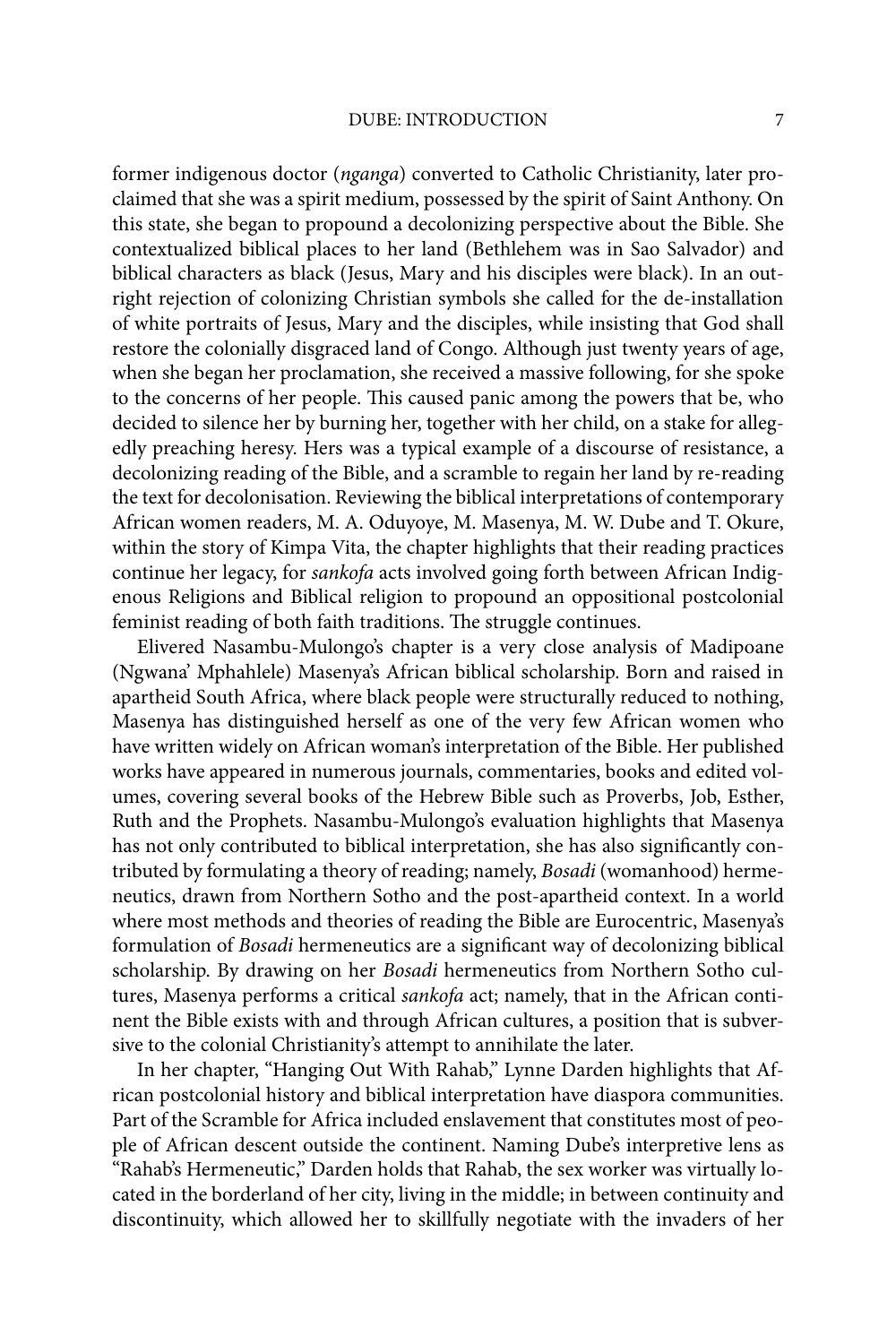land. Darden brings Dube's Rahab's hermeneutic to dialogue with womanist biblical reading, using the case of Cheryl Kirk Duggan. In so doing, Darden becomes the go between, who calls for a conversation between postcolonial hermeneutic in the continent and people of African descent in the diaspora. Undoubtedly more conversations and bridges are critically needed between African scholars of the Bible on the continent and the diaspora. The importance of Darden article therefore cannot be overemphasised.9

Decolonizing Biblical Interpretation in and with Creative Writing

The second section of this volume is on reading postcolonial biblical interpretations in and with creative writing. The families of creative literature examined for biblical interpretation stretches from earliest contact zones to current global contexts. Biblical interpretations are drawn from colonial anti-slavery diasporic narratives (Sylvester Johnson); missionary travel narratives (Gerald West); letters of the first 'literate' sub-Saharan African Christians (Sam Tshehla); the earliest African novels written during the organized struggle for liberation and in the post-independence era (Andrew Mbuvi) and historical novels that recapture the historical colonial contact zone (Hans van Deventer). In all the categories of literature investigated in this section, more work still needs to be done. As pointed above, African academic biblical scholars have been hard to come by, but this section underlines that when investigated from other sources of literature, African biblical interpretations have been abundant from the very earliest colonial contact zones.

Johnson's chapter represents an analysis of diasporic writing from people of African descent who had been subjected to slavery. Equiano (1745–1797) captured in West Africa as a small boy and sold into slavery, renamed Gustavus Vassa, bought his freedom and became central to the abolitionist movement in the UK. His autobiography, *The Interesting Life of Olaudah Equiano or Gustavus Vassa the African*, played a crucial role in the abolitionist movement. Johnson's analysis of Equiano's biography finds an intense decolonizing engagement with biblical texts. Equiano reads the Biblical tradition in comparison with his Ibgo traditional religions showing many similarities; re-reads racist biblical commentaries; and constructs a rereading that traces and links his Igbo origins with biblical Jewish ancestors. Given that enslavement of African people was often based on colonial discourse that constructed African people as ahistorical and godless, Equiano's *sankofa* act is a decolonizing reading which sets out to dispute the colonial discourse by claiming divinity and history from both his Igbo and biblical traditions. Equaino's oppositional reading of the Bible thus assumes a stance of hybridity; uses the master's

<sup>9.</sup> See Hugh R. Page, ed., *The Africana Bible: Reading Israel's Scriptures from Africa and the African Diaspora* (Minneapolis: Fortress, 2010), which represents an encouraging collaboration between African American and African biblical scholars.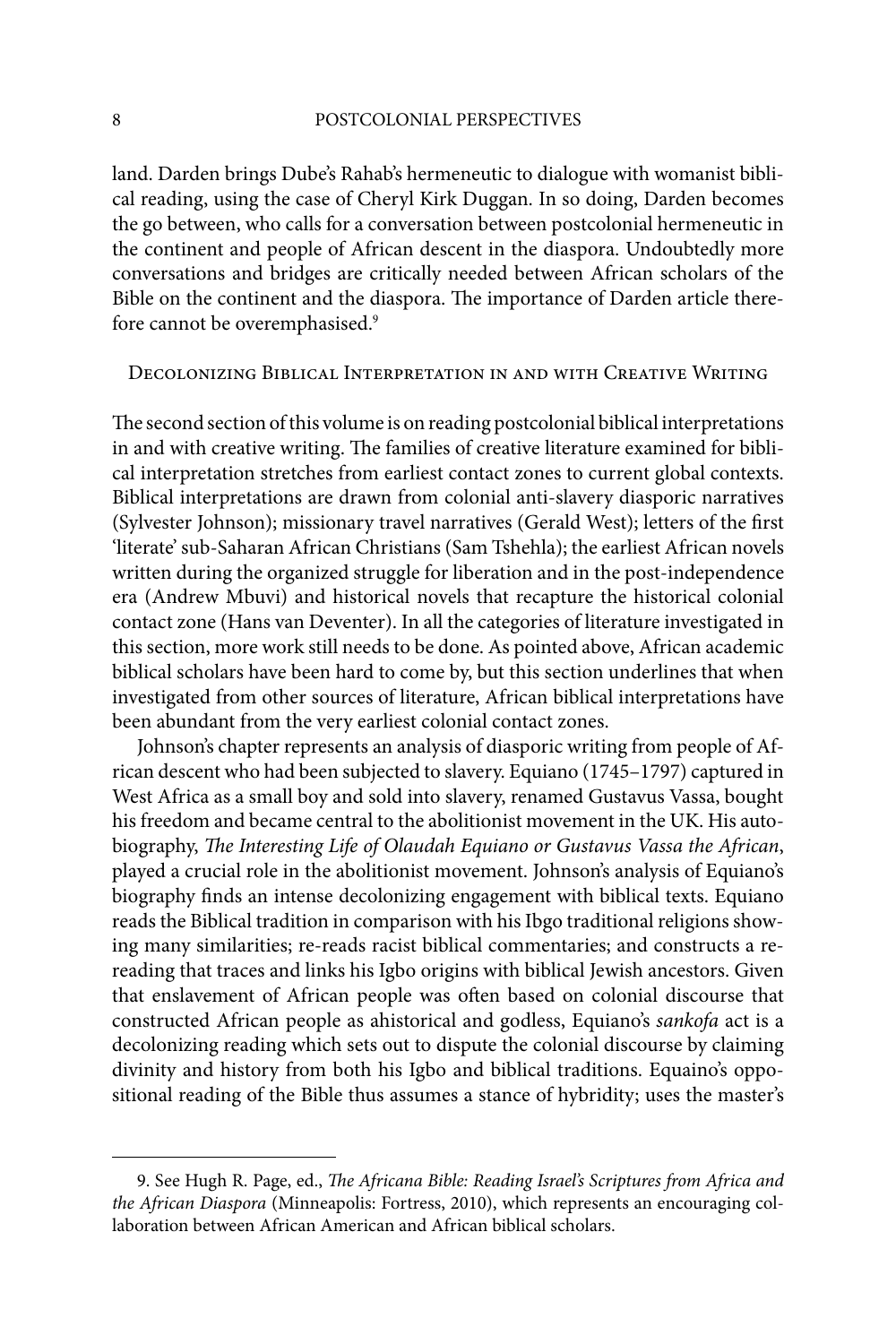tools to bring down his house and demonstrates how all interpretations are rhetorical constructions for particular ends.

Gerald West takes us back to one of the earliest missionary travel narratives in South Africa, recounting their encounters with indigenous black South Africans. The case study he uses is represented by Queen Mmahutu of the Batlhaping. Biblical interpretation between the colonial missionaries and the indigenous early readers is radically different. While colonial missionaries opened and read the Bible, the indigenous people brought their own questions to the Bible and engaged it in their own terms, from the very beginning. This leads West to point out that, "the Bible would not always speak as the ones who carried it anticipated." Since colonial context was a writing moment, for an essential part of colonizing the Other included describing them in detail in endless letters, reports, documentations, travel narratives and diaries, African scholars in different countries need to begin to investigate indigenous biblical interpretation in the earliest contact-zone encounters.

Sam Tshelha's chapter gives us a third level of colonial encounter and the voices of the colonized. He analyses letters from educated Basotho, which means they were mostly Christians who were educated in mission schools, but because their cultural worlds were still intact, they maintained a critical posture towards biblical texts. In Botswana P. Mgadla and S. C. Volz collection of *Words of Batswana: Letters to Mahoko a Becwana 1883–1896* has been recently published in 2006. My reading of the latter resonates with West's findings; namely, that earliest sub-Saharan Christian readers of the Bible in colonial contexts brought their own questions and were quite oppositional to missionary teaching.<sup>10</sup> It suffices to say more research is needed in this type of literature from various countries and ethnic groups, where missionaries pitched their tents. Further, in both collections, the missionary writing and native letters, a conscious decolonising and suspicious reading is needed, for the missionary had significant control on presenting issues from their perspective and controlling the native voices that got heard, since the publishing houses and papers belonged to the mission centers. Tshetla's chapter is particularly signifi cant in pointing us to a research archive that is yet to be sufficiently investigated by African biblical and literary scholars.

Mbuvi's chapter gives us a fourth level of native biblical interpretations in a postcolonial history of the continent. This level represents a generation of those who were more educated thus writing longer works, novels. In this category there is, perhaps, a latitude of freedom to speak more oppositional than we might find from earlier letters sent to missionary newspapers, for their writing and interpretations are informed by a particular historical context in the postcolonial plot; namely, the struggle for independence. Be that as it may, most creative writers of this time were largely graduates of mission schools, who could embrace, reject or collaborate with missionary biblical teaching. Mbuvi's chapter investigates the case

<sup>10.</sup> See my unpublished paper "Exegeting the Darkness: Reading the Botswana Colonial Bible," presented in Atlanta, SBL Annual Meeting, 2010.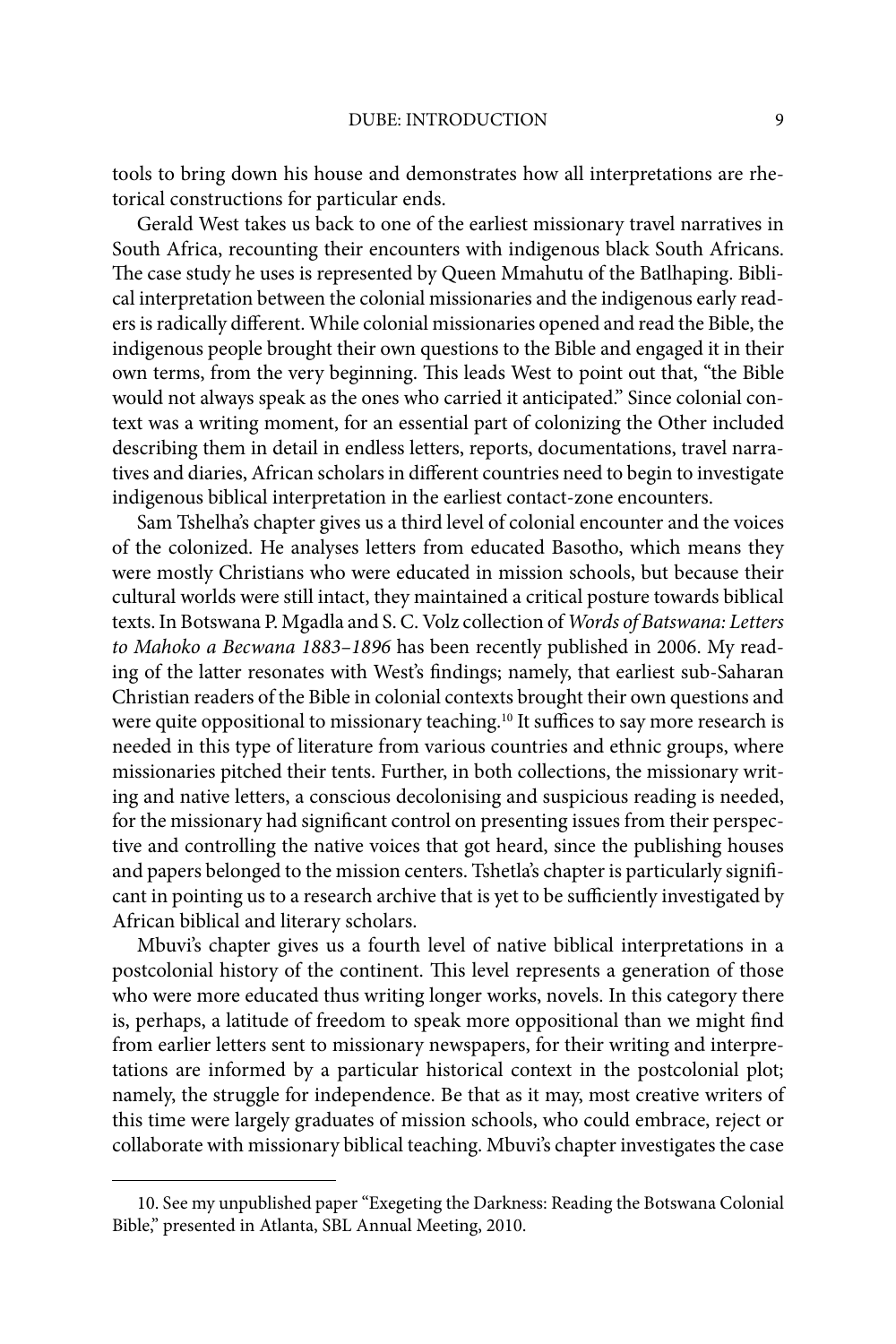of Ngũgĩ wa Thiongo, one of the scholars whose name stands high among postcolonial theorists in the world; and Bessie Head (1937–1986) a renowned South African woman writer in exile, who lived and died in Botswana. A child of a biracial couple, Bessie's mother, who lived in Apartheid South Africa, was sent to a mental hospital for her liaison with a black man to give birth secretly. Bessie's background makes her writing sensitive to all forms of ethnic discriminations that she observes among Batswana and constructs a narrative of ethnic-coexistence than discrimination.

Baptized and educated in Christian mission schools, like Kimpa Vita, Ngũgĩ was renamed James—a name that he discarded as his thinking became decolonialist. Similarly, while he first wrote in English at a later stage as part of decolonizing his own thinking and practice grew—Ngũgĩ stopped writing in English and started writing in his native language, Gikuyu. Needless to say, this was a radical *sankofa* act! In his earliest novels Ngũgĩ explicitly uses biblical stories, to critically engage the empire during the colonial times. Later, writing in the post-independence time, dealing with independence disappointments, Ngũgĩ remained with biblical texts and themes as part of his language. Mbuvi's analysis of Ngũgĩ biblical interpretations highlights that his perspective was changing, just as he was changing from Western Christian names and languages, to a more radicalized view of the Bible. This is captured by the titles of his novels such as *A Grain of Wheat* and *The Devil of the Cross*. Mbuvi's chapter has taken a big bite by analyzing the works of these two authors, for each of them has produced a literary canon. Nonetheless the analysis of Ngũgĩ wa Thiong' o's work provides an evident case of using the Bible in the scramble to get African lands from colonizers as well as insisting on African Indigenous Religions. In the work of these authors, engaging the empire and the Bible is not peripheral, but central to the agenda of their writing.

The last chapter in this section, features (Hans) van Deventer's analysis of a South African novel published in 2005. The novel's setting is in the late-eighteenthand nineteenth-century Cape Colony South Africa, featuring well known historical missionaries of the time (James Read, Van der Kemp and Moffat). It features a Khoi-Khoi man, whose indigenous beliefs attach a significant religious meaning to the Praying Mantis. The main character of the novel, Cupido Cockroach, is perhaps by indication of his last name destined to be something we wish to doom away; but something which has the tenacity to come back, by its tendency of ensuring that at its death it leaves behind a batch of eggs to re-hatch and thus resurrect against what seems to be its final decimation. Cupido's journey from his Khoi-Khoi traditional beliefs to embracing the biblical religion would entail continuous experiences of dying to his culture, which is required by his new biblical faith, and the simultaneous tenacity of his indigenous religious beliefs' refusal to disappear. The three women in his life—his mother, first wife (Anna), and the second wife (Kartyn)—become the continual reminder of his indigenous faith and voice of reason in analyzing the racial disempowerment that he faces as a black indigenous missionary.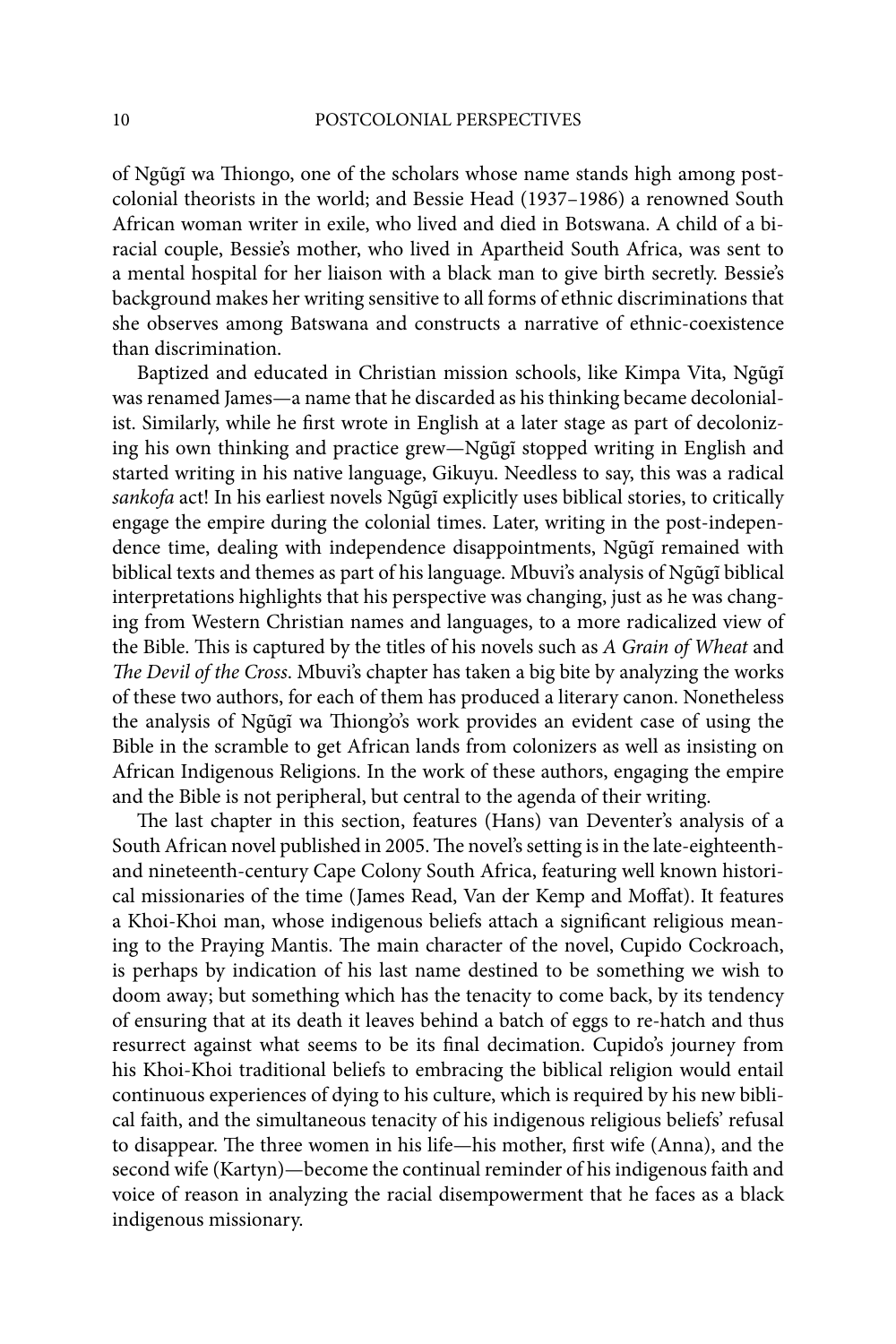#### DUBE: INTRODUCTION 11

Cockroach is finally dismissed from his missionary job for supposedly failing to do his work, but this act in itself is a mark of victory for his indigenous faith given that the death of a cockroach is accompanied by birth of other cockroaches in bigger numbers. Indeed the natural sciences place the praying mantis and the cockroach in the same family, which puts a major twist on how we should read the protagonist's journey. It also makes Deventer title for this chapter, "God in Africa: lost and found; lost again and found anew" the most appropriate in describing the tenacity of indigenous cultures even as they embrace and intermingle with the death-dealing colonial biblical religions. Cockroach's journey into biblical faith would, like in the Kimpa Vita story, entail moving back and forth between the two belief systems. Deventer's chapter also connects with Gerald West's chapter, not only for addressing the same historical colonial context and analyzing the introduction of the Bible in colonial settings, but also in the role of native women characters. Both chapters are noted for featuring native women as the oppositional characters who even if they accept the Bible and its Christian faith, do so critically, in their own terms and without forgoing their indigenous beliefs.

#### Colonized Bibles: Re-Reading the Colonial Bible and Constructing Decolonizing Translation Practices

Section four features re-readings of colonial translations and discusses what could constitute decolonized biblical translations. As these chapters amply demonstrate, not only was colonial ideology packed in colonial travel narratives, missionary reports, letters and other descriptions of the Other, it also found its way to the colonial Bible translations. I accidently came upon this phenomenon in 1995 when I discovered that in the Setswana Wookey Bible of 1908 the word Badimo (ancestors) was used to translate demons! So literally Jesus in the colonial Setswana Bible goes around casting out Ancestors instead of demons. I was shocked to the bones: not only were we a colonized people, even our divine powers had been subjugated to the same. Yet missionary translations were not only colonizing Bibles that sought to dispense with African indigenous beliefs, they were also a patriarchalizing discourse, for the gender neutral African names of God took on a full patriarchal garment. These discoveries led me towards investigating the Setswana colonial Bible translations and to attempt an Africa-wide project of re-reading of colonial Bible translations with the Circle of Concerned African Women Theologians. This effort was frustrated by lack of sufficiently trained biblical scholars, leading to only two articles, where a continent wide volume was originally sought**. <sup>11</sup>** Consequently, in

<sup>11.</sup> See Musa W. Dube, *Other Ways of Reading: African Women and the Bible* (Atlanta: SBL, 2001). Dora Mbuwayesango, "How Local Divine Powers Were Suppressed: A Case of Mwari of the Shona," 63-77, and Seratwa Ntloedibe-Kuswani, "Translating the Divine: The Case of Modimo in the Setswana Bible," 78–100, were the only papers that were submitted.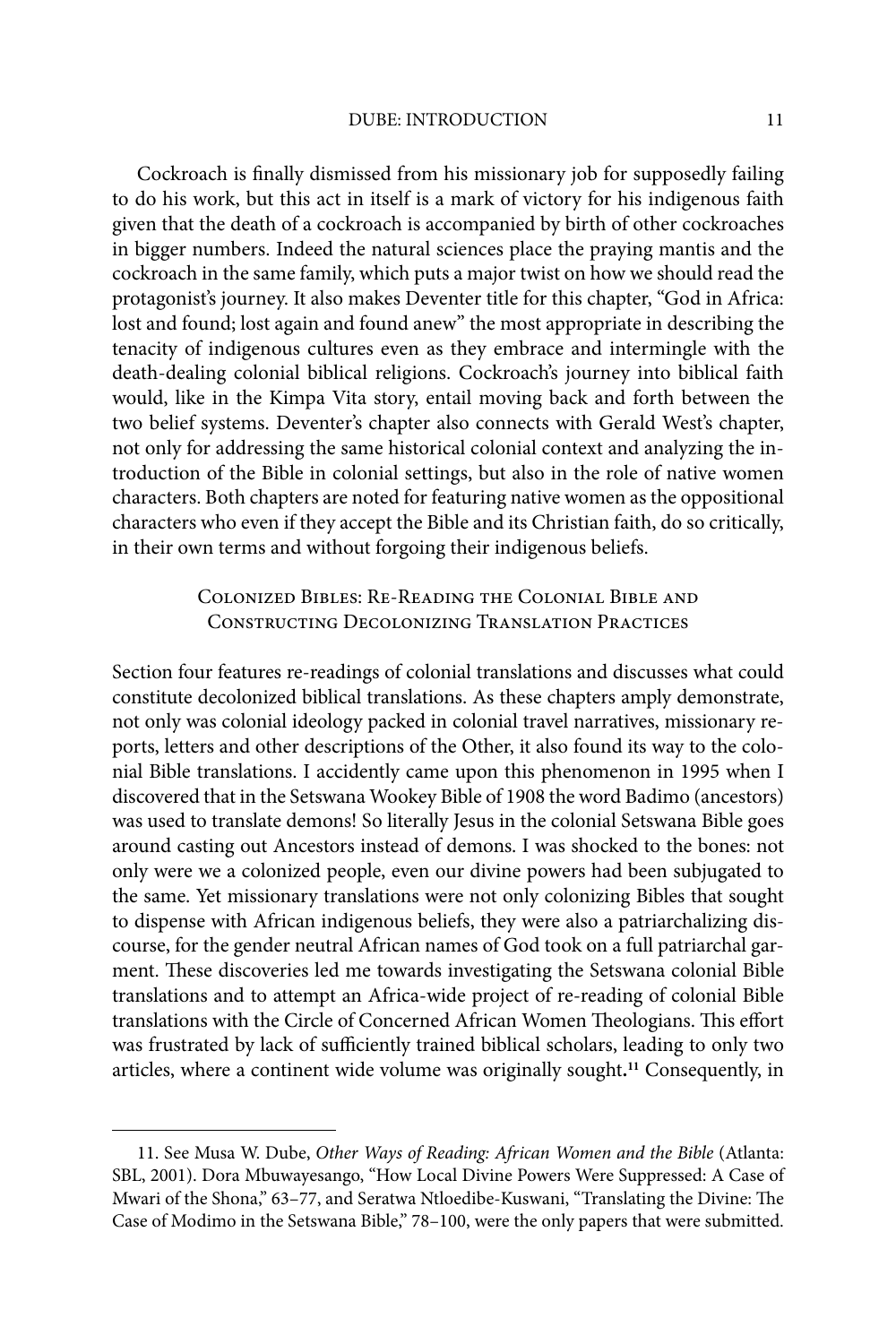one of the African Biblical Hermeneutics sbl sessions we featured the question of re-reading colonial Bibles, which gave birth to the chapters in this section.

Gosnell Yorke, a Caribbean person of African descent from St. Kitts-Nevis, opens this section. Yorke is not only a biblical scholar but has actually served as a translation consultant in the region of Southern Africa and writes from experience. His article lays a broad history of Bible translation in the African continent into three stages: First, the north African translations that included the Septuagint in Alexandria, the Coptic and Ethiopian Ge'ez translations, which occurred centuries earlier, but did not have much impact on sub-Saharan Africa; Second, missionary translations that occurred in the context of the modern imperial context in the pre-independence era. Yorke pays much attention to missionary translations, highlighting how they were informed by the colonial context. Bible translation was a mission-driven agenda in an imperial age, which was often carried out according to various competing mission bodies. Third, the contemporary (modern) translations that begins to involve African people as Bible scholars, translators and consultants.

Yorke discusses the structures and translation houses that were established to control and facilitate translation according to Western established theories of the likes of Eugene Nida. Although the third stage supposedly features native translators, the latter operate within the established structures, theories and patronage of the former colonial masters. Indeed Yorke points out that there are some sites where translation is still largely in the hands of outsiders, despite the active involvement of indigenous mother-tongues speakers. Yorke calls for Afrocentric translations, which would, among other things, highlight African presence within the Bible, decolonize the available colonial Bibles that are still in use; equalize the power relations of native translators and consultants who are, more often than not, outsiders; and, in my view, depatriarchalize the translations by being faithful to gender-neutral African languages. However, Yorke acknowledges that economic power; the politics of gate-keeping; the lack of sufficiently trained biblical and linguistic native scholars; and the Western hermeneutical hegemony will continue to be a challenge in the quest for an Afrocentric approach to biblical translations. Realizing these challenges, in the days when Yorke was a translation consultant in Botswana, he ensured that he invited University of Botswana based mother-tongue biblical and linguistics scholars to be actively involved in the ongoing translation project. Yorke's approach indicates that it is not always about lack of trained scholars, but rather there is an agenda to control translation for particular ends.

Enerst M. Ezeogu's chapter perhaps best illustrates most of the challenges discussed by Yorke in contemporary bible translation projects. Using the case study of the Igbo Catholic Bible in Nigeria, Ezeogu outlines factors that impact a biblical translation in contemporary African settings under three categories. First, there are

This was followed up by Gosnell Yorke and Peter M. Renju, eds., *Bible Translation and African Languages* (Nairobi: Acton, 2004), written by translation consultants.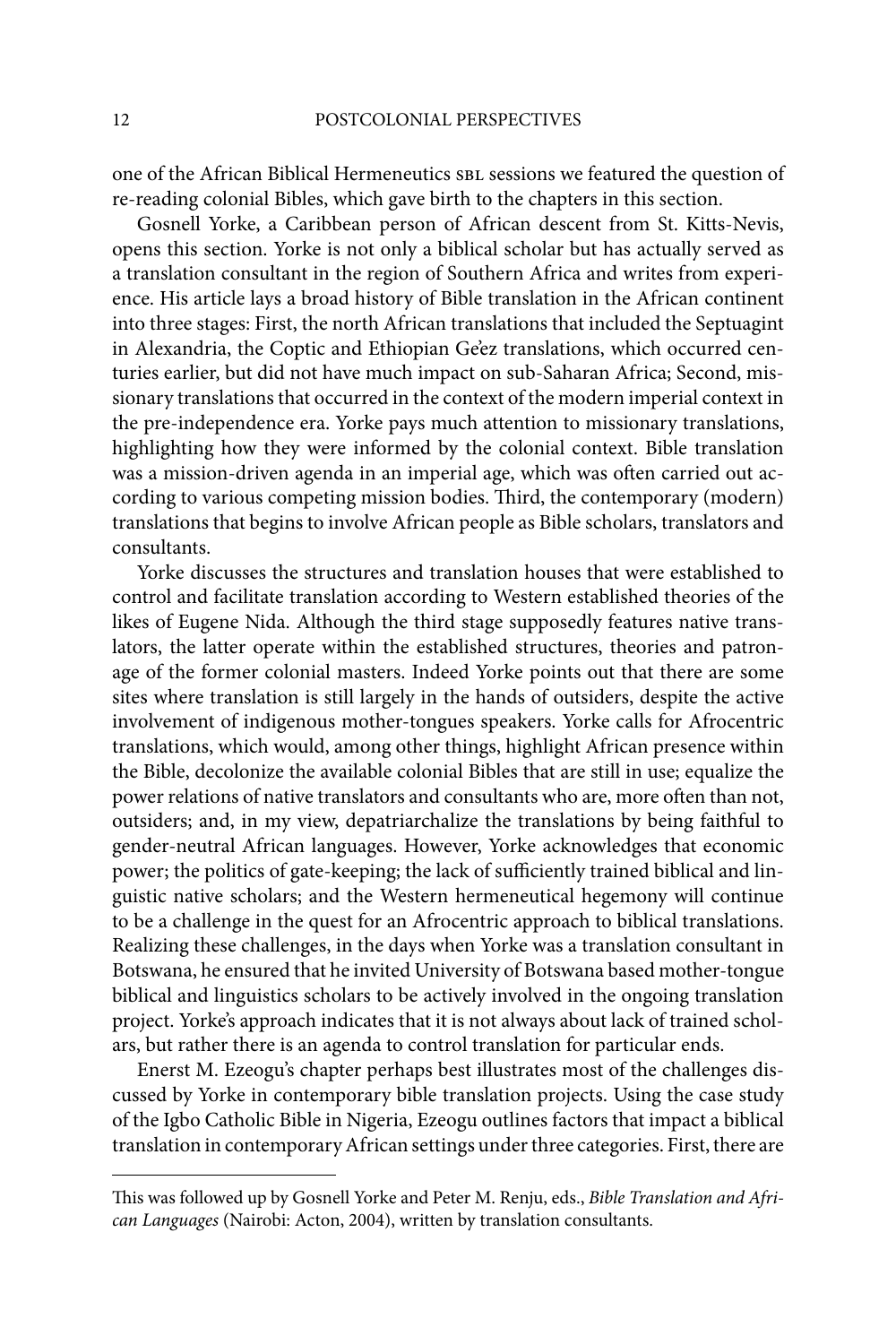extra-textual issues which include administrative and monetary matters. Second, there are source-textual matters, which include deciding on source texts used for translation, translating gender, number and race. Third, there are receptor-textual factors, which include the various dialects in most African languages and reviewing colonial translations that tended to use loan words as well as confronting the multi-layered colonial legacy of being caught in between Latinized (following the Catholic tradition) and anglicized words (following the British colonial language). The last category illustrates the challenges confronted by contemporary natives in reviewing colonial bible traditions that have more than a century among faith communities. How should decolonizing reviews proceed without raising objections from attached receptor communities? How can completely new translations be undertaken where economic constraints are a factor? Due to lack of biblical scholars, Ezeogu highlights that contemporary translations that depend on English biblical translations, instead of Greek and Hebrew, end up importing embedded Western cultural assumptions.

Lovemore Togarasei's chapter presents a re-reading of the Shona colonial Bible translations and an investigation on "subsequent improvements" for possible decolonizing practices. Building on Dora Mubwayesango's earlier analysis of the Shona Bible, which focused on gender and the naming of God, Togarasei's rereading of the Shona colonial Bible for imperial ideology asks how the various Shona dialects, were handled and how the Shona cosmology and spirituality was handled, using the case study of 1 Pet 4:3. According to Togarasei, the Shona missionary translators were incompetent in both languages—biblical and native languages. Togarasei places his discussion of the Shona Bible in the colonial context. He highlights that following Cecil John Rhodes in 1890, various missionary bodies divided the country among themselves (the scramble for Zimbabwe) and often gave themselves huge tracts of land. These included London Missionary Society, Apostolic Faith Mission, Catholic Church, Methodist Church, Anglican Church, Dutch Reformed Church and the Lutheran Evangelical Church. Zimbabwe has long been a highly colonized land. Indeed the scramble for Zimbabwe continues! Accordingly the Shona Bible translation was a process that was negotiated between the different mission bodies over time given that Shona language had five dialects, occupied by different missionary bodies. Togarasei focuses his investigation of colonial ideology on the translation of the word, "banqueting" in 1 Pet 4:3, which is listed among the vices to be avoided by readers. In the Shona colonial Bible translation the word was rendered *mabira.* Amongst the Shona, *mabira* is a central ritual used to communicate with ancestors on all issues affecting the family and community. Much like the Setswana colonial Bible translation that rendered ancestors as demons, the translation of *mabira* into a vice that must be avoided, demonized Shona culture and sought to distance indigenous readers from their own beliefs system. Togarasei's investigation of contemporary native speaker translators indicates that efforts were made to decolonize the Shona Bible through a review. Contemporary native translators have replaced *mabira* with *kuraradza*,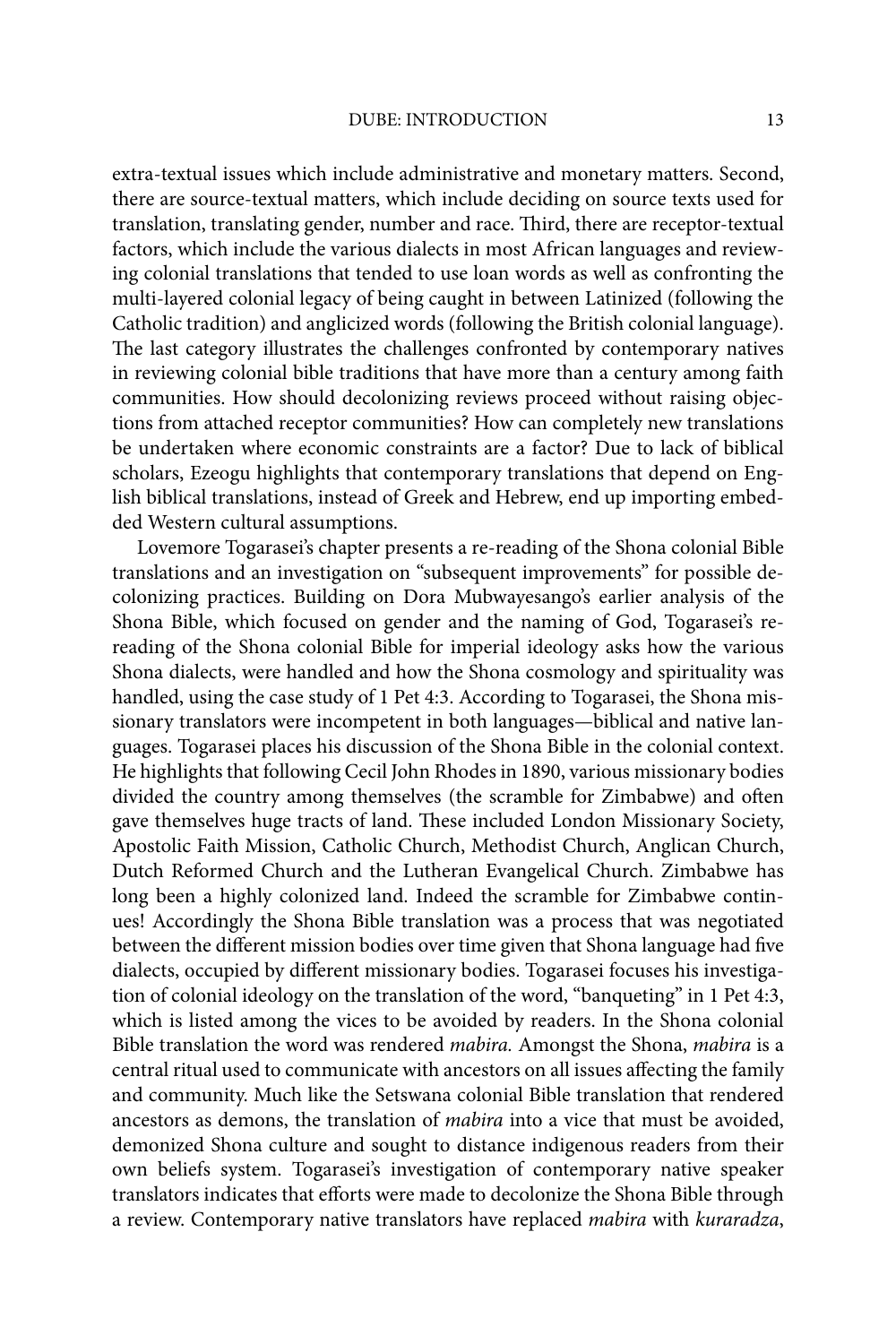which means a drinking party, not an ancestor veneration ritual. They have also made attempts to avoid loaned words (anglicised Shona words). But, as other cases have attested, readers, however, remain attached to the colonial Shona Bible, for they "still believe that the Union Shona Bible is *the* Bible."12

Elelwani B. Farisani's essay gives us a window into the history of Bible translation into Tshivenda, one of the eleven languages of South Africa. Discussing translation ideology, he quotes that at the 1998 launch of a revised version it was held that the translation "will empower the church of Christ to conquer the country for Christ," thereby highlighting that translation is still carried out under colonising ideology of conquest. Yet as Farisani underlines the translated Bible also empowers indigenous people to make their own interpretations, which may be different from the conquest agenda propounded by translation houses. In various stages, Farisani evaluates the history of TshiVenda, discusses some translation theories and revisits the colonial translation of 1936, using the case of 1 Kings 21:1–16. Like Yorke and Ezeogu, Farisani highlights challenges that face Bible translations projects in the African continent.

Overall, this section highlights significant research areas for African biblical scholarship, which current and future biblical students, must seriously consider. First, the reading of colonial biblical translations and their ideologies needs to be investigated and exposed. These chapters and the few published elsewhere, indicate that we have barely begun. Second, since these colonial translations have been read from the colonial times for more than a century, the impact on specific cultures needs to be studied and evaluated. One good example here is the gendering of African names of God into male gender, where they were largely neutral. Third, the new revised versions also need to be studied for the changes they make and what they maintain. Fourth, the study of colonial Bibles and their revised versions should contribute to new theories of translation. Data from the colonial translations indicates that theoretical claims of faithfulness to the original texts are not only untrue, they are also outright colonizing practices. New theories that will seek to respect both the so-called "source text" and the "receptor cultures" are imperative. The current claim of preserving the source text, a posture that is often used to annihilate Other cultures, is a perfect colonizing tool. Fifth, African biblical scholarship needs to commit itself to producing more biblical scholars, to be able to carry out translations and revisions from their very own mother tongue speakers.

Lastly, this section has major pedagogical implications for biblical studies as a whole. It is a standard practice to subject postgraduate students to learning two

<sup>12.</sup> I had the same findings with Batswana readings just as Aloo Mojola had similar findings with the Swahili readers. See Musa W. Dube, "Consuming a Cultural Bomb: Translating Badimo into Demons in the Setswana Bible," *JSNT* 73 (1999): 33–59; and Aloo O. Mojola, "Postcolonial Translation Theory and the Swahili Bible," in *Bible Translation and African Languages,* ed. Gosnell Yorke and Peter Renju (Nairobi: Acton, 2004), 77–104.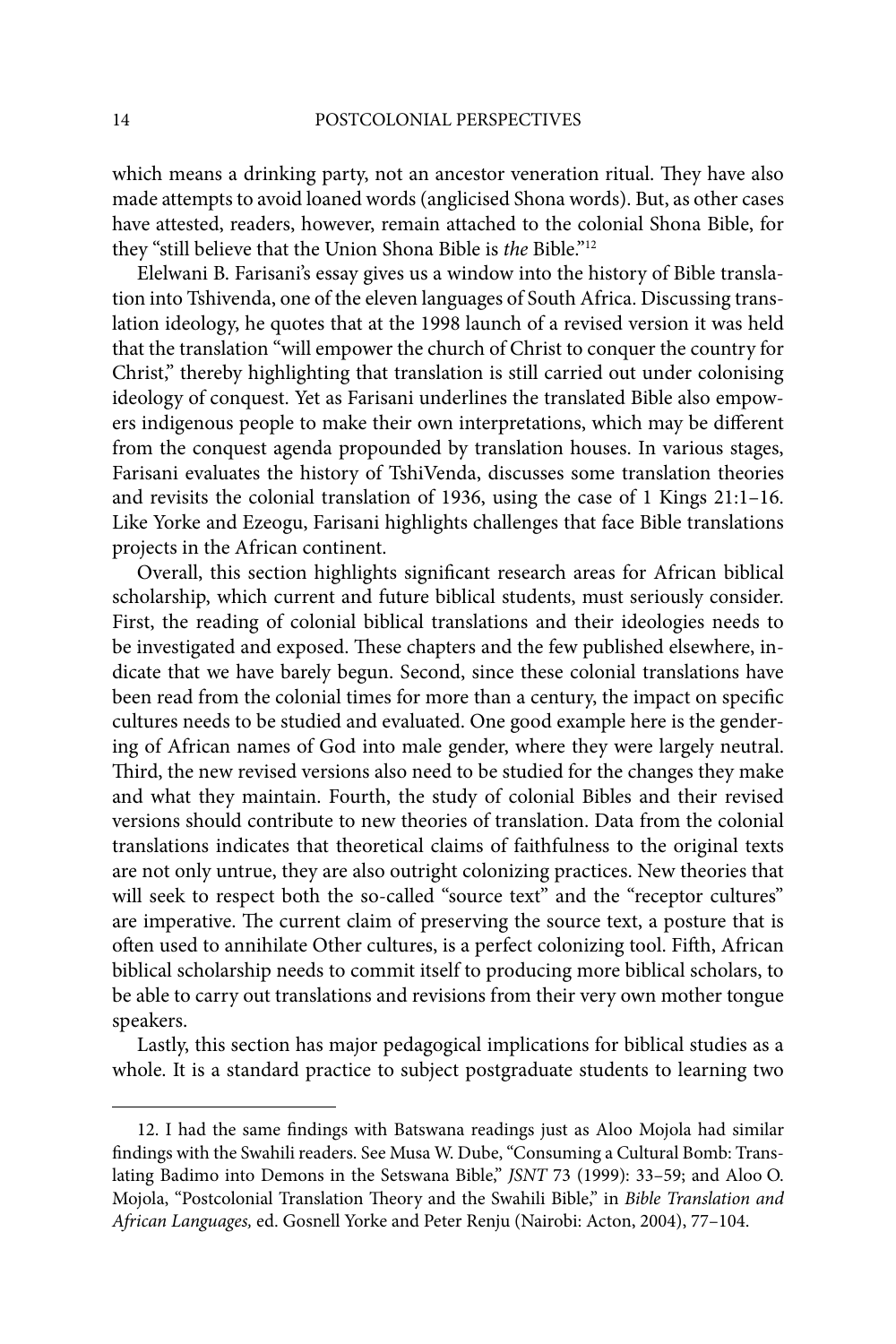other European languages such as French, German and Spanish. For African students, who through colonization have already been instructed in languages of their former colonizers, this practice is often just another painful layer of colonization, for it serves to drive us even away from our languages and cultures and adds nothing to our scholarship. The pedagogical implications of this section are that African biblical students need to study, instead their own languages as part of doing biblical studies. African biblical students should be able to choose two African languages that were first used to translate the Bible in their regions. This shift will not only serve well in the re-reading of colonial Bibles, it will also build a significant profile of scholars who are equipped to assist with current biblical translations and revisions in their countries.

#### Scrambling for the Land: Reading the Land and the Bible

The three chapters in this section focus on land in the text and in the postcolonial contexts. Although colonialism which involved geographical spaces has largely subsided worldwide, land remains central to the postcolonial discourse. This is primary because the former colonized lands bear the marks and scars of this history, and many times the wounds are still bleeding, physically and psychologically. And so are its inhabitants. The Scramble for Africa continues as a historical reality and interpretation crux for African biblical scholars. While wars of independence were fought and won, it was mostly the political leadership that changed while economic and cultural power remained in the hands of the former colonizer. Just how the struggle for economic liberation must be wedged in the postcolonial era is a vital question. Land ownership, in many former colonies, best represents the *a luta continua* of this unfinished agenda in the postcolonial historical archives of resistance.

As the chapters of Robert Wafawanaka and Themba Mafico highlight, examining the acquisition, characterisation, use, and ownership of land in the text and history is thus central. Their focus underlines the unfinished business of economic independence from former colonizers. Both authors are natives of Zimbabwe, a country which in recent decades has highlighted how the struggle for independence continues because the empowerment of the dispossessed indigenous people remains an outstanding agenda. I am closely intertwined with the colonial story of Zimbabwe, since my parents were forced to move to Botswana after their land was declared a white man's farm. My parents had two choices: to move to dry, arid reserves designated for natives, or remain and become servants of their new land owner. Perhaps in resistance, or disbelief, my parents chose to remain, but the consequences of their new servanthood status soon became evident when their private property ownership was restricted. My parents then chose to move to Botswana, where we still live in the land-related series of Zimbabwean dispersion. While it is more than a half century since my parents moved, Zimbabwean natives face the same dilemma today, since the struggle for independence did not deliver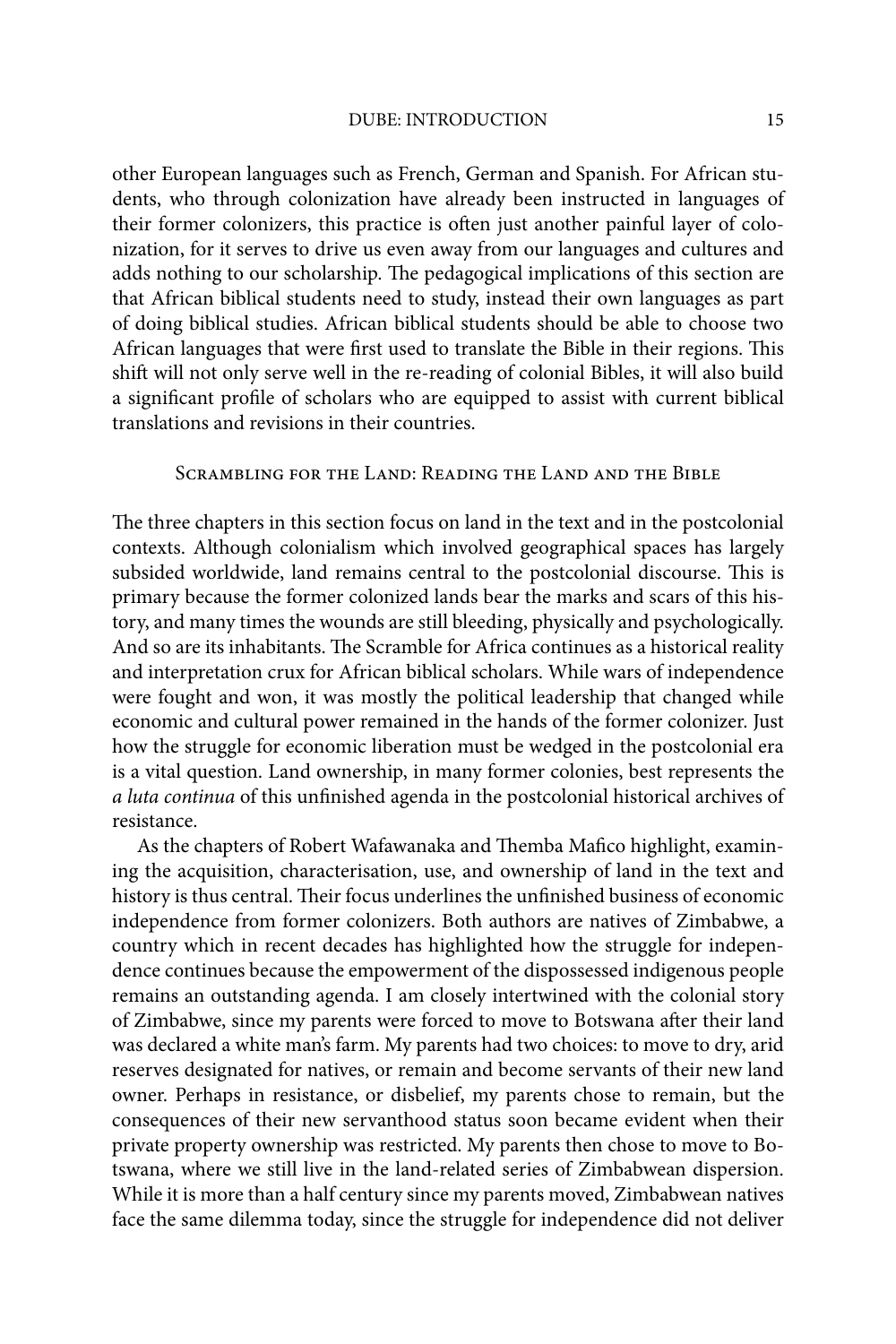the land back to the hands of the dispossessed people. My father, at 90, still yearns to find the grave of his mother.

As Wafanaka points out, "At independence in 1980, 97% of Black Zimbabweans owned 45million acres of poor land while 3% of whites owned 51million acres of mostly fertile land, more than half of the country." Where must the disposed indigenous people of settler colonies go? And what court of justice will hear their cases? The question of how was land acquired, used, owned and characterised in both biblical and African cultures, is thus a reading that these chapters investigate as they confront the colonial history that marks both the land of Zimbabwe and its people.<sup>13</sup> This indeed is linked to the historical fact that biblical stories were central to modern colonisation in Zimbabwe and many other areas. As Togarasei's chapter on biblical translation in Zimbabwe highlights, not only were native Zimbabweans moved into particular reserves, they were also given various missionaries to accompany their land and cultural dispossession. Just how one should re-read the biblical text for economic empowerment of the dispossessed is the focus of Wafawanaka and Mafico as they point us to the postcolonial history of Zimbabwe.

Robert Wafula's follows closely on this land quest, by examining the Abraham and Lot stories, concerning movement in search for land and settlement. Wafula's chapter proceeds by exploring the recently published *African Biblical Commentary* (henceforth *ABC*), an evangelical/charismatic sponsored work, whose contributors had "to sign an Association of Evangelicals in Africa statement of faith." This underscores that *ABC* contents had to comply to the demands of its sponsors. Wafula, frames his analysis within a postcolonial framework by discussing Edward Said's research on Orientalism as a colonial discourse of subordinating the Other through consistent binary oppositions that represent the other as lacking. Wafula further discusses postcolonial frameworks provided by Homi Bhabha and Spivack, which point to the colonial contact zone as also characterised by gendered discourse and fluidity, which goes beyond the binary oppositions to include a third space of hybridity. Wafula then draws from Elisabeth Schüssler Fiorenza's call for ethics of reading and Musa W. Dube's postcolonial feminist reading of the text. Applying these frameworks to the ABC reading of the Abraham-Lot circle of

<sup>13.</sup> Although Stephen Moore in his chapter "A Modest Manifesto for New Testament Literary Criticism: How to Interface with a Literary Studies Field That Is Postliterary, Posttheoretical, and Postmethodological," featured in his book *The Bible in Theory and Postcritical Essays* (Atlanta: SBL, 2010), 368–69, says "postcolonial studies has yielded remarkable little in the way of readily identifiable methodologies" and while he cites Edward Said for "only" yielding the overly general strategy of "contrapuntal reading," I believe the latter holds the potential to open the Pandora's box in biblical studies that Moore has long yearned for. When applied, as attested by Wafawanka article on land, biblical studies will hardly be recognizable from its neat antiquarian boundaries. Rather, contrapuntal biblical studies will be read with thousands of world histories, untouched archives, cultures, structures, and contemporary contexts. If biblical studies applies contrapuntal reading, the Pandora's box would be nothing less than a tsunami on the current form of naïveté of biblical studies.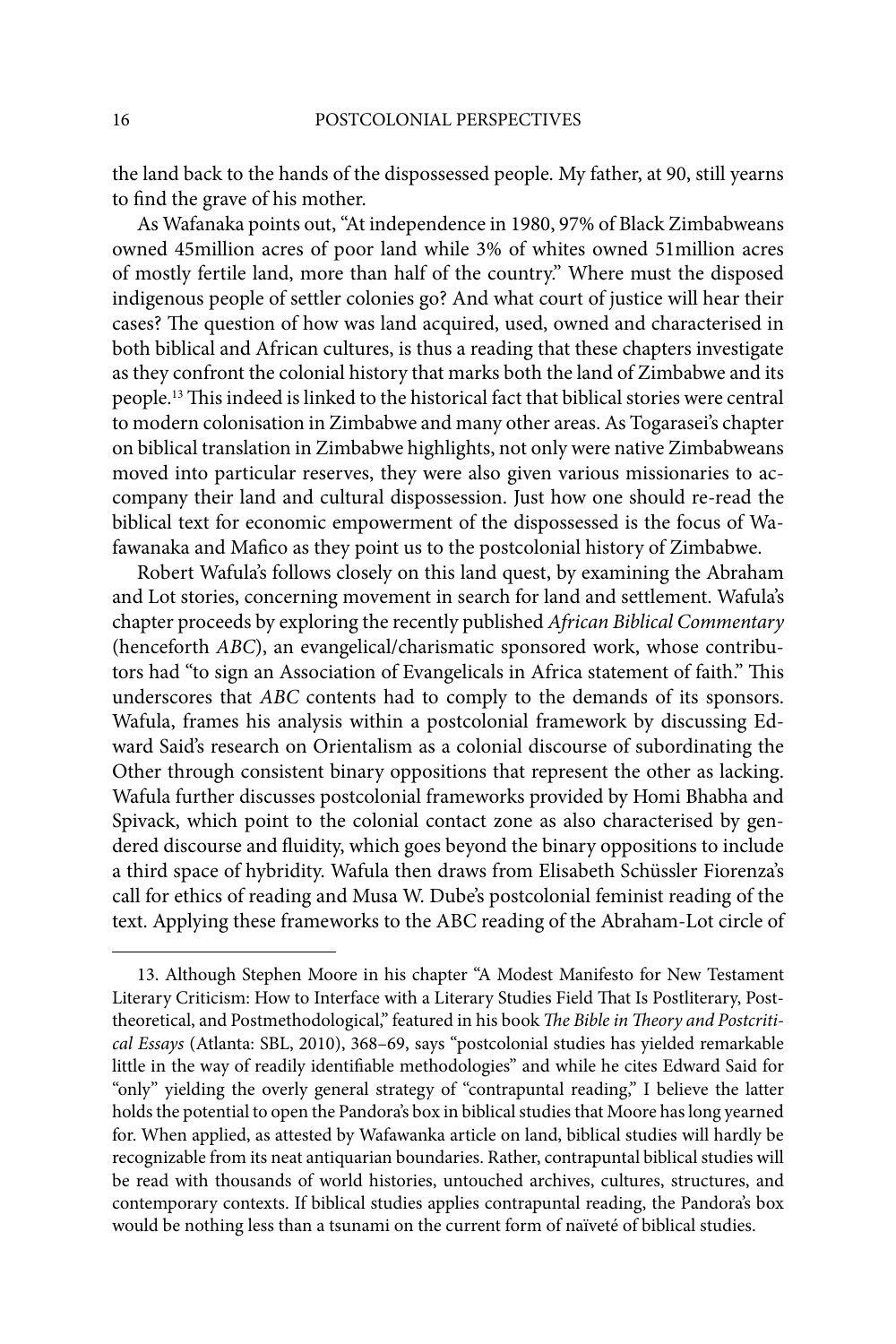stories, Wafula finds the *ABC* commentator oblivious of the ideologies peddled by the text. According to Wafula, the *ABC* fails to read Abraham's story within its larger ideological agenda that had already assigned his "seed" to Canaan, a land with indigenous natives.<sup>14</sup>

Afrocentric Biblical Interpretations: "Unthinking Eurocentrism"

In their book *Unthinking Eurocentricism: Multicultralism and the Media*, Ella Shohat and Robert Stam highlight that colonial discourse has thoroughly informed academic paradigms, by situating the West (Europe, North America) as the center of knowledge production to maintain the ideology of superiority and the suppression of the Other. This discourse which they name as Eurocentric presents Western history, philosophies, theories, methods, texts, stories; culture and structures as the epitome of knowledge production and all that is best. Holding that "Eurocentrism is the discursive residue or precipitate of colonialism, the process by which European powers reached positions of economic, military, political and cultural hegemony in much of Asia, Africa, and the Americas," 15 Shohat and Stam, point out that the Eurocentric discourse is multi-faceted; including that it

projects a linear historical trajectory leading from classical Greece (constructed as "pure," "western," and "democratic") to imperial Rome and then to metropolitan capitals of Europe and US. . . . Eurocentricism attributes to the "West" an inherent progress toward democratic institution . . . elides non-European democratic traditions, while obscuring the manipulations embedded in Western formal democracy and masking the West's part in subverting democracies abroad. . . . In sum Eurocentrism sanitizes Western history while patronizing and even demonizing the non-West, it thinks of itself in terms of its noblest achievements—science progress, humanism—but of the non-West in terms of its deficiencies real or imagined.<sup>16</sup>

Obviously mainstream academic biblical studies and theology is steeped in Eurocentric perspectives. It wades deep in the oceans of Eurocentricism, far from the shores of redemption and unashamedly so. As attested by its terms of analysis and knowledge production, they are primarily drawn from Greek culture, hence the discipline speaks of "exegesis," "eisegesis," "hermeneutics," "ekklesia," "soteriology," "kyriarchy," "democratic," "theology," "androcentric;" "rhetoric," and the Greco-Roman context as the privileged history upon which academic biblical interpre-

<sup>14.</sup> See Randall C. Bailey, "They're Nothing but Incestuous Bastards: The Polemical Use of Sex and Sexuality," in *Reading from This Place, vol. 1: Social Location in the US*, ed. Fernando F. Segovia and Mary Ann Tolbert (Minneapolis: Augsburg Fortress, 1995), 121–38.

<sup>15.</sup> Ella Shohat and Robert Stam, *Unthinking Eurocentrism: Multiculralism and the Media* (New York: Routledge, 1994), 15.

<sup>16.</sup> Ibid., 2–3.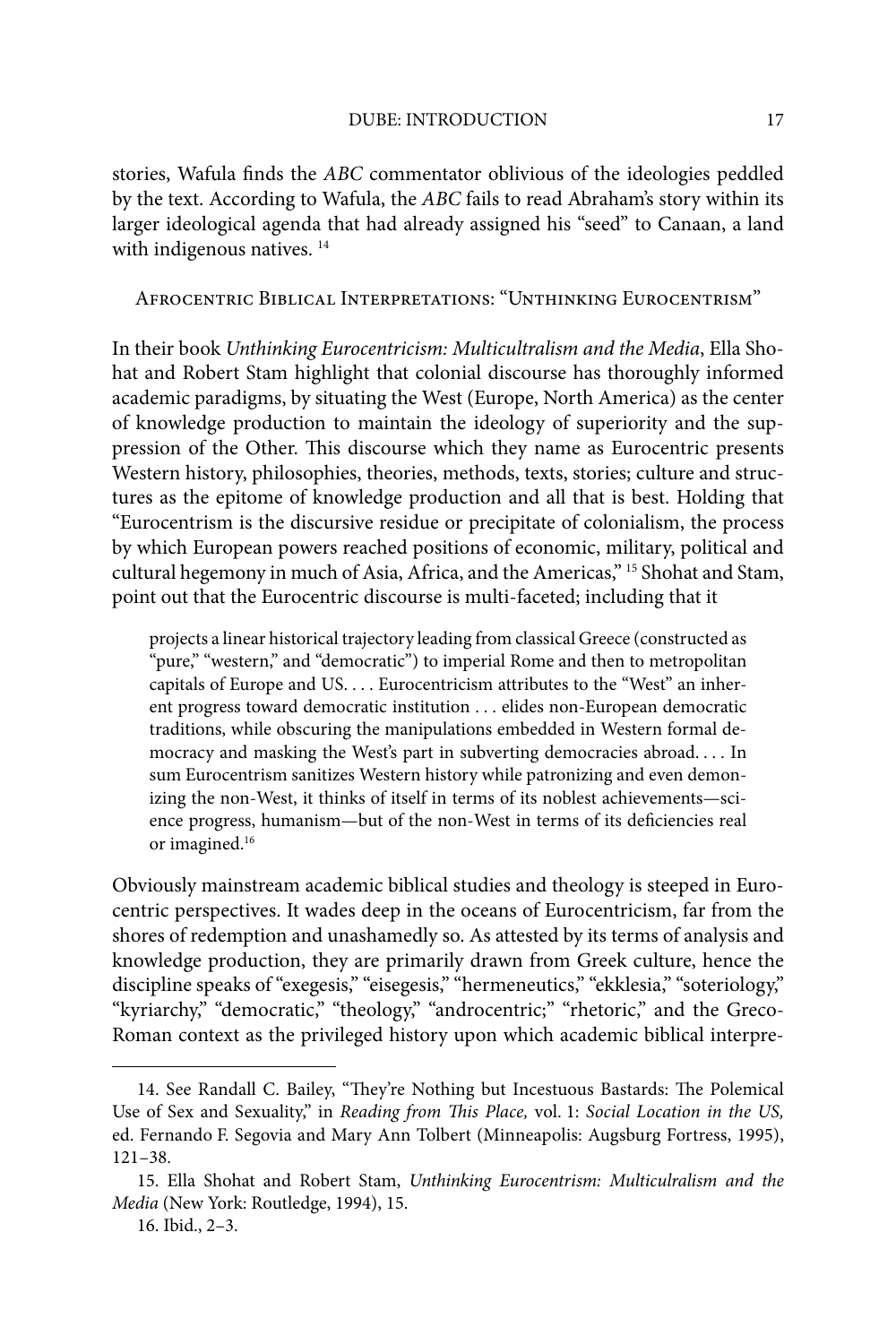tation must occur. Every time we say hermeneutics, we are evoking Hermes the messenger to the Greek gods.17

Take these Eurocentric paradigms away, biblical scholars will not know what to do. Give biblical scholars a reading from Other worldviews, they dismiss it as unscholarly. Myopia reigns! In addition to requiring postgraduate students to learn two more European languages, for philosophy and theory, biblical studies draws from its Western thinkers such as Plato, Aristotle, Hegel, Kant, Nietzsche, Heidegger,18 Karl Marx, Michel Foucault, Derrida, Lacan, French Feminists to mention a few. A few other non-Western thinkers, such as Edward Said, Gaytri Spivack, Homi Bhabha and Ngũgĩ wa Thiongo, have recently made entrance in Biblical studies. But they are only a drop in the ocean, paddled by a few scholars, who are swimming against the tide. Biblical studies is still largely steeped in Eurocentricism, projecting Greece as "where it all started."<sup>19</sup> Those of us who come from former colonies drink our fill, as we inevitably become colonized by the terms of the discipline. I confess I have taken a full baptism and I am still drowning in the Eurocentric epistemologies, although not without a struggle.

The three essays in this section make efforts to displace the Eurocentric biblical studies, by positing other ways and places of reading. African Americans, living in the belly of Eurocentrism, have long strived to highlight other ways of producing knowledge, by highlighting Egypt as another place instead of a singular focus on Greece. According to Shohat and Stam, "Afrocentric discourse posits Africa, and especially Egypt, as a site of origins."20 Ezeogu's chapter is an exercise in Afrocentric interpretation in which standard tools of biblical "exegesis" are used to highlight aspects of the text that are of special interest to people of African descent. The chapter submits the thesis available in Matthew 1 in which Mary and her son Jesus, were known to be Africans of Egyptian origin resident in Galilee. According to Ezeogu, this tradition created difficulties for Jews of Matthew's time in accepting Jesus as their Messiah, since a Messiah was expected to be a Hebrew of Davidic line. Matthew, therefore, retells the story in such a way as to portray Jesus as a son of Abraham of the bloodline of David. Ezeogu holds that Matthew's makeover leaves many gaps. The chapter thus identifies these historical and narrative gaps and shows how the thesis of the African origin of Mary and Jesus fills them.

David Adamo's Chapter offers a critique of Eurocentric engagement with the Psalms. The chapter summarizes main methodological approaches used, high-

<sup>17.</sup> Henry L. Gates, *The Signifying Monkey: A Theory of African-American Literary Criticism* (Oxford: Oxford University Press, 1988), has posited another messenger of Gods, Eshu, instead of the usual culprit, Hermes.

<sup>18.</sup> See Shawn Kelley, *Racialising Jesus: Race, Ideology, and the Formation of Modern Biblical Scholarship* (Routledge: New York, 2002), whose book traces racism among the foremost thinkers of European philosophy and how it has influenced biblical scholarship.

<sup>19.</sup> Shohat and Stam, *Eurocentricism*, 55–58.

<sup>20.</sup> Ibid., 56.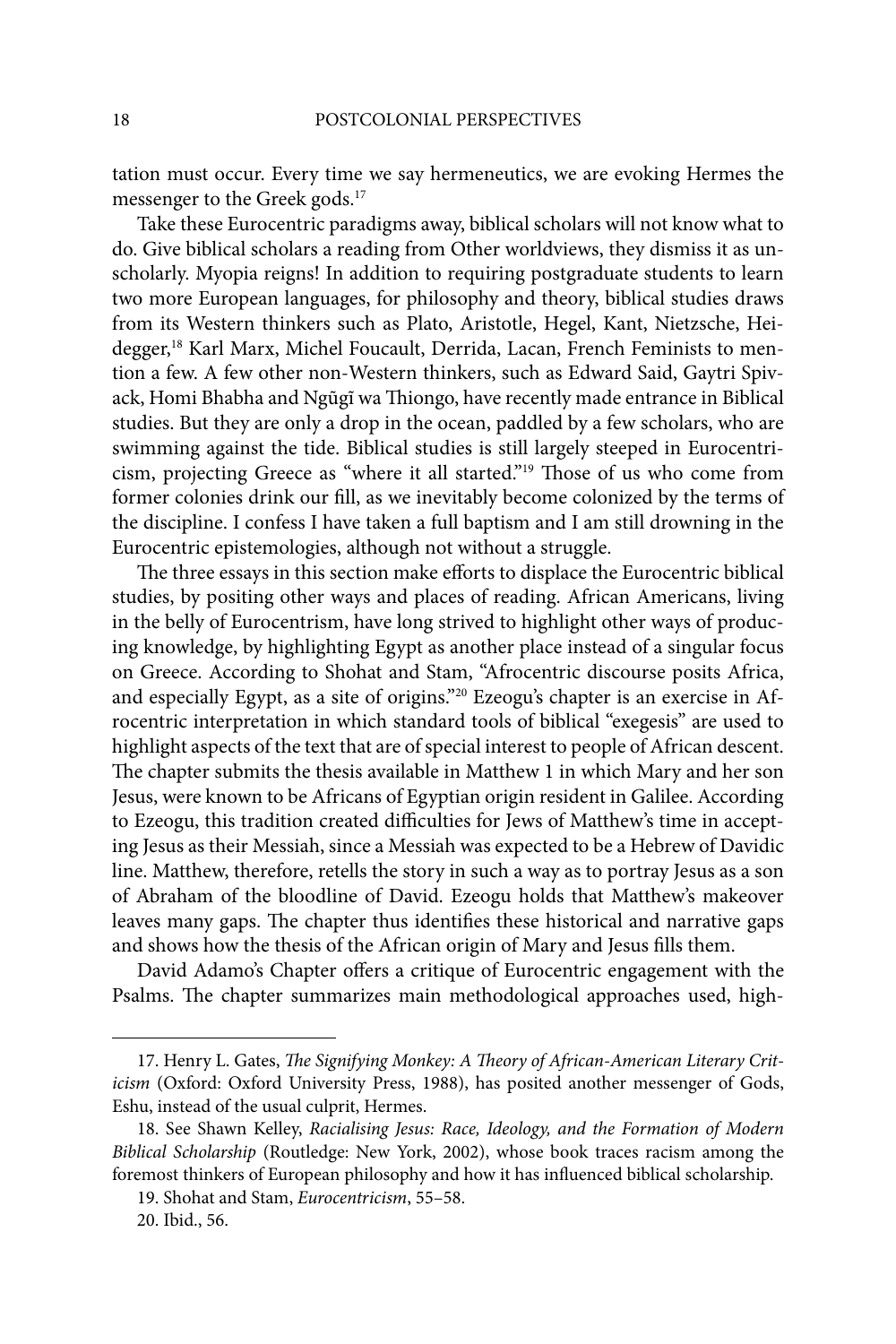lighting that they are predominantly Eurocentric. Arguing that the dominant models of reading Psalms in the scholarship at large and among African scholars are Eurocentric, Adamo seeks to shift the centre and point to multiple Other centres. He challenges the existing Eurocentric dominance and provides a number of alternative approaches that have emerged from and are consonant with African cultures and traditions, especially from Nigeria.

Madipoane Masenya's article is another example of reading from many other centres and worldviews in knowledge production. Using her *Bosadi* perspective, Masenya performs a critical *sankofa* act. Masenya calls on both Badimo (Ancestors) and Modimo (God) and draws from the Northern Sotho storytelling traditions, proverbial philosophy, sayings and worldview to read Job's Lament. Masenya situates her reading in Sepedi language, given that the language itself is the cradle of a cultural worldview. Instead of just Greek and Hebrew centred worldviews and Eurocentric philosophies and theories, Masenya's article has many italicised Sotho-Pedi words, phrases, sayings and proverbs, immediately sending the message to the reader that she reads from many Other centres as well. Using the character of Mmanape, a woman who carried a child in her womb for nine months, successfully delivered and raised a boy-child for twenty-six years and even gained patriarchal approval for mothering a boy child, she experiences a tragedy: her son dies in a car accident. In this storytelling, Masenya takes us deep into the worldview of mothering, birthing and burying. It is the art of going deep into the waters of Mother Earth and only to return the child back into deep soils of Mother Earth.

How does a grieved mother find healing? And here comes Job: a man who experienced massive loss of all his daughters, property and health. Mmanape a Northern Sotho woman comes to journey with Job, in search for healing. Surely Job has seen the worst, he did not only loose one child, he lost all of them. Here in Job's story a grieved mother must indeed find the road towards healing. But what does Mmanape find in Job's lament? Job curses the day he was born and blames his mother's womb that brought him to this life. This is shocking for Mmanape. Mothers are blamed for pain and death. What about mothers who are grieved: Do they only have themselves to blame? In short, Mmanape finds no comfort in Job's misogynist lament. In this chapter, Masenya has given us one of the most intense and original reading of Job's lament from a Bosadi perspective, using the worldview of Northern Sotho and her biblical training.

John David Ekem investigates the European and Ghananian translations and interpretations of the phrase "*ton arton hemon ton epiousion*," which is located within the Matthean and Lucan versions of 'The Lord's Prayer.' He argues that from a Ghanaian hermeneutical perspective, the question of 'economic survival' and the need to strive for moral and economic excellence should play a crucial role in the interpretation of the text. Ekem's chapter evaluates all the possible interpretational options and argues that it would be most appropriate to interpret, "*ton arton hemon ton epiousion*" as a reference to the supply of "needs necessary for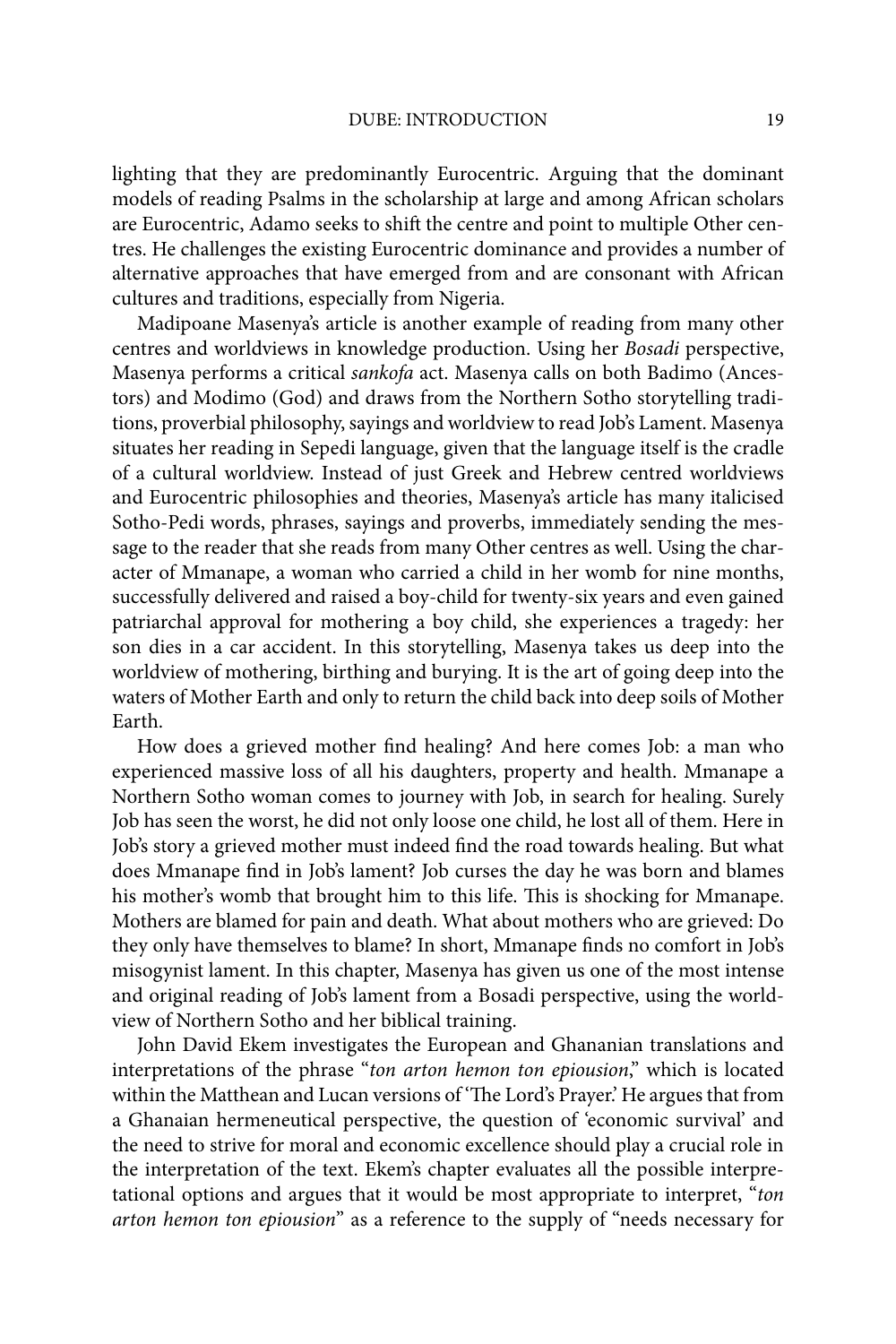our existence." This interpretation is not only supported by some Early Church Fathers, it is also meaningful to Ghanaian target audiences. In making this argument, namely, that meaning should be driven by the context and needs of the readers; Ekem is challenging the fiercely guarded translation theories that privilege the original text over against the so-called receptor communities, their languages and their needs.

#### Biblical Interpretation for Reconstruction

The colonial times were characterised by the re-reading the Exodus narrative for liberation in the struggle for independence. The colonized's reading sought to take away Exodus from the colonizers, who regarded themselves as divinely chosen races that had the right to dispossess the indigenous people of their lands. Instead they re-read Exodus for their liberation, positioning themselves as the oppressed, exploited and enslaved, whose cry has reached God's ear and eye.<sup>21</sup> But in the 1980s and early 1990s most wars for liberation in the continent ended characterised by the arrival of new nations such as Zimbabwe, Namibia and South Africa. Apartheid had finally crumbled, somewhat. Moreover, the global context was also characterised by the end of the cold war. It was a time of great hope, just before the disappointments became evident.

A theology of reconstruction and its reading of Ezra–Nehemiah emerged from this context: gone, it was assumed, are the revolutionary wars and now was the time to rebuild from the colonial devastation. But much as this textual shift is proposed, both books feature the coming in of some groups into a land that is already occupied by others. The crux of the matter is how to share the economic cake, the land, and to coexist with each other and the land in a relationship of liberating interdependence. In reconstruction reading as well, it is clear that the historical Scramble for Africa was not only the Scramble for Africa through the Bible, but also that the scramble to get back some pieces of Africa, by those who lost it, is still wedged through the Bible.

Elelwani B. Farisani's chapter gives us highlights of the earliest proponents of reconstruction theology by evaluating the works of Charles Villa**-**Vicencio, Jesse Mugambi and Andre Karamanga. Given the new context of post-independence, the proponents underlined the need to shift from liberation metaphors and scriptures, such as Exodus, to a new language of thinking and working through

<sup>21.</sup> See Robert A. Warrior, "Canaanites, Cowboys, and Indians: Conquest, and Liberation Theology Today," *ChrCr* 49 (1989): 261–65, who has highlighted that for dispossessed natives of settler colonies the Exodus narrative is historically and ideologically oppressive and does not work for liberation purposes. Indeed as the attempt to employ Ezra–Nehemiah for postliberation context points to the same challenge, we need to take Warrior's suggestion that we must look elsewhere, instead of confining ourselves to the same biblical texts that legitimized our oppression.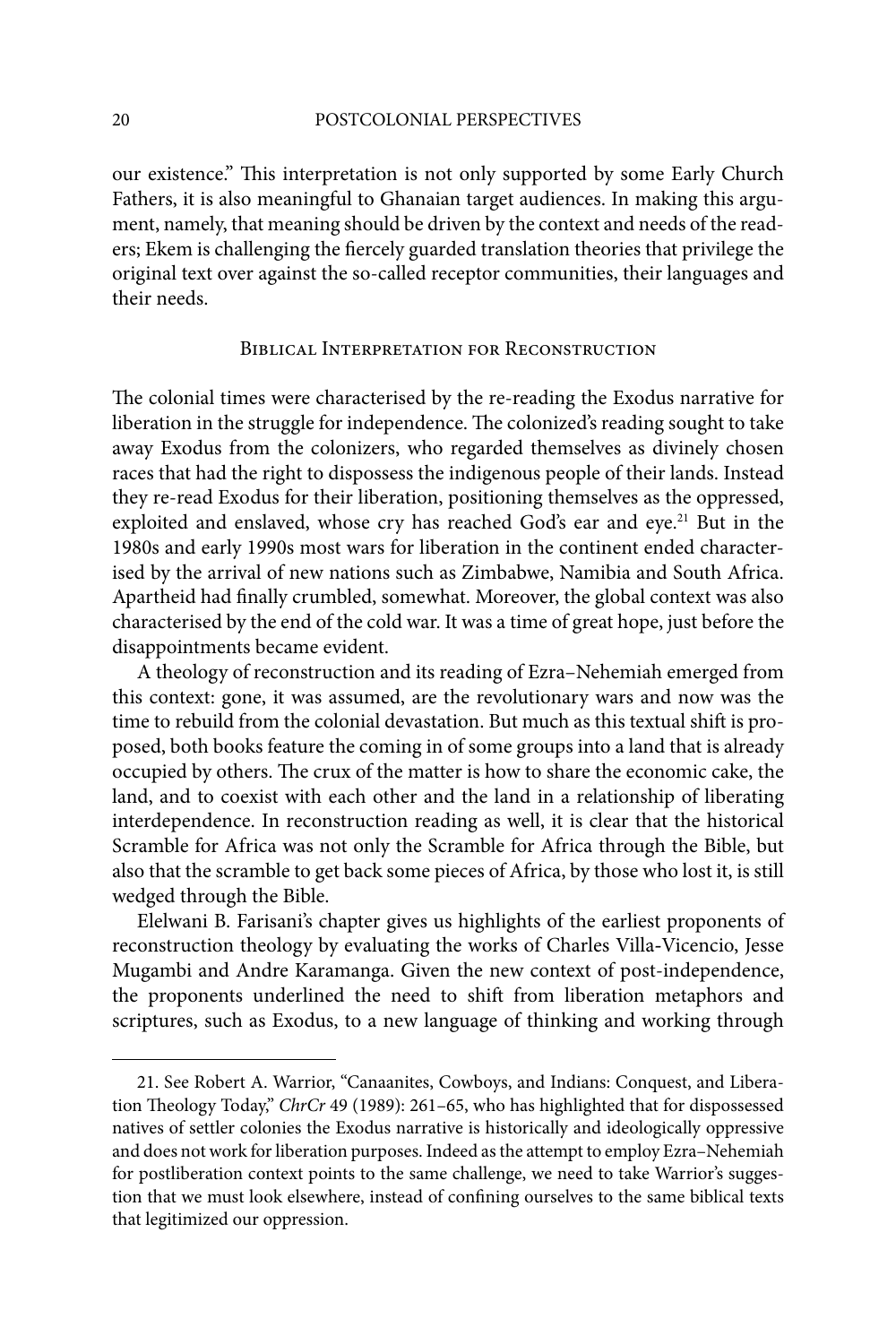the Ezra–Nehemiah paradigm of rebuilding. A new day had dawned and hope reigned. Farisani interrogates these scholars' reading of the Ezra–Nehemiah and finds insufficient engagement with the chosen scriptures and lack of problematizing its ideology. In particular, their reading of Ezra–Nehemiah does not sufficiently problematize how the text empowers the returning exiles over the *am haaretz* and its exclusivist ideology, which required the divorce of foreign wives. For Farisani, Ezra–Nehemiah text must be read against the grain, fully identifying its oppressive ideology.

Coming from Zimbabwe, a country that fully embodies the hopes and disappointments of post-independence, Wafawanaka revisits the interpretation of Ezra–Nehemiah for reconstruction. In the colonial Zimbabwe, the indigenous were exiled within their own country by being moved to some reserves, which were arid, crowded and infertile areas. Independence should have meant returning to their lands and beginning the process of reconstruction. But as Wafawanka's earlier chapter points out, when the Lancaster Conference of 1980 was signed the country was given political independence while land remained in the hands of settler colonizers. The Zimbabwean government, with the help of former colonizer, was supposed to buy the land and redistribute it, a process that was only partially fulfilled, leading to the ceasing of the land by force and further devastation of people and the land. Getting back the land, has been a long protracted and devastating struggle, for those who took the land, although initially foreigners are now Zimbabweans and they are not volunteering to share it.

The Scramble for Africa is thus not just history, it is a living story that continues to play itself out on our lives. A reading of Ezra–Nehemiah for reconstruction from a Zimbabwean perspective is complicated but necessary. Clearly, it would challenge Farisani's position that those who remained in the land were necessarily oppressed by the returning exiles. Wafawanaka proceeds by placing Ezra–Nehemiah within the Deutronomistic history that associated Israel's subjugation by foreign nations with sin. He argues that the returning exiles adopted a survival posture, which involved expelling foreign wives. While Wafawanaka underlines that reconstruction is vital, he problematizes the identity politics of the Ezra–Nehemiah, pointing out that colonial ideology thrives by strategies that divides and stratifies people, leading to postcolonial explosions such as the Rwanda genocide of the 1990s.

Gerrie Snyman's chapter uses collective memory of South Africa as a hermeneutical framework to read Ezra–Nehemiah. One particular collective memory in South Africa is the theological justification of apartheid. The collective memories of the 'victims' of apartheid have drawn attention to the issue of subjectivity, urging the perpetrators to take stock of their own reading practices. Ezra's sending away of the strange women and children and Nehemiah's separation of the people from strangers echo the apartheid regime's policy of separate development. Synman's chapter strives to elucidate the role of collective memory as a hermeneutical framework for a bible-reading community struggling to come to terms with its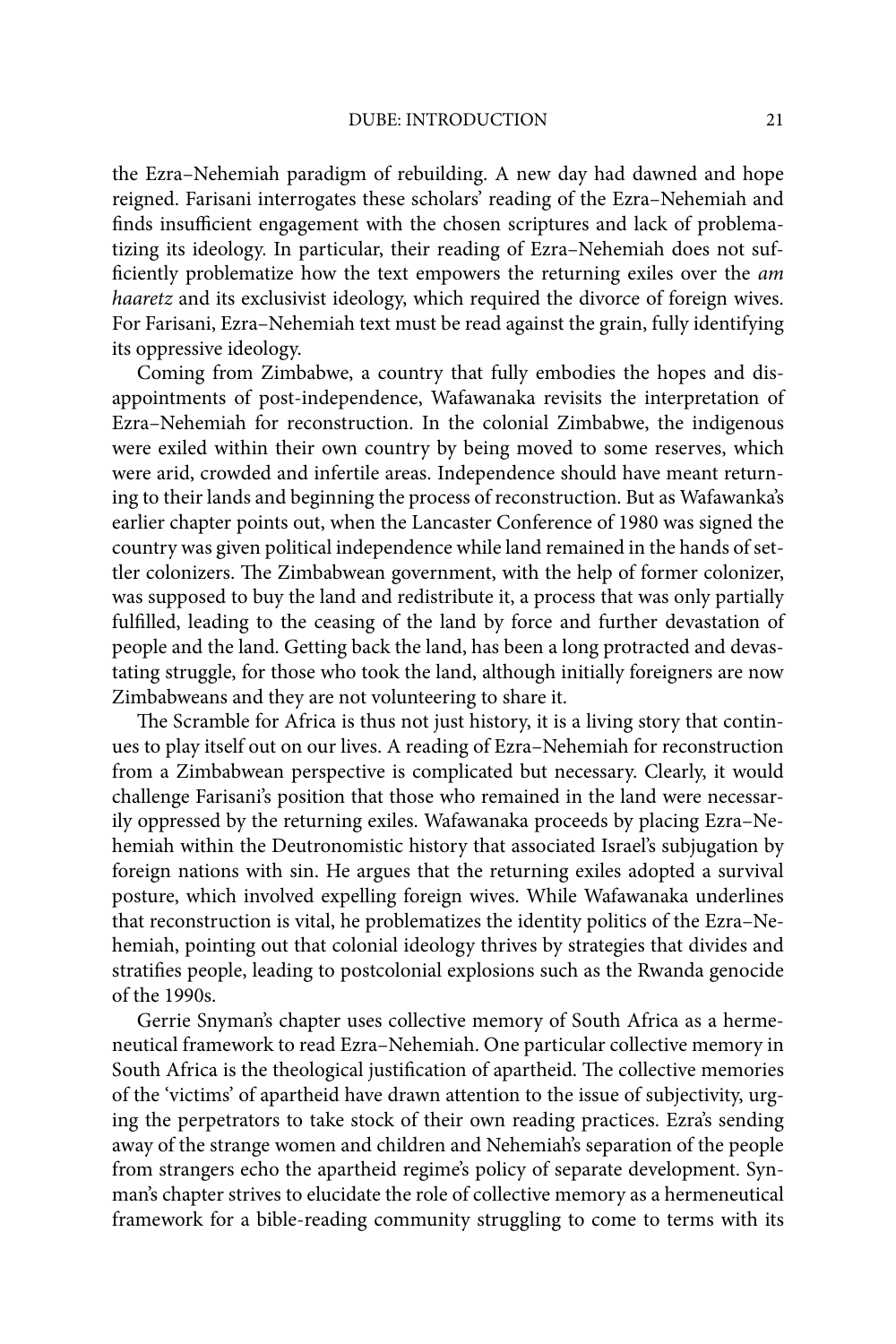perpetrator legacy and seeking to participate in constructing a new social order guided by a human rights framework. It asks the following question: In what way does an apartheid collective memory allow a perpetrator community to employ Ezra and Nehemiah in his or her own everyday reconstruction of society? In problematizing the ideology of Ezra–Nehemiah of resettlement, Synman is consistent with both Farisani and Wafawanaka. In short, these chapters amply demonstrate that given that the Scramble for Africa was a scramble through the Bible, this history will always remain an interpretation crux in reading biblical texts in the African contexts.

#### Social Engagement and Biblical Interpretations

In the African continent where the struggle for justice and empowerment still continues, the role and place of scholars becomes an ethical issue. Should a scholar ignore the struggles of the communities and maintain conversation only with other scholars? How should one situate their scholarship in the community for social transformation? The three chapters in this section give us three case studies. The first chapter, by Sarojini Nadar, investigates the work of Gerald O. West, who for over two decades has promoted socially-engaged scholarship. Her chapter critically explores the ideological, academic and socio-political implications of the model of social engagement developed by West. Nadar's analysis examines three focus areas: motivation, method and representation. She explores and interrogates West's methods by asking vital questions concerning the functions and responsibilities of both the faith communities and intellectual engagements. She questions how the communities are subsequently represented by the intellectuals. In conclusion, Nadar holds that collaboration between scholars and community is vital, however, the challenge which remains for organic intellectuals is to use the opportunities, which they have been given through their privileged access to education, to empower those in the community who have been structurally denied opportunities.

Emmanuel Katongole examines Musa W. Dube's work with HIV&AIDS as one example of a social-engaged scholarship. Because HIV&AIDS has interrupted our world and our lives in such radical ways, Katongole holds that we must allow it to interrupt our scholarship radically as well. For Katongole, allowing this interruption leads us to question our existing paradigms, it calls for the adoption of new methodologies and approaches. Even more importantly, it calls us back to the discipline of dreaming news visions in relation to our bodies, sexuality, family life, the church, and the world. HIV&AIDS an epidemic that was scientifically discovered in the early 1980s, has in just three decades, claimed more thirty million people worldwide, two-thirds of those in Africa. Dube who describes  $HIV&AIDS$  as an epidemic within other social epidemics, named this tragedy as a context of doing scholarship under a paradigm of shattered dreams. For Katongole, the challenge is how to embrace HIV&AIDS not only as threat, but to see it as a *kairos*, that is, as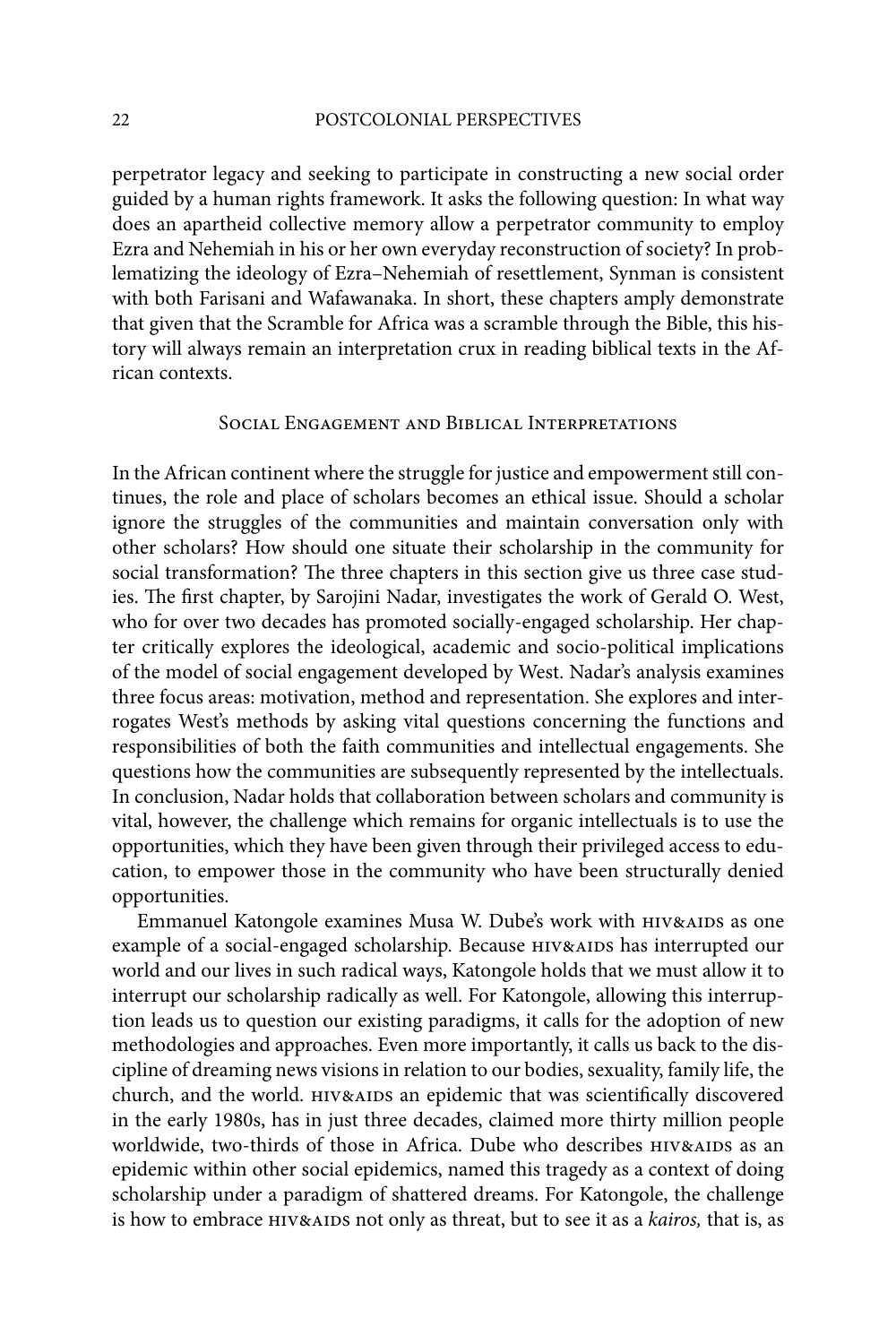a moment of truth and a unique opportunity that forces us to dream and inhabit dreams of God's new creation. Katongole sees Dube's work with HIV&AIDS as a positive challenge, for it presents a model of embodied and embodying hermeneutics of life within the academy. However, Katongole suggests that Dube needs to pay more attention to the notion and practice of lament in the Bible. Biblical lament is not a mode of wading in one's own helplessness, but a posture of naming prevailing social injustice and protesting its unacceptability, thereby calling for transformation and living hope.

While Nadar and Katongole examine scholars' social-engagement with their communities, Alice Yafeh-Deigh's reading of Luke 10:38–42 seeks to highlight the liberative power of silent agency for Cameroonian women. The chapter seeks to offer *one* of the many potential readings of the story within the context of a postcolonial Afro-feminist-womanist biblical hermeneutics. Yafeh-Deigh's postcolonial Afro-feminist-womanist approach takes the concerns of disadvantaged, marginalized grassroots women as the starting point of analysis and seeks to discern ways in which this story, that is not written with contemporary Cameroonian women's experience in mind, can be critically recontextualized and hermeneutically appropriated within the context of their own lived experiences. Yafeh-Deigh's working premise is that the passage is about Mary's subversive choice and the evaluation of that choice by Martha and Jesus. She holds that Mary creates and enables a unique kind of agency, namely silent resistance. For Yafeh-Deigh, Jesus' consent to and his affirmation of Mary's subversive decision in Luke 10:42 forces the reader to reassess the meaning of agency, especially in contemporary contexts where silence, influenced by Eurocentric ideals, is often seen as a symbol of passivity and disempowerment. This space that Mary silently intrudes and creates is, according to Yafeh-Deigh, a space that is pregnant with possibilities for Cameroonian women's struggle for liberation and empowerment. Mary's silent agency, she argues, could not only be an empowering strategy for contemporary women in rural communities, it could also be a tool for liberation that effectively challenges established gender roles assigned to men and women.

#### Embodiment and Biblical Interpretation in the HIV&AIDS Context

The last section focuses on embodiment, HIV&AIDS and biblical interpretation. In the colonial discourse and postcolonial contexts the body is a central ideological construct. Enslaved, racialised, gendered, sexualised, violated, lynched, starving, dead, unburied, ghosts and resurrection bodies of resistance characterise the postcolonial history. Malebogo Kgalemang's reading of Mark's passion narrative, from a postcolonial feminist perspective, begins with the gruesome bloody body of the crucified Jesus and its function in modern colonial contexts. The colonial discourse through a hymn teaches the colonized Other to accept their suffering, by displaying the violated body of Jesus as salvific. Kgalemang's chapter gives a close reading of Mark 14–16. The first section examines the scope of postcolonial femi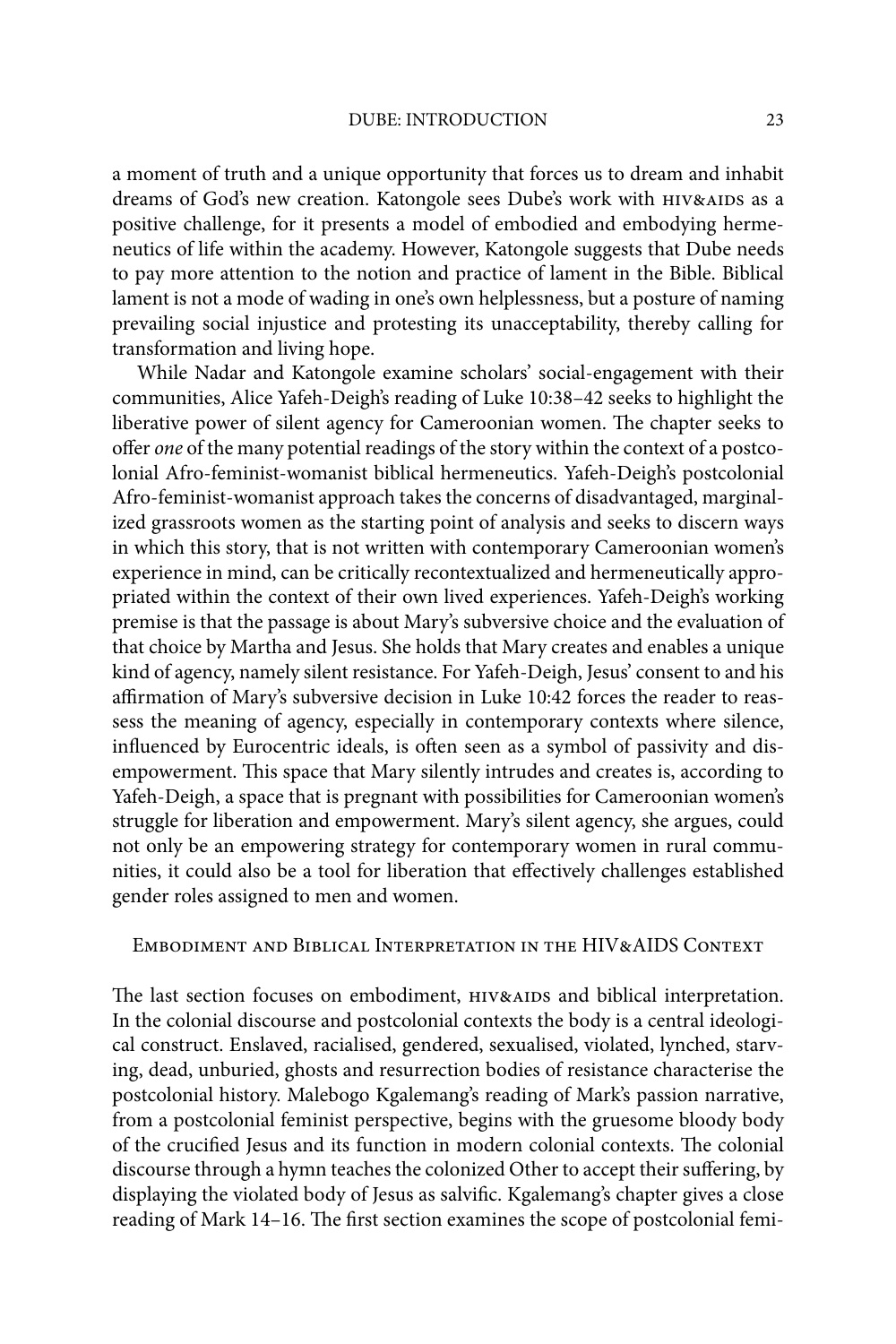nist criticism of the Bible while the second part is the application. Kgalemang's postcolonial feminist interpretation of Mark's passion narrative takes into full cognizance the patriarchal and the imperial context that produced the crucifixion, the role of local politics, its collusion with empire, and the role of women in the narrative. Holding that Markan resistance does not make sense outside the imperial context and outside the politics of gender, Kgalemang concludes that Mark is a colonized patriarchal writer, one who is constituted by the very same ideological principles he calls into critical questioning.

Jeremy Punt's chapter focuses on Pauline bodies and South African bodies. He highlights the intersection of power, body and biblical interpretation, arguing that a focus on the body in contexts of vulnerability foregrounds its interplay with power. Punt holds that while in South Africa there is a pronounced awareness of the material body and its needs, this contrasts with Christian theological tendency of undermining the body. Consequently, Punt interrogates the characterisation of the body in the New Testament, focusing on Pauline letters. Punt finds that in the Pauline traditions the body is central, for Paul frequently invoked the body, using it as the leading metaphor in his letters.

Thus Punt argues that Paul's theological approach and perception was informed by his engagement with bodiliness. Holding that the wide-ranging Pauline discourse on the body is imbued with power concerns, Punt shows the link between body and power in different configurations of various kinds in Paul's letters. For Punt, this reading has three advantages: it allows for rehabilitation of an important concept in Pauline thought; it signals a new epistemology of the body in which contextual nature of the body is taken seriously and the body is understood as a site of revelation. Obviously the centering of the body is vital given the recent wars on sexual orientation debates, characterised by the Anglican communion and among some African governments, and the HIV&AIDS context that has ravaged the continent in the past three decades.

The last chapter in the book highlights African biblical interpretations in the HIV&AIDS context.<sup>22</sup> In this article, I outline several frameworks that informed response to HIV&AIDS: These included the medical, religio-moral, human-rights psychological and social justice perspectives. The question in such contexts for biblical scholars is: How can our reading participate in the healing of communities and relationships in social-injustice driven epidemic? As used here, social injustice refers to a whole range of structural oppressions (e.g., poverty, gender oppression, homophobia, racism, age-based discrimination, exploitative capitalist neo-liberal economic structures etc) covering various marginalized groups such People Living With HIV&AIDS, blacks, women, widows, children, gay people, sex workers, drug addicts, the physically challenged, among others. The chapter gives a rough sketch of some emerging biblical interpretations on reading the Bible in the HIV&AIDS

<sup>22.</sup> This paper was first presented as a keynote address for the Southeastern Commission on the Study of Religion (secsor), Atlanta, 2008.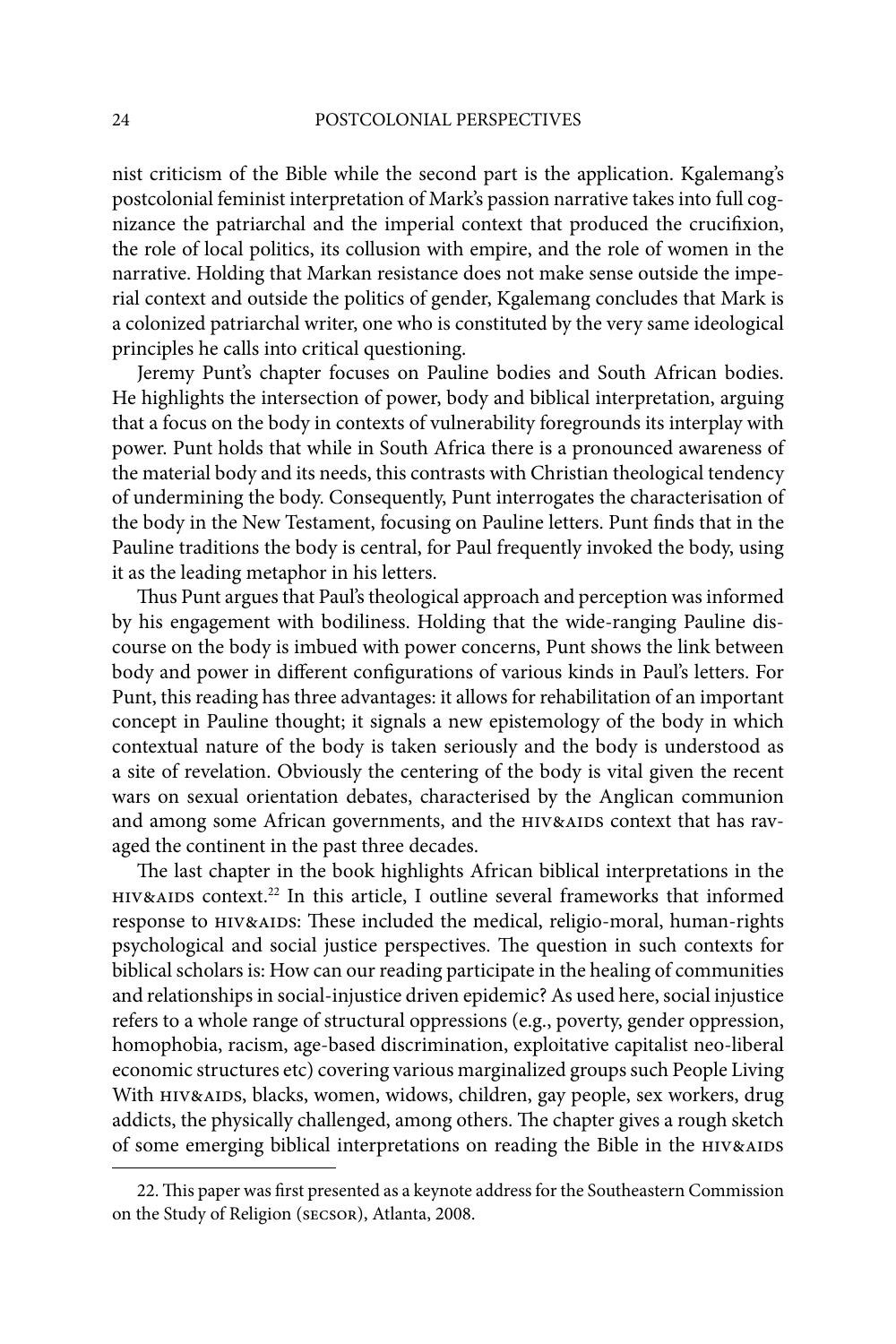context. In conclusion, I highlight some of the methodological issues raised by hiv&aids for biblical studies; namely, that biblical studies should also utilize social-science based fieldwork methods given that it is a text that is read in the social contexts and informs attitudes and practices of individuals and communities.

#### WORKS CITED

- Amoah, Elisabeth, ed. *Poems of Mercy Amba Oduyoye*. Accra: Sam-Woode, 2001.
- Dachs, Anthony. *Papers of John Mackenzie*. Johannesburg: Witwatersrand University Press, 1975.
- Dickson, Kwesi. *Biblical Revelation and African Beliefs*. Maryknoll, NY: Orbis, 1969. ———. *Uncompleted Mission: Christianity and Exclusivism*. Maryknoll, NY: Orbis, 1984.
- Dube, Musa W. "Consuming A Cultural Bomb: Translating *Badimo* into Demons in the Setswana Bible." *JSNT* 73 (1999): 33–59.
- ———. "Exegeting the Darkness: Reading the Botswana Colonial Bible." Presented in Atlanta, SBL Annual Meeting, 2010.
- ———, ed. *Other Ways of Reading: African Women and the Bible*. Atlanta: SBL, 2001.
- Dube Musa W., and Gerald West, eds. *The Bible in Africa: Transactions, Trajectories, and Trends*. Leiden: Brill, 2000.
- Dube, Musa, and Musimbi Kanyoro. *Grant Me Justice: HIV/AIDS and Gender Readings of the Bible*. Pietermaritzburg: Cluster; Maryknoll, NY: Orbis, 2004.
- Fiorenza, Elisabeth Schüssler, and Kent Harold Richards, eds. *Transforming Graduate Biblical Studies*. Atlanta: SBL, 2010.
- Gates, Henry L. *The Signifying Monkey: A Theory of African-American Literary Criticism.* Oxford: Oxford University Press, 1988.
- Jenkins, Phillip. *The New Faces of Christianity: Believing the Bible in the Global South.* Oxford: Oxford University Press, 2006.
- Kelley, Shawn. *Racialising Jesus: Race, Ideology, and the Formation of Modern Biblical Scholarship*. Routledge: New York, 2002.
- Maluleke, Tinyiko. "Of Africanised Bees and Africanised Churches: Ten Theses on African Christianity," *Missionalia* 38, no. 3 (2010): 369–79.
- Mbiti, John S. *New Testament Eschatology in an African Background*. Cambridge: Cambridge University Press, 1972.
- Mgadla, P. T., and S. C. Volz, trans. and ed. *Words of Batswana: Letters to "Mahoko A Becwana," 1883–1896*. Cape Town: Van Riebeeck Society, 2006.
- Moore, Stephen. *The Bible in Theory and Postcritical Essays*. Atlanta: SBL, 2010.
- Oduyoye, Mercy A. *Hearing and Knowing: Theological Reflections on Christianity in Africa.* Maryknoll, NY: Orbis, 1986.
- Page, Hugh R., ed. *The Africana Bible: Reading Israel's Scriptures from Africa and the African Diaspora*. Minneapolis: Fortress, 2010.
- Pew Forum. "Tolerance and Tension: Islam and Christianity in Sub-Saharan Africa," April 15, 2010.
- Pobee, John. *Toward an African Theology*. Nashville: Abingdon, 1979.

———. *Persecution and Martydom in the Theology of Paul*. Sheffield: Contiuum, 1985.

Segovia, Fernando F., and Mary Ann Tolbert, eds. *Reading from this Place*, vol. 1: *Social Location in the United States*. Minneapolis: Augsburg Fortress, 1995.